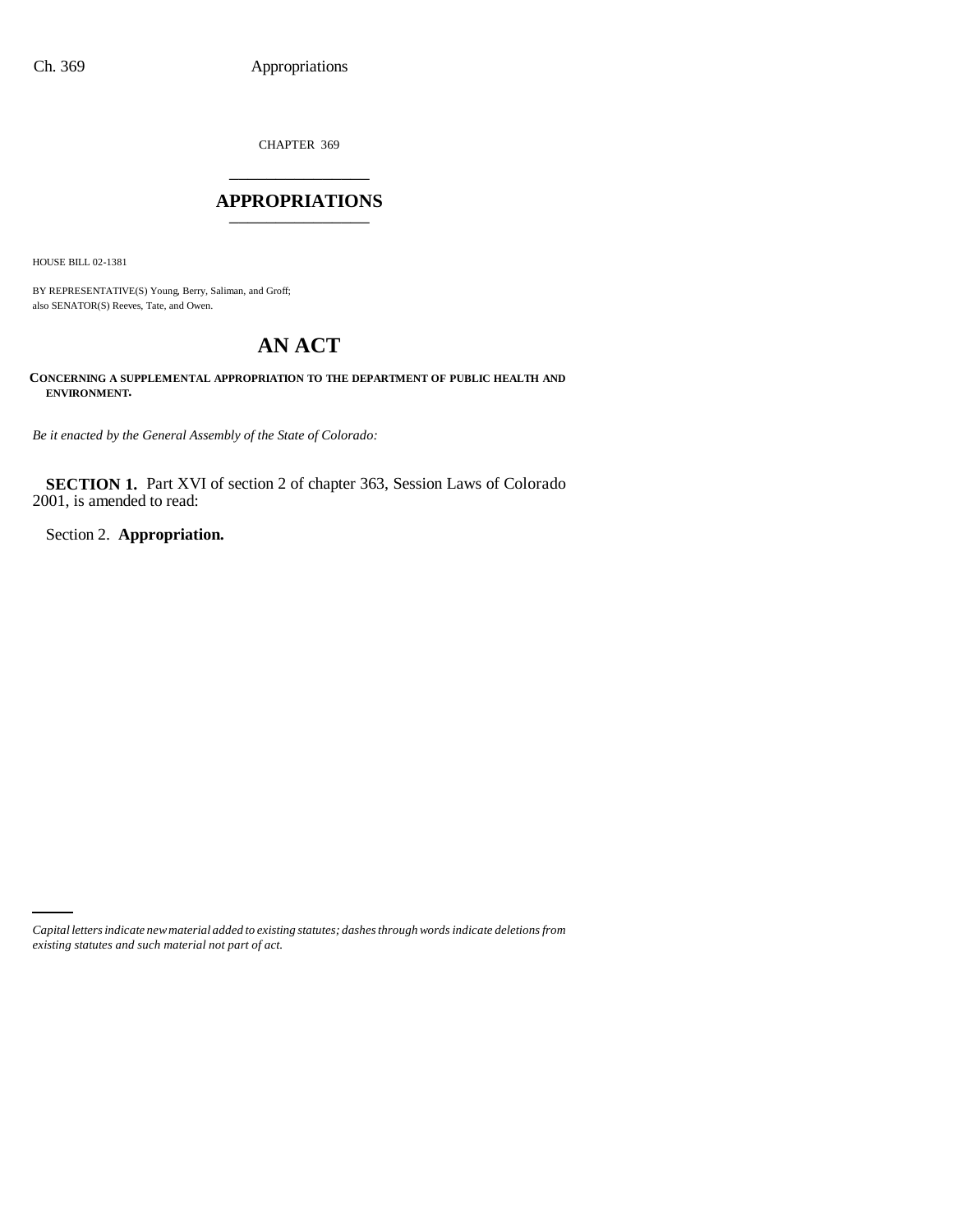| Ch. 369                                       |                                      |              |                                             | Appropriations                                 |                             |                                       |                                |  |
|-----------------------------------------------|--------------------------------------|--------------|---------------------------------------------|------------------------------------------------|-----------------------------|---------------------------------------|--------------------------------|--|
|                                               |                                      |              | APPROPRIATION FROM                          |                                                |                             |                                       |                                |  |
|                                               | <b>ITEM &amp;</b><br><b>SUBTOTAL</b> | <b>TOTAL</b> | <b>GENERAL</b><br><b>FUND</b>               | <b>GENERAL</b><br><b>FUND</b><br><b>EXEMPT</b> | <b>CASH</b><br><b>FUNDS</b> | CASH<br><b>FUNDS</b><br><b>EXEMPT</b> | <b>FEDERAL</b><br><b>FUNDS</b> |  |
|                                               | \$                                   | \$           | \$                                          | $\mathbf S$                                    | \$                          | \$<br>\$                              |                                |  |
|                                               |                                      |              |                                             | PART XVI                                       |                             |                                       |                                |  |
|                                               |                                      |              | DEPARTMENT OF PUBLIC HEALTH AND ENVIRONMENT |                                                |                             |                                       |                                |  |
|                                               |                                      |              |                                             |                                                |                             |                                       |                                |  |
| (1) ADMINISTRATION AND SUPPORT <sup>197</sup> |                                      |              |                                             |                                                |                             |                                       |                                |  |
| <b>Personal Services</b>                      | 3,908,633                            |              | 319,853                                     |                                                | $90,140^a$                  | 3,494,206(T)                          | 4,434                          |  |
|                                               | 4,049,864                            |              | 207,683                                     | 94,570                                         |                             | $3,653,037$ <sup>b</sup>              |                                |  |
|                                               | $(67.0$ FTE $)$                      |              |                                             |                                                |                             |                                       |                                |  |
|                                               |                                      |              |                                             |                                                |                             |                                       |                                |  |
|                                               | $(68.0$ FTE)                         |              |                                             |                                                |                             |                                       |                                |  |
| Retirements                                   | 584,000                              |              |                                             |                                                |                             | 584,000 <sup>b</sup>                  |                                |  |
| Health, Life, and Dental                      | 1,306,388                            |              | 314,570                                     |                                                | $416.452^{\circ}$           | $472,221$ <sup>d</sup>                | 103,145                        |  |
|                                               | 1,269,672                            |              | 57,334                                      |                                                | $405,117^{\circ}$           | 706,884 <sup>d</sup>                  | 100,337                        |  |
| Short-term Disability                         | 23,834                               |              | 3,793                                       |                                                | $6,474$ °                   | $5,873^{\circ}$                       | 7,694                          |  |
|                                               | 23,820                               |              | 3,623                                       |                                                |                             | $6,029^e$                             |                                |  |
| Salary Survey and                             |                                      |              |                                             |                                                |                             |                                       |                                |  |
| Senior Executive Service                      | 2,698,482                            |              | 400,843                                     |                                                | 626,537 <sup>c</sup>        | 536,680 <sup>f</sup>                  | 1,134,422                      |  |
|                                               | 2,652,840                            |              | 331,085                                     |                                                |                             | 569,532 <sup>f</sup>                  | 1,125,686                      |  |
| Anniversary Increases                         | 418,616                              |              | 57,109                                      |                                                | 91,119°                     | $82,912$ <sup>f</sup>                 | 187,476                        |  |
|                                               | 418,304                              |              | 54,344                                      |                                                |                             | $85,365$ <sup>f</sup>                 |                                |  |
| Shift Differential                            | 4,339                                |              |                                             |                                                |                             | $4,339$ <sup>f</sup>                  |                                |  |
| Workers' Compensation                         | 221.832                              |              | 26.566                                      |                                                |                             | 195,266(T)                            |                                |  |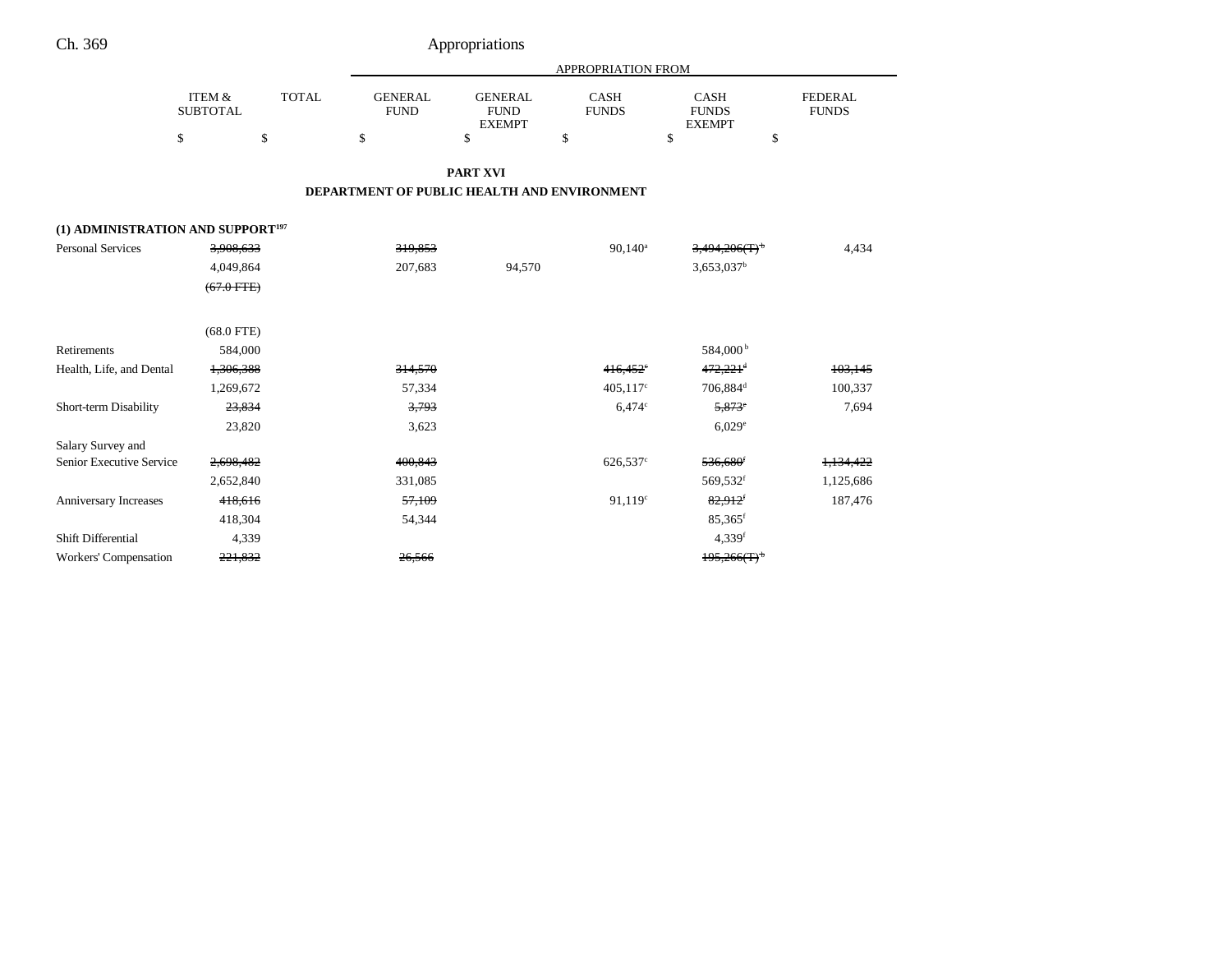|                           | 211,142   |         |                  | $211,142^b$                 |        |
|---------------------------|-----------|---------|------------------|-----------------------------|--------|
| <b>Operating Expenses</b> | 1,602,130 |         |                  | $1,602,130(T)$ <sup>+</sup> |        |
|                           | 1,472,130 |         |                  | 1,472,130 <sup>b</sup>      |        |
| Legal Services for        |           |         |                  |                             |        |
| 20,809 hours              | 1,215,870 | 127,215 | $72,082^{\circ}$ | $943,789(T)^{3}$            | 72,784 |
|                           | 1,215,598 |         |                  | $1,070,732(T)$ <sup>g</sup> |        |
| Administrative Law        |           |         |                  |                             |        |
| Judge Services for 270    |           |         |                  |                             |        |
| 18 hours                  | 20,458    |         |                  | $20,458(T)$ <sup>t</sup>    |        |
|                           | 2,054     |         |                  | 2,054 <sup>b</sup>          |        |
| Payment to Risk           |           |         |                  |                             |        |
| Management and            |           |         |                  |                             |        |
| Property Funds            | 74,780    | 16,890  |                  | $57,890(T)^+$               |        |
|                           | 42,257    |         |                  | 42,257 $^{\rm b}$           |        |
| Vehicle Lease Payments    | 324,795   |         | 81,004°          | $148,009(T)$ <sup>+</sup>   | 95,782 |
|                           | 250,195   |         | 75,029°          | 136,304 <sup>b</sup>        | 38,862 |
| <b>Leased Space</b>       | 4,140,741 |         |                  | 4,127,601 <sup>h</sup>      | 13,140 |
|                           | 4,010,624 |         |                  | 3,997,484h                  |        |
| Capitol Complex Leased    |           |         |                  |                             |        |
| Space                     | 23,066    |         |                  | $23,066(T)$ <sup>b</sup>    |        |
|                           | 25,862    |         |                  | 25,862 <sup>b</sup>         |        |
| Utilities                 | 291,817   | 36,234  |                  | $255,583$ (T) <sup>t</sup>  |        |
|                           |           |         |                  | 291,817 <sup>b</sup>        |        |
| <b>BUILDING</b>           |           |         |                  |                             |        |
| <b>MAINTENANCE AND</b>    |           |         |                  |                             |        |
| REPAIR                    | 184,502   |         |                  | 184,502 <sup>b</sup>        |        |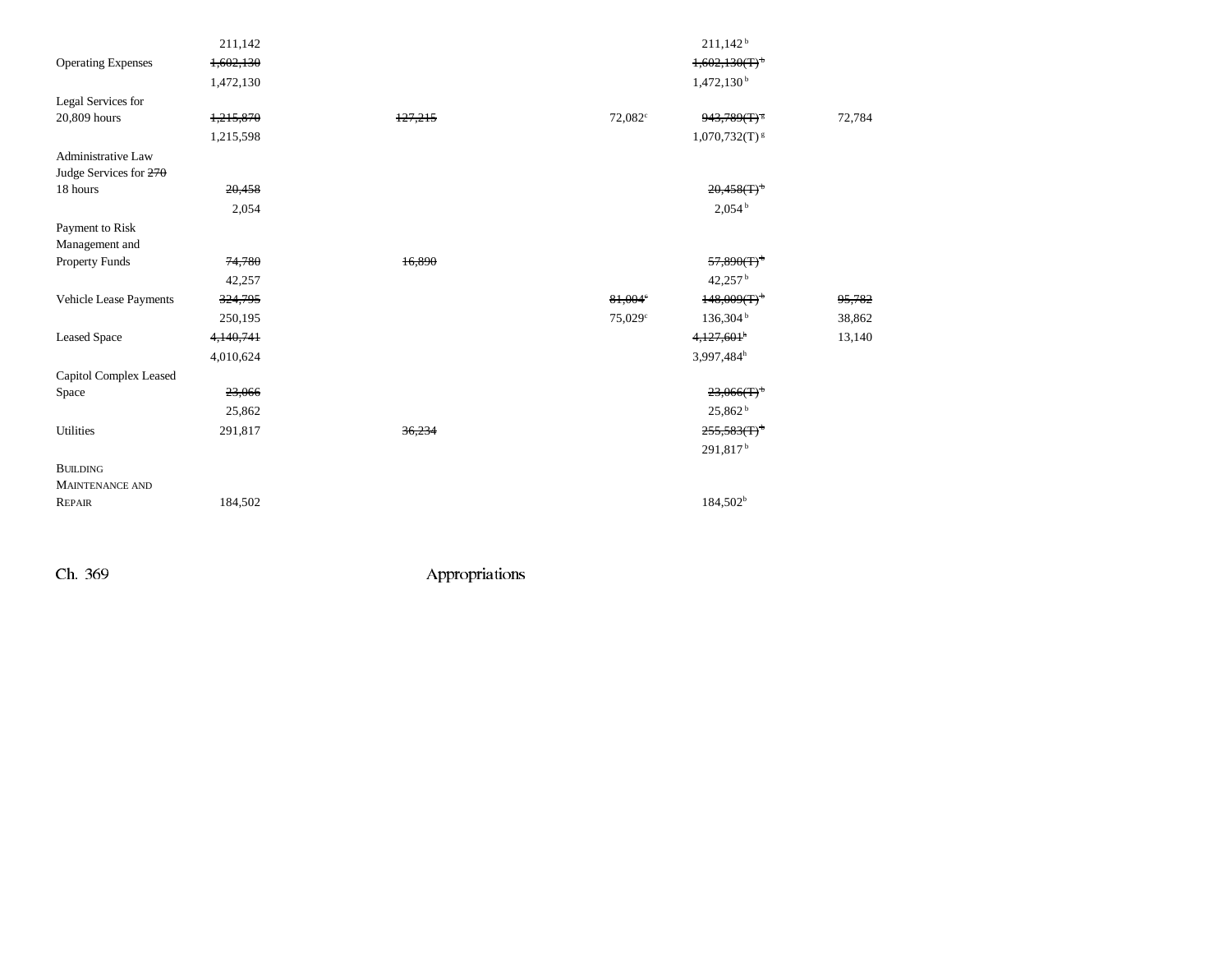|                                 | APPROPRIATION FROM        |              |                               |                                                |                             |                                              |                                |
|---------------------------------|---------------------------|--------------|-------------------------------|------------------------------------------------|-----------------------------|----------------------------------------------|--------------------------------|
|                                 | ITEM &<br><b>SUBTOTAL</b> | <b>TOTAL</b> | <b>GENERAL</b><br><b>FUND</b> | <b>GENERAL</b><br><b>FUND</b><br><b>EXEMPT</b> | <b>CASH</b><br><b>FUNDS</b> | <b>CASH</b><br><b>FUNDS</b><br><b>EXEMPT</b> | <b>FEDERAL</b><br><b>FUNDS</b> |
|                                 | \$                        | \$           | \$                            | \$                                             | \$                          | \$                                           | \$                             |
| Reimbursement for               |                           |              |                               |                                                |                             |                                              |                                |
| Members of the State            |                           |              |                               |                                                |                             |                                              |                                |
| Board of Health                 | 4,000                     |              | 4,000                         |                                                |                             |                                              |                                |
| Environmental                   |                           |              |                               |                                                |                             |                                              |                                |
| Leadership and Pollution        |                           |              |                               |                                                |                             |                                              |                                |
| Prevention                      | 761,268                   |              |                               |                                                | 125,219 <sup>i</sup>        | $512,105^{\rm j}$                            | 123,944                        |
|                                 | $(2.0$ FTE)               |              |                               |                                                |                             |                                              |                                |
| <b>Indirect Cost Assessment</b> | 131,805                   |              |                               |                                                | $23,182^c$                  | $58,123$ <sup>k</sup>                        | 50,500                         |
|                                 | 131,283                   |              |                               |                                                |                             | 57,601 <sup>k</sup>                          |                                |
|                                 |                           | 17,756,854   |                               |                                                |                             |                                              |                                |
|                                 |                           | 17,605,571   |                               |                                                |                             |                                              |                                |

<sup>a</sup> This amount shall be from the Stationary Sources Control fund pursuant to Section 25-7-114.7(2)(b), C.R.S.

Ch. 369 Appropriations

<sup>b</sup> These amounts OF THESE AMOUNTS, \$6,404,840(T) shall be from indirect cost recoveries. RECOVERIES AND \$197,957 SHALL BE FROM VARIOUS EXEMPT SOURCES OF CASH FUNDS.

c These amounts shall be from various sources of cash funds.

 $^4$  Of this amount, \$235,532 SHALL BE FROM VARIOUS FINES AND PENALTIES,  $$+70,166$ (T) \$183,308(T) shall be from indirect cost recoveries RECOVERIES, and  $$302,055$ \$288,044 shall be from various exempt sources of cash funds.

e Of this amount, \$2,097(T) \$2,267(T) shall be from indirect cost recoveries and \$3,776 \$3,762 shall be from various exempt sources of cash funds.

f Of these amounts, \$201,657(T) \$237,787(T) shall be from indirect cost recoveries and \$422,274 \$421,449 shall be from various exempt sources of cash funds. <sup>g</sup> Of this amount, \$859,247(T) \$959,236(T) shall be from indirect cost recoveries RECOVERIES, \$26,954(T) SHALL BE FROM MEDICAID FUNDS APPROPRIATED IN THE

DEPARTMENT OF HEALTH CARE POLICY AND FINANCING, and \$84,542 shall be from various exempt sources of cash funds.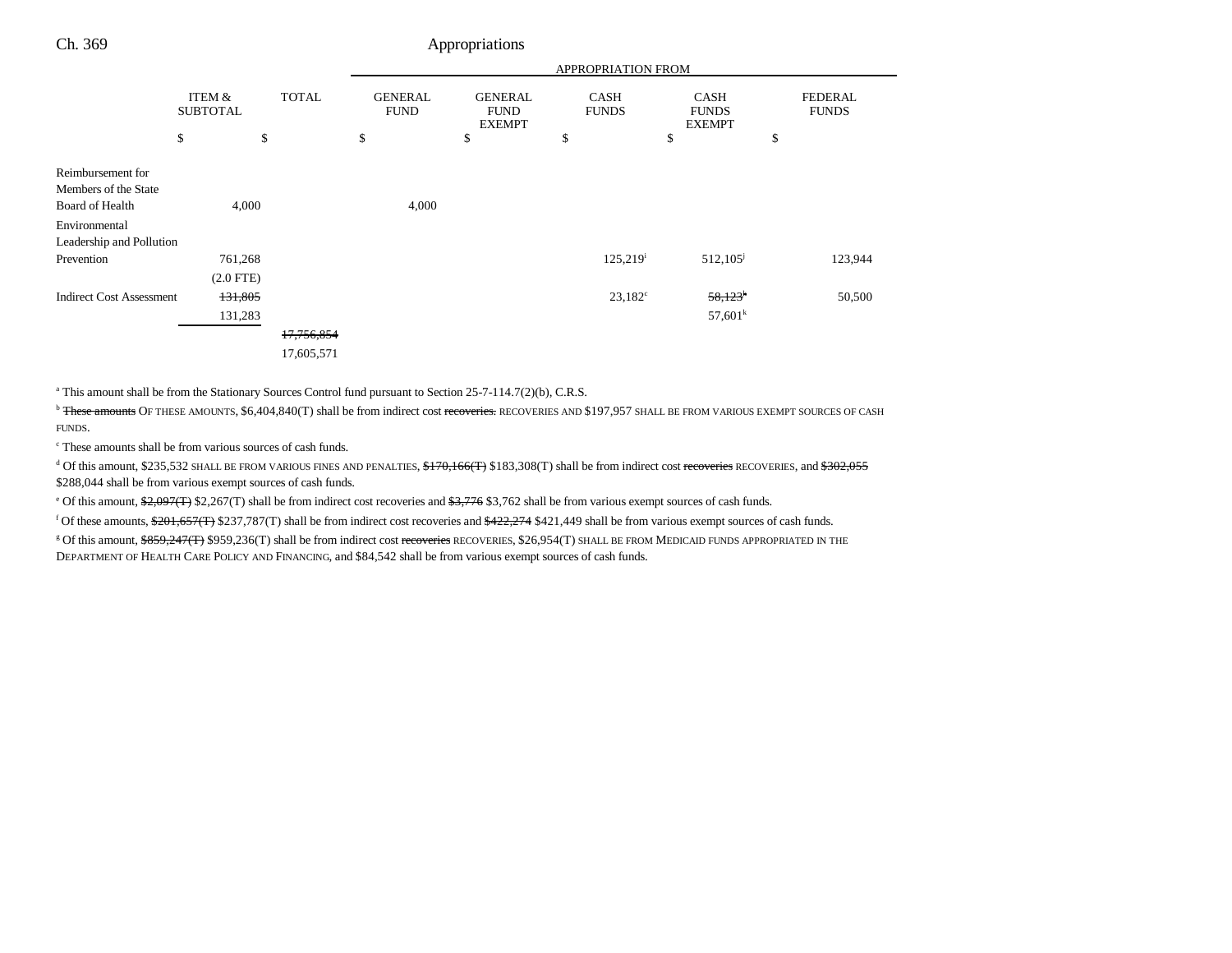<sup>h</sup>Of this amount,  $$3,841,578$ (T) \$3,802,461(T) shall be from indirect cost recoveries and  $$286,023$  \$195,023 shall be from the Automobile Inspection and Readjustment Account of the Highway Users Trust Fund.

<sup>i</sup> This amount shall be from the Pollution Prevention Fund pursuant to Section 25-16.5-109, C.R.S.

j This amount shall be from the Environmental Leadership Pollution Prevention Revolving Fund pursuant to Section 25-6.7-109, C.R.S.

k These amounts shall be from various exempt sources of cash funds.

#### **(2) CENTER FOR HEALTH AND ENVIRONMENTAL INFORMATION198**

| (A) Health Statistics and Vital Records |              |
|-----------------------------------------|--------------|
| <b>Personal Services</b>                | 2,204,570    |
|                                         | $(47.1$ FTE) |
| <b>Operating Expenses</b>               | 469,940      |
| <b>Indirect Cost Assessment</b>         | 522,680      |
|                                         | 3,197,190    |
|                                         |              |

<sup>a</sup> This amount shall be from the Vital Statistics Records Cash Fund pursuant to Section 25-2-121, C.R.S.

 $^{\rm b}$  Of this amount, \$354,483 shall be from reserves in the Vital Statistics Records Cash Fund pursuant to Section 25-2-121, C.R.S., \$87,224 SHALL BE FROM THE MEDICAL MARIJUANA PROGRAM CASH FUND PURSUANT TO SECTION 25-1-107 (1) (jj) (II), <del>\$2,468</del> \$2,468(T) shall be from Medicaid funds appropriated in the Department of Health Care Policy and Financing, and \$2,468 shall be from various sources of cash funds exempt.

| (B) Information Technology Services |              |                    |                      |                                       |                   |  |  |  |  |
|-------------------------------------|--------------|--------------------|----------------------|---------------------------------------|-------------------|--|--|--|--|
| <b>Personal Services</b>            | .860.576     | <del>706,612</del> | 158.687 <sup>a</sup> | $734,762^{\circ}$<br>$1,441,374^b$    | $260,515^{\circ}$ |  |  |  |  |
|                                     | $(29.9$ FTE) |                    |                      |                                       |                   |  |  |  |  |
| <b>Operating Expenses</b>           | 165,312      | 20,625             | $22,761^{\circ}$     | $111.947$ <sup>b</sup><br>$132,572^b$ | 9.979c            |  |  |  |  |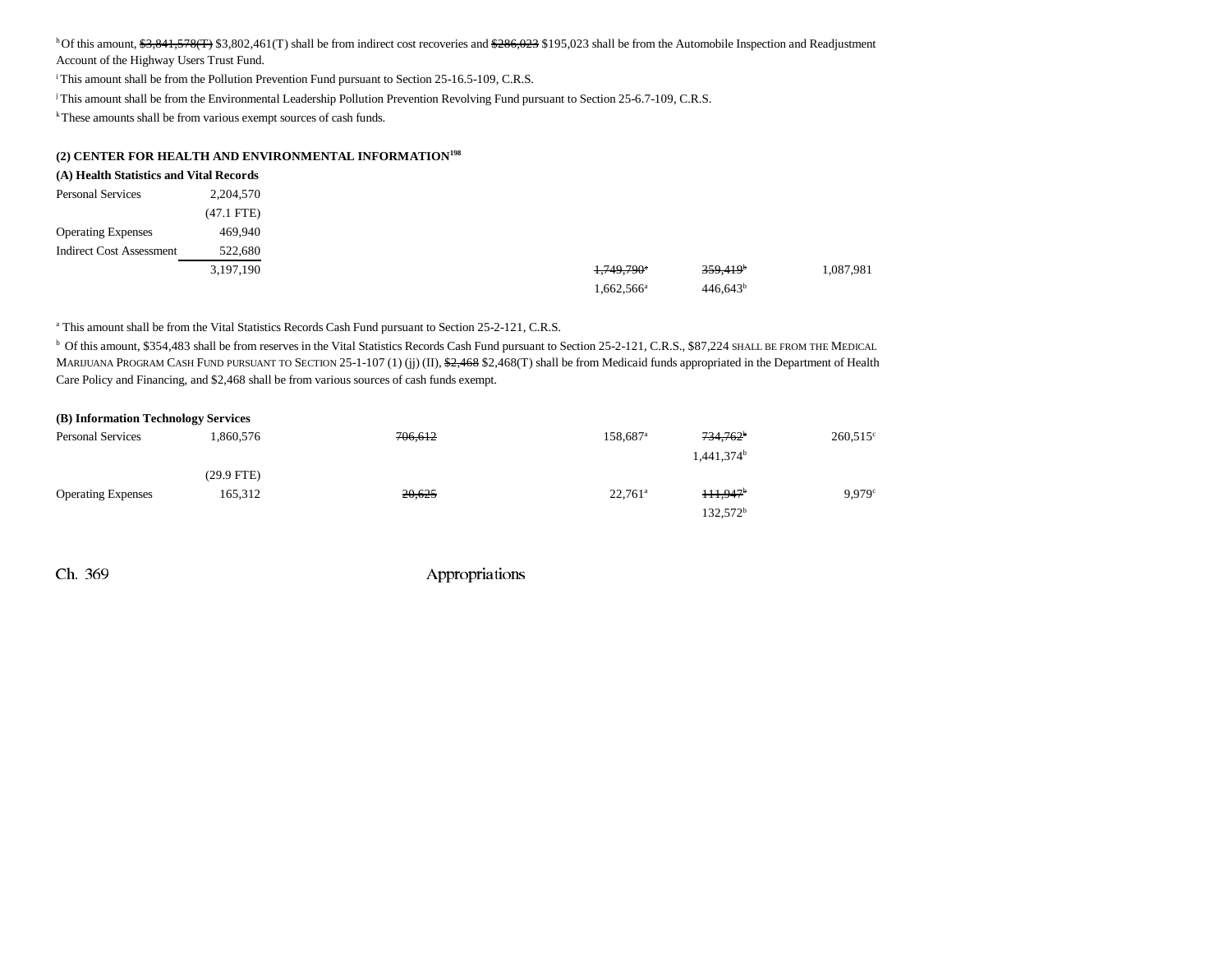|                                  |                           |              | <b>APPROPRIATION FROM</b>     |                                                |                             |                       |                                              |    |                                |
|----------------------------------|---------------------------|--------------|-------------------------------|------------------------------------------------|-----------------------------|-----------------------|----------------------------------------------|----|--------------------------------|
|                                  | ITEM &<br><b>SUBTOTAL</b> | <b>TOTAL</b> | <b>GENERAL</b><br><b>FUND</b> | <b>GENERAL</b><br><b>FUND</b><br><b>EXEMPT</b> | <b>CASH</b><br><b>FUNDS</b> |                       | <b>CASH</b><br><b>FUNDS</b><br><b>EXEMPT</b> |    | <b>FEDERAL</b><br><b>FUNDS</b> |
|                                  | \$                        | \$           | \$                            | \$                                             | \$                          | \$                    |                                              | \$ |                                |
| <b>Purchase of Services</b>      |                           |              |                               |                                                |                             |                       |                                              |    |                                |
| from Computer Center             | 344,280                   |              | 88,289                        |                                                |                             | $42,047$ <sup>a</sup> | $111.942$ <sup>b</sup>                       |    | 102,002                        |
|                                  | 334,098                   |              |                               |                                                |                             |                       | 200,231 <sup>b</sup>                         |    | 91,820                         |
| <b>Information Technology</b>    |                           |              |                               |                                                |                             |                       |                                              |    |                                |
| Asset Maintenance <sup>199</sup> | 199,410                   |              | 68,819                        |                                                |                             | 58,247 <sup>a</sup>   | $58,444$ <sup>b</sup>                        |    | $13,900^\circ$                 |
|                                  | 199,253                   |              |                               |                                                |                             |                       | $127,106^b$                                  |    |                                |
| <b>Indirect Cost Assessment</b>  | 153,896                   |              |                               |                                                |                             | 53,932 <sup>a</sup>   | $35,975$ <sup>b</sup>                        |    | $63,989^{\circ}$               |
|                                  | 174,421                   |              |                               |                                                |                             |                       | 56,500 <sup>b</sup>                          |    |                                |
|                                  | 2,723,474                 |              |                               |                                                |                             |                       |                                              |    |                                |
|                                  | 2,733,660                 |              |                               |                                                |                             |                       |                                              |    |                                |

a Of these amounts, \$63,543 shall be from vital records fees, \$14,524 shall be from stationary sources, \$13,640 shall be from hazardous materials and waste management, \$9,663 shall be from water quality fees, and \$234,304 shall be from various sources of cash funds.

<sup>b</sup> Of these amounts, \$821,243(T) \$1,705,588(T) shall be from indirect cost recoveries, \$88,471(T) \$88,115(T) shall be from Medicaid funds appropriated in the Department of Health Care Policy and Financing, and \$143,356 \$164,080 shall be from various sources of EXEMPT cash fund reserves. FUNDS.

c These amounts are funds anticipated to be received from various sources of federal funds and are reflected for informational purposes only.

5,920,664 5,930,850

Ch. 369 Appropriations

**(3) LABORATORY AND RADIATION SERVICES<sup>198</sup>**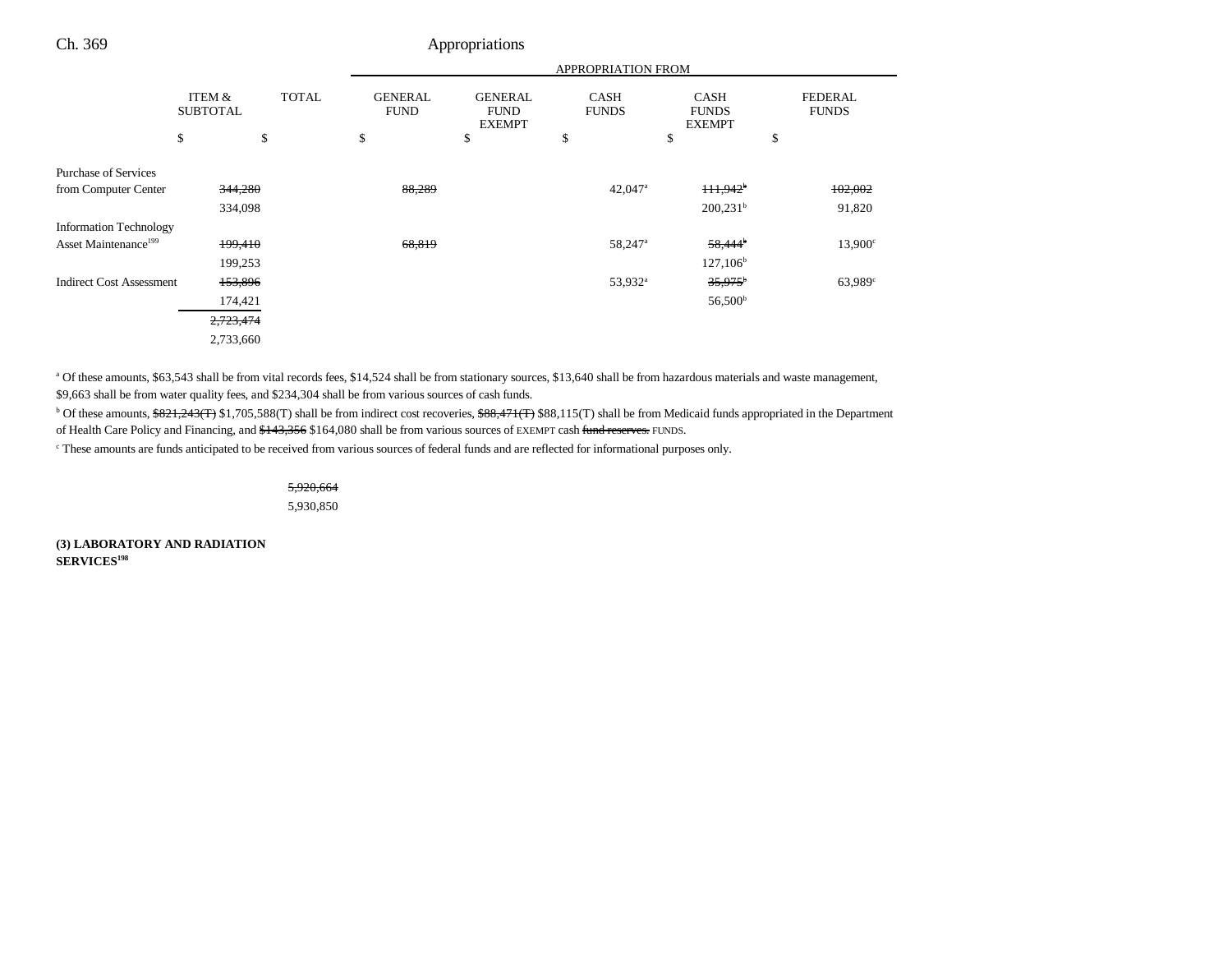# **(A) Director's Office**

| <b>Personal Services</b>        | 1,394,640 | 638,428      | 506,840 <sup>a</sup>   | $22,793^b$          | 226,579        |
|---------------------------------|-----------|--------------|------------------------|---------------------|----------------|
|                                 |           | $(12.4$ FTE) | $(9.4$ FTE)            | $(0.5$ FTE $)$      | $(3.7$ FTE $)$ |
| <b>Operating Expenses</b>       | 113,675   | 105,499      |                        |                     | 8,176          |
| <b>Indirect Cost Assessment</b> | 1,064,283 |              | $666.977$ <sup>a</sup> | 96,802 <sup>b</sup> | 300,504        |
|                                 | 1,329,720 |              | 932,414 <sup>a</sup>   |                     |                |
|                                 | 2,572,598 |              |                        |                     |                |
|                                 | 2,838,035 |              |                        |                     |                |

<sup>a</sup> Of these amounts, \$468,835 shall be from the Newborn Screening and Genetic Counseling Cash Funds pursuant to Section 25-4-1006, C.R.S., and \$100,529 shall be from the Law Enforcement Assistance Fund, and \$604,453 \$869,890 shall be from various sources of cash funds.

<sup>b</sup> These amounts shall be from various sources exempt sources of cash funds.

| (B) Laboratory Services - Chemistry and |           |             |                          |                      |             |
|-----------------------------------------|-----------|-------------|--------------------------|----------------------|-------------|
| Microbiology                            |           |             |                          |                      |             |
| <b>Personal Services</b>                | 2,558,026 | 422.627     | 1,381,780 <sup>a</sup>   | $167.964^b$          | 585,655     |
|                                         |           | $(7.3$ FTE) | $(21.4$ FTE)             | $(2.4$ FTE)          | $(8.6$ FTE) |
| <b>Operating Expenses</b>               | 1,719,873 | 132.046     | $1,220,575$ <sup>*</sup> | 254.064 <sup>b</sup> | 113,188     |
|                                         | 1,761,023 |             | 1,261,725 <sup>a</sup>   |                      |             |
|                                         | 4,277,899 |             |                          |                      |             |
|                                         | 4,319,049 |             |                          |                      |             |

<sup>a</sup> Of these amounts, \$1,519,153 \$1,560,303 shall be from the Newborn Screening and Genetic Counseling Cash Funds pursuant to Section 25-4-1006, C.R.S., \$32,914 shall be from the Law Enforcement Assistance Fund, \$29,309 shall be from the Automobile Inspection and Readjustment Account in the Highway Users Tax Fund, FUND and \$1,020,979 \$1,050,288 shall be from various sources of cash funds.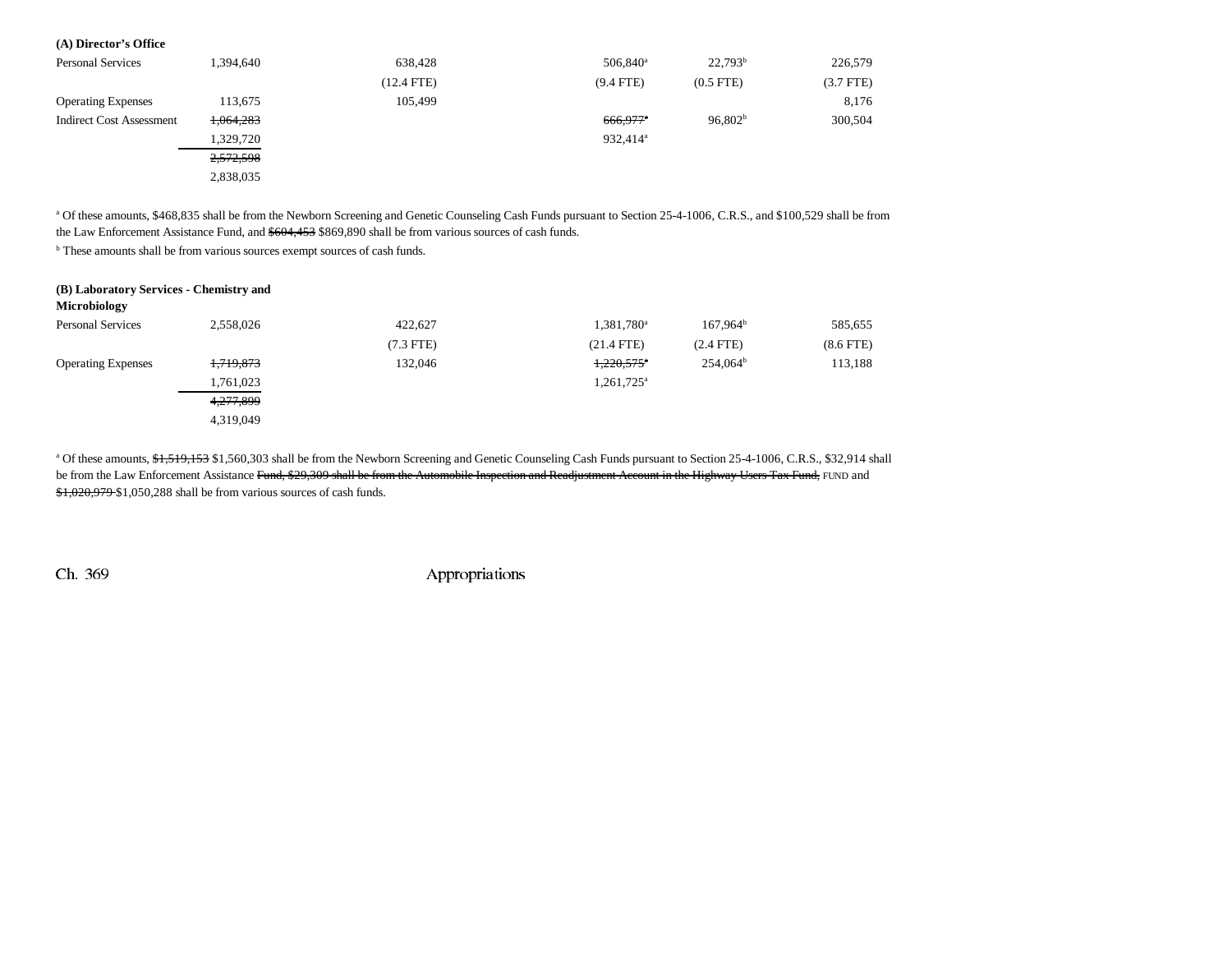|                 |              |                | APPROPRIATION FROM |              |               |              |  |  |
|-----------------|--------------|----------------|--------------------|--------------|---------------|--------------|--|--|
|                 |              |                |                    |              |               |              |  |  |
| ITEM &          | <b>TOTAL</b> | <b>GENERAL</b> | <b>GENERAL</b>     | <b>CASH</b>  | <b>CASH</b>   | FEDERAL      |  |  |
| <b>SUBTOTAL</b> |              | <b>FUND</b>    | <b>FUND</b>        | <b>FUNDS</b> | <b>FUNDS</b>  | <b>FUNDS</b> |  |  |
|                 |              |                | <b>EXEMPT</b>      |              | <b>EXEMPT</b> |              |  |  |
|                 |              |                |                    |              |               |              |  |  |

<sup>b</sup> Of these amounts, \$258,103(T) shall be from funds appropriated to the Water Quality Control Division, \$50,425(T) shall be from indirect cost recoveries, \$13,500 shall be from reserves in the Newborn Screening and Genetic Counseling Cash Funds pursuant to Section 25-4-1006, C.R.S., and \$100,000 shall be from various sources of cash funds exempt.

# **(C) Radioactive Materials and Certification** Personal Services 1,751,278 80,402 1,373,297<sup>a</sup> 27,126<sup>b</sup> 270,453 (2.1 FTE) (20.6 FTE) (7.0 FTE) Operating Expenses 300,799 113,910<sup>a</sup> 186,889

a Of these amounts, \$969,916 shall be from the Radiation Control Fund, \$416,007 shall be from the Law Enforcement Assistance Fund, and \$101,284 shall be from various sources of cash funds.

<sup>b</sup> This amount shall be from reserves in the Radiation Control Fund.

2,052,077

#### **(D) Emergency Management**

| <b>Personal Services</b>  | 404,367 | 82,053      | 322,314        |
|---------------------------|---------|-------------|----------------|
|                           |         | $(1.4$ FTE) | $(4.8$ FTE $)$ |
| <b>Operating Expenses</b> | 64,533  |             | 64,533         |
|                           | 468,900 |             |                |

9,371,474 9,678,061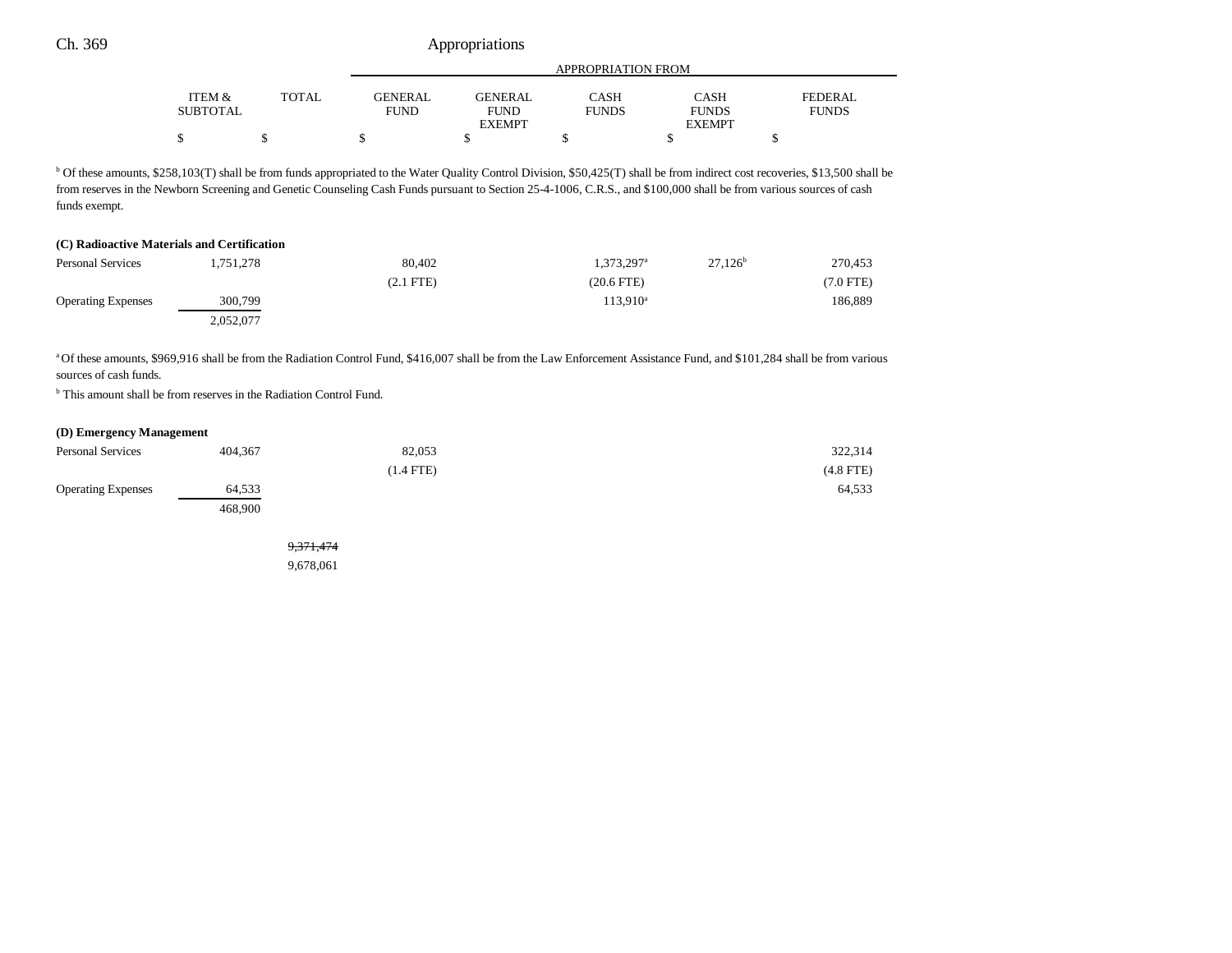# **(4) LOCAL HEALTH SERVICES**

| Public Health Nurses in   |           |           |           |
|---------------------------|-----------|-----------|-----------|
| areas not served by local |           |           |           |
| health departments        | 1,075,016 |           | 1,075,016 |
| Environmental Health      |           |           |           |
| Specialists in areas not  |           |           |           |
| served by local health    |           |           |           |
| departments               | 269,645   |           | 269,645   |
| Local, District, and      |           |           |           |
| Regional Health           |           |           |           |
| Department                |           |           |           |
| Distributions pursuant to |           |           |           |
| Section 25-1-516,         |           |           |           |
| C.R.S.                    | 5,120,476 |           | 5.120.476 |
|                           |           | 6.465.137 |           |

# **(5) AIR QUALITY CONTROL DIVISION200**

| (A) Administration              |           |                      |                      |                        |
|---------------------------------|-----------|----------------------|----------------------|------------------------|
| <b>Personal Services</b>        | 280,418   | $102.454^{\circ}$    | $112.886^{b}$        | 65,078 <sup>c</sup>    |
|                                 |           | $(1.6$ FTE)          | $(1.5$ FTE)          | $(1.4$ FTE)            |
| <b>Operating Expenses</b>       | 9,751     |                      |                      | $9,751$ °              |
| <b>Indirect Cost Assessment</b> | 2,123,726 | $845,624^{\circ}$    | 783,863 <sup>b</sup> | $494,239$ <sup>c</sup> |
|                                 | 2,263,584 | 985,482 <sup>d</sup> |                      |                        |
|                                 | 2,413,895 |                      |                      |                        |
|                                 | 2,553,753 |                      |                      |                        |
|                                 |           |                      |                      |                        |

<sup>a</sup> This amount shall be from the Stationary Sources Control Fund pursuant to Section 25-7-114.7 (2) (b), C.R.S.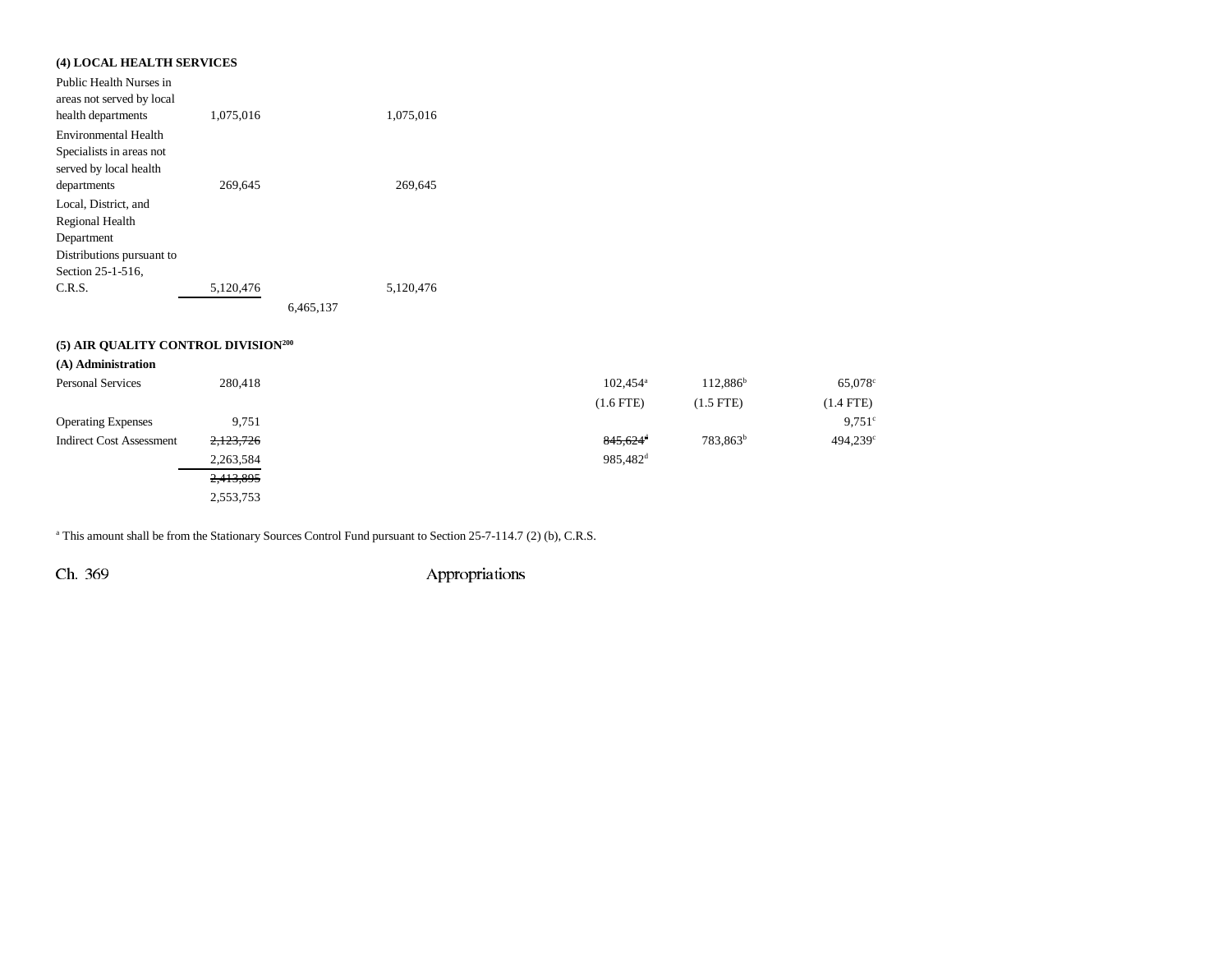|                 |              | APPROPRIATION FROM |                |              |               |                |
|-----------------|--------------|--------------------|----------------|--------------|---------------|----------------|
| ITEM &          | <b>TOTAL</b> | <b>GENERAL</b>     | <b>GENERAL</b> | CASH         | CASH          | <b>FEDERAL</b> |
| <b>SUBTOTAL</b> |              | <b>FUND</b>        | FUND           | <b>FUNDS</b> | <b>FUNDS</b>  | <b>FUNDS</b>   |
|                 |              |                    | <b>EXEMPT</b>  |              | <b>EXEMPT</b> |                |
|                 |              |                    |                |              |               |                |

b These amounts shall be from the Automobile Inspection and Readjustment Account of the Highway Users Tax Fund.

c These amounts are funds anticipated to be received from the U.S. Environmental Protection Agency and are reflected for informational purposes only.

d This amount shall be from various sources of cash funds.

### **(B) Technical Services**

| (1) Air Quality Monitoring |           |                       |                           |                  |
|----------------------------|-----------|-----------------------|---------------------------|------------------|
| <b>Personal Services</b>   | .200.272  | $70.293$ <sup>a</sup> | $864,182(H)$ <sup>b</sup> | $265,797$ °      |
|                            |           | $(1.6$ FTE $)$        | $(12.8$ FTE)              | $(5.1$ FTE)      |
| <b>Operating Expenses</b>  | 113,803   |                       | $97,446(H)$ <sup>b</sup>  | $16,357$ °       |
| Data Acquisition System    |           |                       |                           |                  |
| Equipment                  | 143,640   |                       | $143,640(H)$ <sup>b</sup> |                  |
| <b>Local Contracts</b>     | 116,347   | $10.148^{\circ}$      | $73,246(H)$ <sup>b</sup>  | $32,953^{\circ}$ |
|                            | 1,574,062 |                       |                           |                  |

<sup>a</sup> These amounts shall be from the Stationary Sources Control Fund pursuant to Section 25-7-114.7 (2) (b), C.R.S.

b These amounts shall be from the Automobile Inspection and Readjustment Account of the Highway Users Tax Fund.

c These amounts shall be from the U.S. Environmental Protection Agency.

(2) Modeling and Analysis

| <b>Personal Services</b>  | 520,422 | $72.627$ <sup>a</sup> | $162.858^{\circ}$    | 284.937 <sup>c</sup> |
|---------------------------|---------|-----------------------|----------------------|----------------------|
|                           |         | (1.4 FTE)             | $(2.4$ FTE)          | $(4.7$ FTE $)$       |
| <b>Operating Expenses</b> | 154.500 | $12.052^{\rm a}$      | 122.256 <sup>b</sup> | $20,192^{\circ}$     |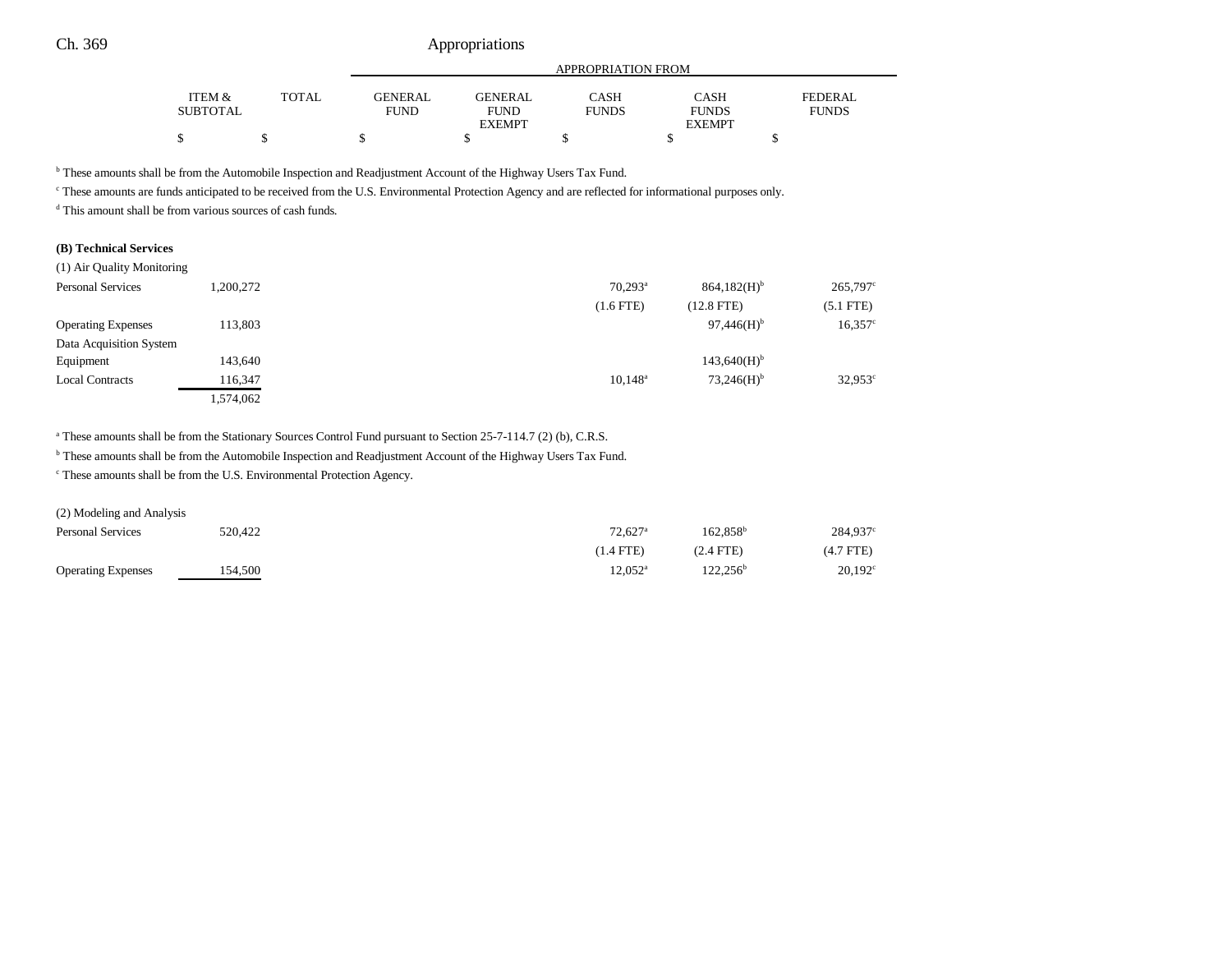# 674,922

<sup>a</sup> These amounts shall be from the Stationary Sources Control Fund pursuant to Section 25-7-114.7 (2) (b), C.R.S.

**b** These amounts shall be from the Automobile Inspection and Readjustment Account of the Highway Users Tax Fund.

c These amounts are funds anticipated to be received from the U.S. Environmental Protection Agency and are reflected for informational purposes only.

#### (3) Visibility and Risk Assessment

| <b>Personal Services</b>  | 325,205 | 182.517 <sup>a</sup> | $61.494^b$  | $81,194^\circ$   |
|---------------------------|---------|----------------------|-------------|------------------|
|                           |         | $(2.8$ FTE $)$       | $(1.0$ FTE) | $(1.6$ FTE)      |
| <b>Operating Expenses</b> | 30,470  |                      |             | $30,470^{\circ}$ |
|                           | 355,675 |                      |             |                  |

a This amount shall be from the Stationary Sources Control Fund pursuant to Section 25-7-114.7 (2) (b), C.R.S.

<sup>b</sup> This amount shall be from the Automobile Inspection and Readjustment Account of the Highway Users Tax Fund.

c These amounts are funds anticipated to be received from the U.S. Environmental Protection Agency and are reflected for informational purposes only.

## **(C) Mobile Sources**

| (1) Research and Support  |           |                  |                     |
|---------------------------|-----------|------------------|---------------------|
| <b>Personal Services</b>  | 412,549.  | $1,219,365(H)^a$ | $193,184^b$         |
|                           |           | $(18.4$ FTE)     | $(2.9$ FTE)         |
| <b>Operating Expenses</b> | 310,047   | $291,797(H)^a$   | 18,250 <sup>b</sup> |
|                           | 1,722,596 |                  |                     |

a These amounts shall be from the Automobile Inspection and Readjustment Account of the Highway Users Tax Fund.

**b** These amounts shall be from the U.S. Environmental Protection Agency.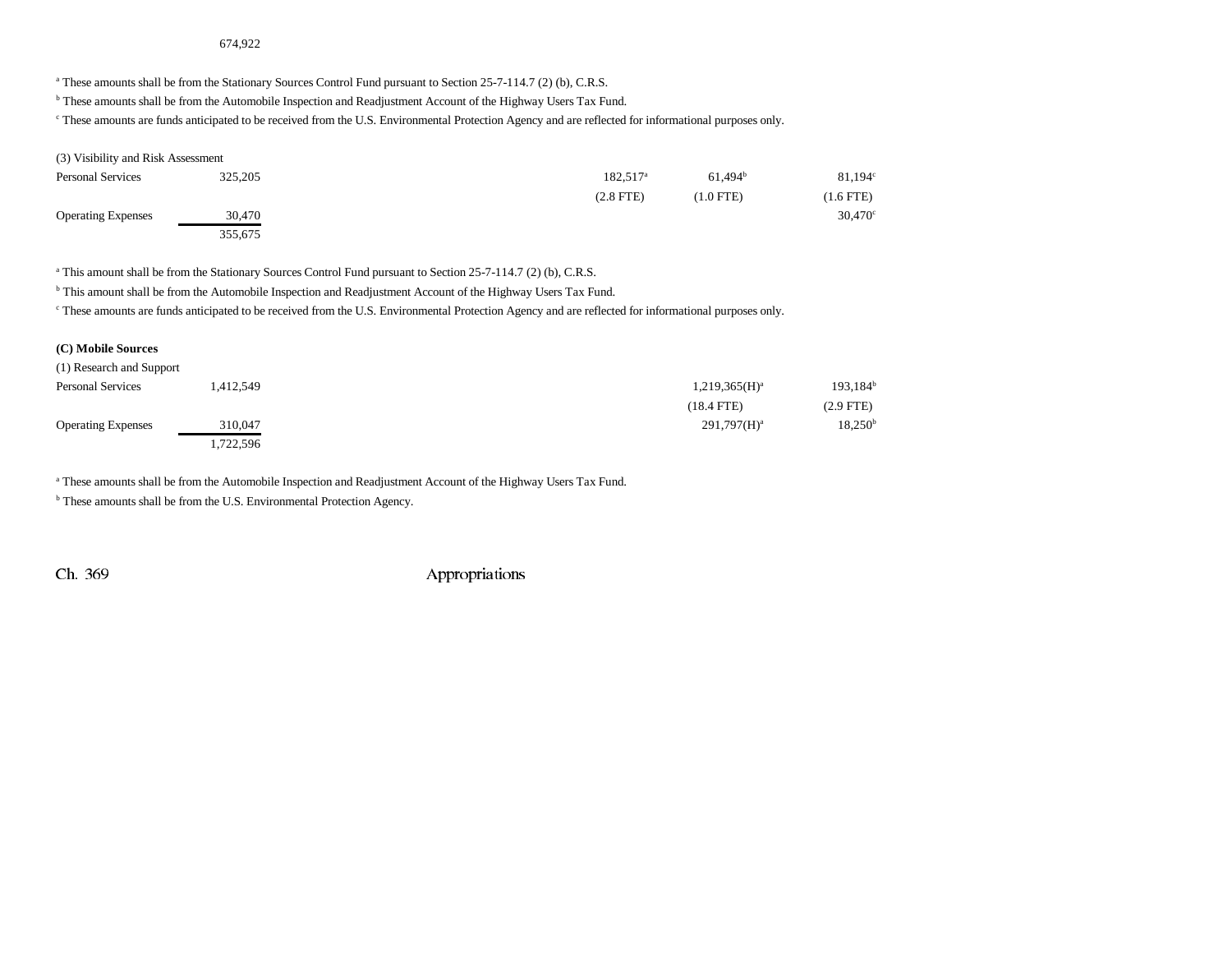|                                |                           | <b>APPROPRIATION FROM</b> |                               |                                                |                             |                                              |                                |
|--------------------------------|---------------------------|---------------------------|-------------------------------|------------------------------------------------|-----------------------------|----------------------------------------------|--------------------------------|
|                                | ITEM &<br><b>SUBTOTAL</b> | <b>TOTAL</b>              | <b>GENERAL</b><br><b>FUND</b> | <b>GENERAL</b><br><b>FUND</b><br><b>EXEMPT</b> | <b>CASH</b><br><b>FUNDS</b> | <b>CASH</b><br><b>FUNDS</b><br><b>EXEMPT</b> | <b>FEDERAL</b><br><b>FUNDS</b> |
|                                | \$                        | \$                        | \$                            | \$                                             | \$                          | \$                                           | \$                             |
| (2) Inspection and Maintenance |                           |                           |                               |                                                |                             |                                              |                                |
| Personal Services              | 629,903                   |                           |                               |                                                |                             | 629,903 <sup>a</sup>                         |                                |
|                                |                           |                           |                               |                                                |                             | $(9.8$ FTE)                                  |                                |
| <b>Operating Expenses</b>      | 36,960                    |                           |                               |                                                |                             | $36,960^a$                                   |                                |
| Diesel Inspection/             |                           |                           |                               |                                                |                             |                                              |                                |
| Maintenance Program            | 584,722                   |                           |                               |                                                | $170,915^{\circ}$           | 413,807 <sup>a</sup>                         |                                |
|                                |                           |                           |                               |                                                | $(2.0$ FTE $)$              | $(5.0$ FTE)                                  |                                |
| Mechanic Certification         |                           |                           |                               |                                                |                             |                                              |                                |
| Program                        | 19,873                    |                           |                               |                                                | $19,873^b$                  |                                              |                                |
|                                |                           |                           |                               |                                                | $(0.3$ FTE $)$              |                                              |                                |
| <b>Local Grants</b>            | 45,299                    |                           |                               |                                                |                             | 45,299 <sup>a</sup>                          |                                |
|                                | 1,316,757                 |                           |                               |                                                |                             |                                              |                                |

a These amounts shall be from the Automobile Inspection and Readjustment Account of the Highway Users Tax Fund.

 $^{\rm b}$  These amounts shall be from diesel inspection and mechanic certification fees.

# **(D) Stationary Sources**

| (1) Inventory and Support Services |           |                 |                   |
|------------------------------------|-----------|-----------------|-------------------|
| <b>Personal Services</b>           | 1.347.982 | $797,561(H)^a$  | $550,421^{\rm b}$ |
|                                    |           | $(11.4$ FTE $)$ | $(8.9$ FTE)       |
| <b>Operating Expenses</b>          | 238,280   | $238,280^a$     |                   |
|                                    | .586,262  |                 |                   |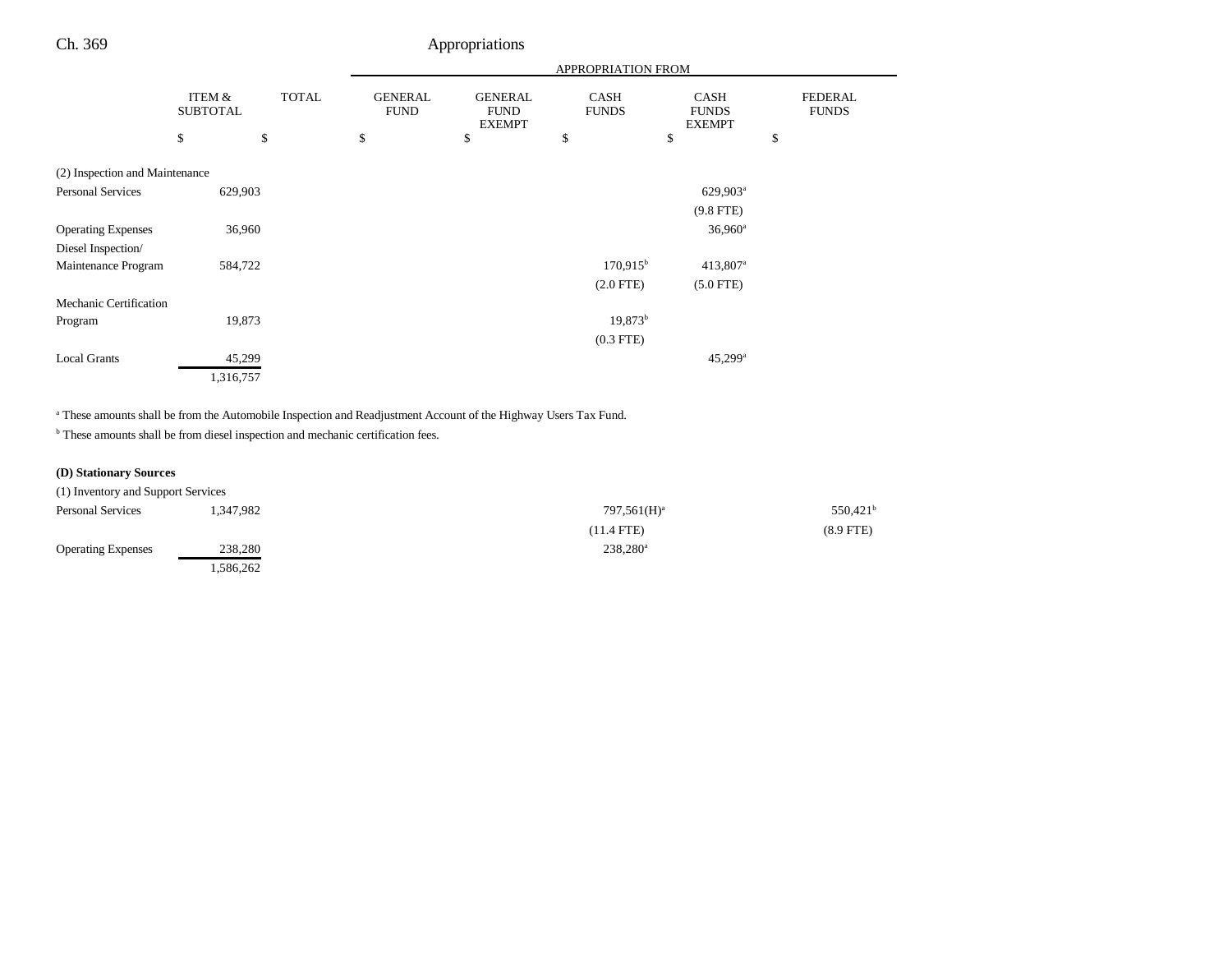<sup>a</sup> These amounts shall be from the Stationary Sources Control Fund pursuant to Section 25-7-114.7 (2) (b), C.R.S.

b This amount shall be from the U.S. Environmental Protection Agency.

| (2) Permits and Compliance Assurance |           |                          |                     |             |
|--------------------------------------|-----------|--------------------------|---------------------|-------------|
| <b>Personal Services</b>             | 2,485,247 | $1,810,292$ <sup>a</sup> | 99.841 <sup>b</sup> | 575,114     |
|                                      |           | $(30.5$ FTE)             |                     | $(8.6$ FTE) |
| <b>Operating Expenses</b>            | 37,540    | $31,210^a$               |                     | 6,330       |
| <b>Local Contracts</b>               | 337,139   | $92.761^{\circ}$         |                     | 244,378     |
|                                      | 2,859,926 |                          |                     |             |

<sup>a</sup> These amounts shall be from the Stationary Sources Control Fund pursuant to Section 25-7-114.7 (2) (b), C.R.S.

<sup>b</sup> This amount shall be from reserves in the Stationary Sources Control Fund pursuant to Section 25-7-114.7 (2) (b), C.R.S.

| (3) Hazardous and Toxic Control |         |                           |             |
|---------------------------------|---------|---------------------------|-------------|
| <b>Personal Services</b>        | 211,322 | $76,122^{\rm a}$          | 135,200     |
|                                 |         | $(1.2$ FTE)               | $(2.2$ FTE) |
| <b>Operating Expenses</b>       | 25,020  | $25,020^{\rm a}$          |             |
| Preservation of the             |         |                           |             |
| Ozone Layer                     | 188,316 | $126,641^b$<br>$61,675$ ° |             |
|                                 |         | $(2.0$ FTE)               |             |
|                                 | 424,658 |                           |             |

<sup>a</sup> Of these amounts, \$63,842 shall be from the Stationary Sources Control Fund pursuant to Section 25-7-114.7(2)(b), C.R.S., and \$37,300 shall be from the Lead Hazard Reduction Cash Fund pursuant to Section 25-5-1106, C.R.S.

b This amount shall be from the Ozone Protection Fund pursuant to Section 25-7-135, C.R.S.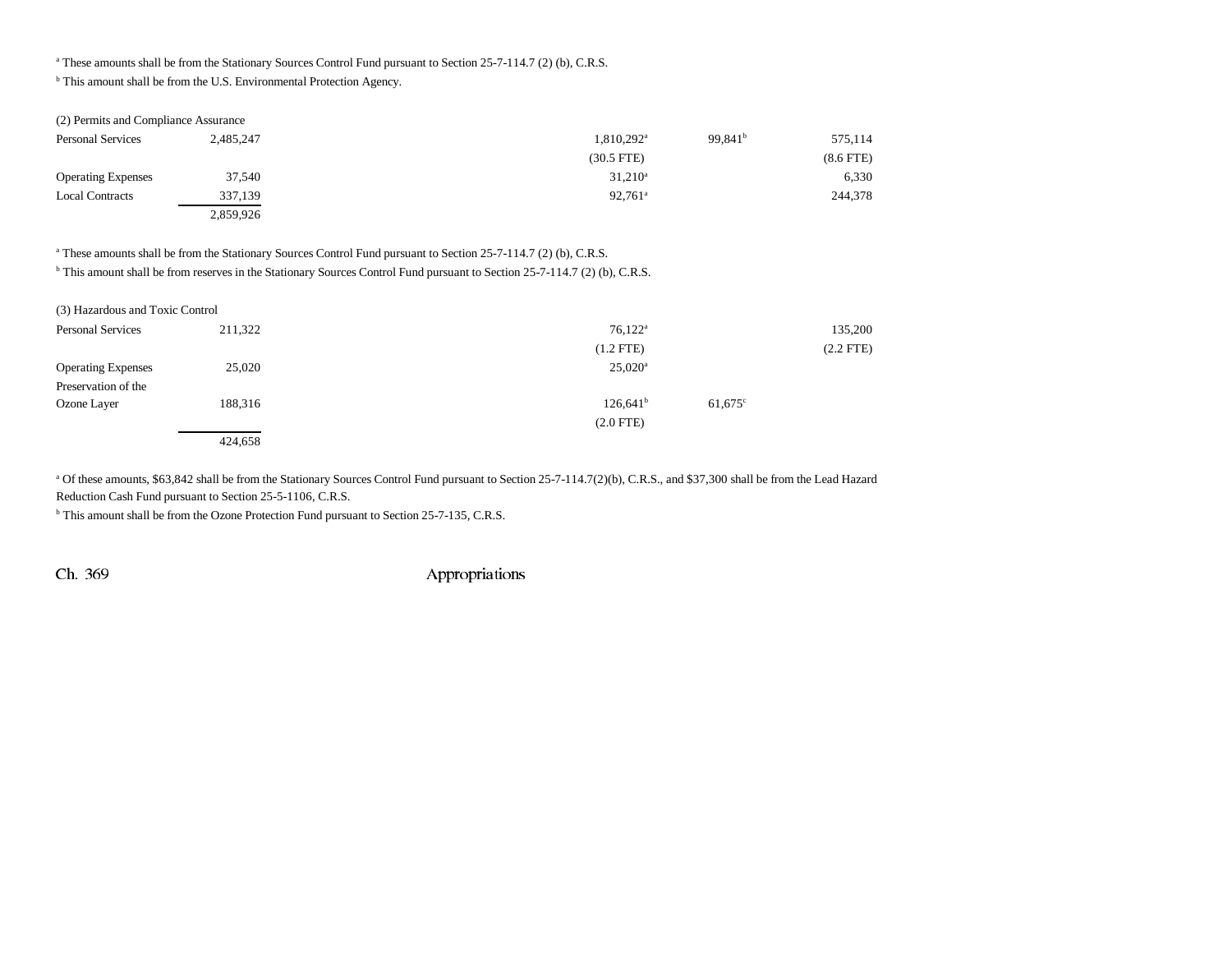|                 |              |         | APPROPRIATION FROM |              |               |                |  |
|-----------------|--------------|---------|--------------------|--------------|---------------|----------------|--|
| ITEM &          | <b>TOTAL</b> | GENERAL | <b>GENERAL</b>     | CASH         | <b>CASH</b>   | <b>FEDERAL</b> |  |
| <b>SUBTOTAL</b> |              | FUND    | <b>FUND</b>        | <b>FUNDS</b> | <b>FUNDS</b>  | <b>FUNDS</b>   |  |
|                 |              |         | <b>EXEMPT</b>      |              | <b>EXEMPT</b> |                |  |
|                 |              |         |                    |              |               |                |  |

c Of this amount, \$33,433 shall be from reserves in the Stationary Sources Control Fund pursuant to Section 25-7-114.7 (2) (b), C.R.S., and \$28,242 shall be from reserves in the Automobile Inspection and Readjustment Account of the Highway Users Tax Fund.

12,928,753

13,068,611

#### **(6) WATER QUALITY CONTROL DIVISION200**

| (A) Administration              |           |                |                        |               |                       |
|---------------------------------|-----------|----------------|------------------------|---------------|-----------------------|
| <b>Personal Services</b>        | 611,106   | 376,874(M)     | $104.071$ <sup>a</sup> |               | $130, 161^b$          |
|                                 |           | $(8.6$ FTE $)$ | $(2.4$ FTE)            |               | $(1.5$ FTE)           |
| <b>Operating Expenses</b>       | 41,430    | 21,196(M)      | $2,146^a$              |               | $18,088$ <sup>b</sup> |
|                                 | 41,186    | 21,074(M)      |                        |               | $17,966^{\rm b}$      |
| <b>Indirect Cost Assessment</b> | 1,142,094 |                | $364.540^{\circ}$      | $44,344(T)^d$ | $733,210^b$           |
|                                 | 1,794,630 |                |                        |               |                       |
|                                 | 1,794,386 |                |                        |               |                       |

<sup>a</sup> These amounts shall be from the Water Quality Control Fund pursuant to Section 25-8-502, C.R.S.

<sup>b</sup> These amounts shall be from the U.S. Environmental Protection Agency.

c This amount shall be from various sources of cash funds.

d This amount shall be from the Department of Agriculture, Groundwater Protection Fund pursuant to Section 25-8-205.5 (8), C.R.S.

**(B) Watershed Assessment, Outreach, and Assistance**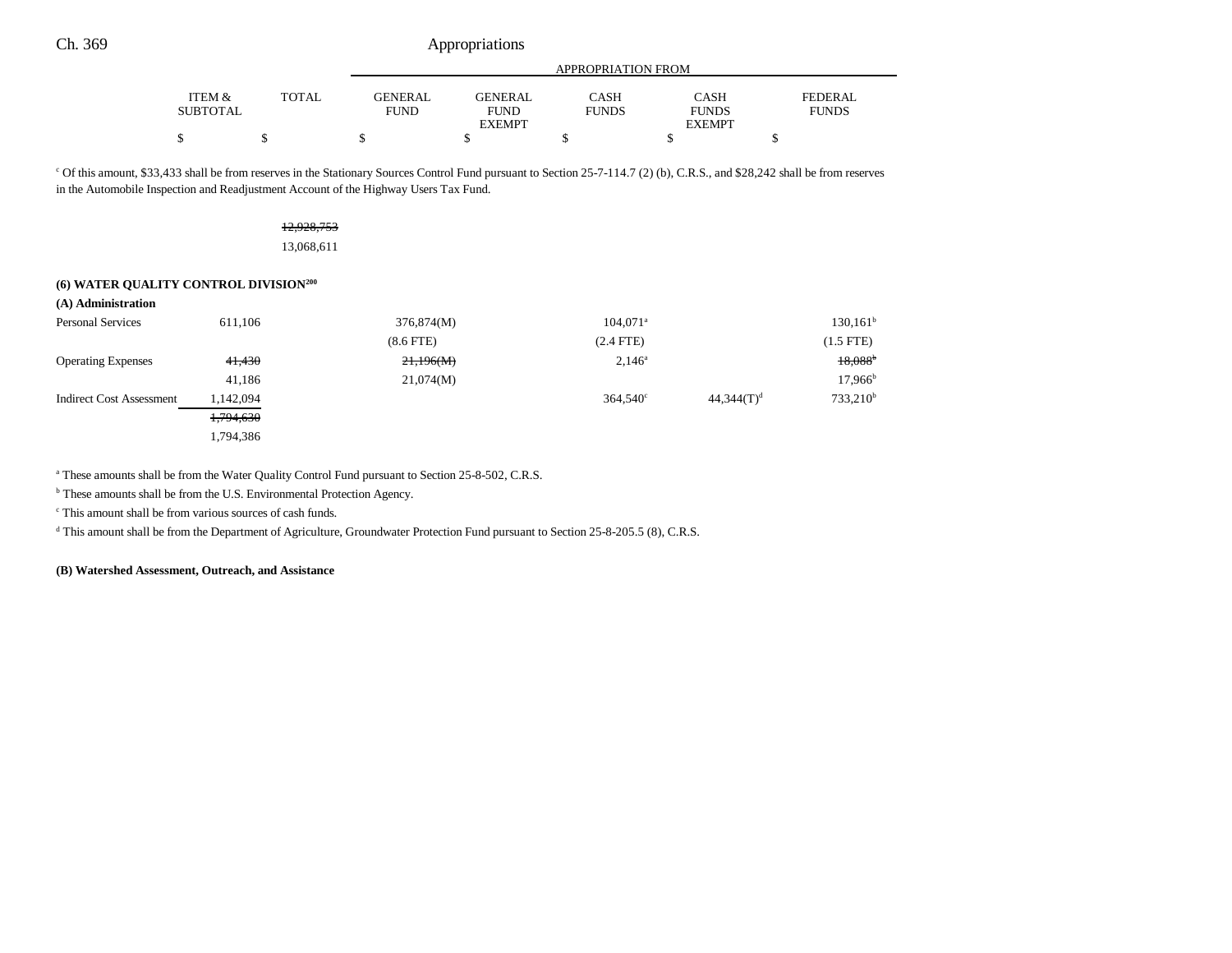| <b>Personal Services</b>  | 1,870,150 | 518,251     | $134,620^{\circ}$ | $185,791(T)^{b}$ | 1,031,488 <sup>c</sup> |
|---------------------------|-----------|-------------|-------------------|------------------|------------------------|
|                           |           | $(6.5$ FTE) | $(3.0$ FTE)       | $(3.3$ FTE)      | $(16.0$ FTE)           |
| <b>Operating Expenses</b> | 526,937   | 416,763     |                   | $11,295(T)^{b}$  | 98,879°                |
|                           | 524,323   | 414,149     |                   |                  |                        |
| Local Grants and          |           |             |                   |                  |                        |
| Contracts                 | 1,042,392 |             |                   |                  | $1,042,392^{\circ}$    |
|                           | 3,439,479 |             |                   |                  |                        |
|                           | 3,436,865 |             |                   |                  |                        |

<sup>a</sup> This amount shall be from the Water Quality Control Fund pursuant to Section 25-8-502, C.R.S.

b These amounts shall be from the Department of Agriculture, Groundwater Protection Fund Pursuant to Section 25-8-205.5 (8), C.R.S.

c These amounts shall be from the U.S. Environmental Protection Agency.

| (C) Permitting and Compliance Assurance |             |                        |                       |                  |
|-----------------------------------------|-------------|------------------------|-----------------------|------------------|
| 2,097,691                               | 385,370     | 1,146,639 <sup>a</sup> | 144.848 <sup>b</sup>  | 420,834°         |
|                                         | $(5.6$ FTE) | $(20.9$ FTE)           | $(2.0$ FTE)           | $(4.7$ FTE $)$   |
| 168,104                                 | 15,317      | 118,812 <sup>a</sup>   | $10,727$ <sup>b</sup> | $23,248^{\circ}$ |
| 168,020                                 | 15,233      |                        |                       |                  |
| 2,265,795                               |             |                        |                       |                  |
| 2,265,711                               |             |                        |                       |                  |
|                                         |             |                        |                       |                  |

a Of these amounts, \$933,911 shall be from the Water Quality Control Fund pursuant to Section 25-8-502, C.R.S., \$179,134 shall be from the Sludge Management Program Fund pursuant to Section 30-20-110.5 (3), C.R.S., and \$152,406 shall be fees collected by the Industrial Pretreatment Program pursuant to Section 25-8-508, C.R.S. <sup>b</sup> These amounts shall be from cash funds exempt revenues that are from a revenue change as a result of Amendment 14, concerning the regulation of commercial hog facilities, which was approved by voters statewide at the 1998 general election.

c These amounts shall be from the U.S. Environmental Protection Agency and are shown for informational purposes only.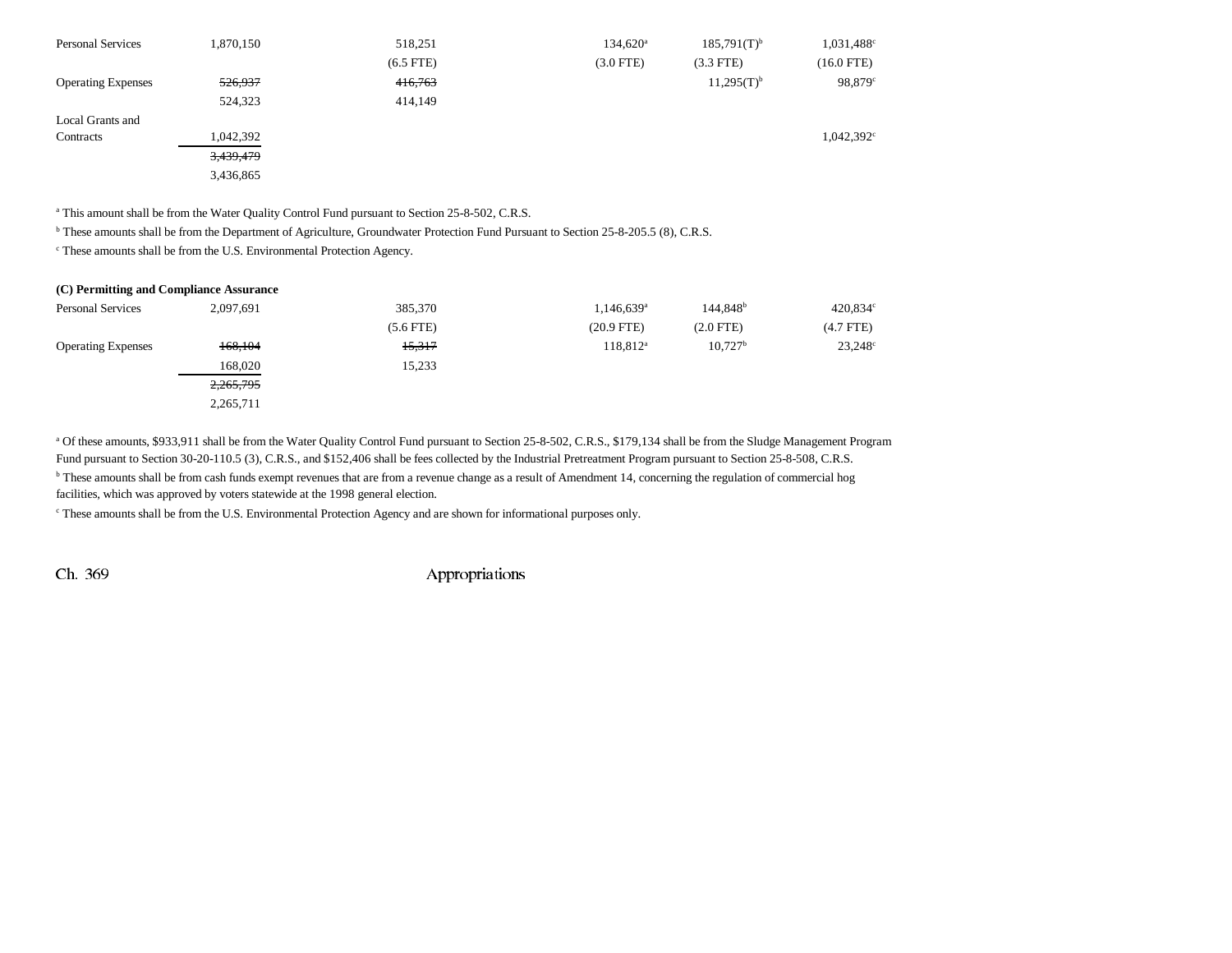| Ch. 369                                                                                                               |                                      |                        |                               | Appropriations                                 |                             |                                              |                                |
|-----------------------------------------------------------------------------------------------------------------------|--------------------------------------|------------------------|-------------------------------|------------------------------------------------|-----------------------------|----------------------------------------------|--------------------------------|
|                                                                                                                       |                                      |                        |                               |                                                | APPROPRIATION FROM          |                                              |                                |
|                                                                                                                       | <b>ITEM &amp;</b><br><b>SUBTOTAL</b> | <b>TOTAL</b>           | <b>GENERAL</b><br><b>FUND</b> | <b>GENERAL</b><br><b>FUND</b><br><b>EXEMPT</b> | <b>CASH</b><br><b>FUNDS</b> | <b>CASH</b><br><b>FUNDS</b><br><b>EXEMPT</b> | <b>FEDERAL</b><br><b>FUNDS</b> |
|                                                                                                                       | \$                                   | \$                     | \$                            | \$                                             | \$                          | \$                                           | \$                             |
| (D) Drinking Water Program                                                                                            |                                      |                        |                               |                                                |                             |                                              |                                |
| <b>Personal Services</b>                                                                                              | 1,782,365                            |                        | 452,148(M)                    |                                                |                             |                                              | 1,330,217 <sup>a</sup>         |
|                                                                                                                       |                                      |                        | $(8.6$ FTE)                   |                                                |                             |                                              | $(19.8$ FTE)                   |
| <b>Operating Expenses</b>                                                                                             | 156,884                              |                        | 35,826(M)                     |                                                |                             |                                              | $121,058$ <sup>*</sup>         |
|                                                                                                                       | 156,456                              |                        | 35,612(M)                     |                                                |                             |                                              | $120,844^{\circ}$              |
|                                                                                                                       | 1,939,249                            |                        |                               |                                                |                             |                                              |                                |
|                                                                                                                       | 1,938,821                            |                        |                               |                                                |                             |                                              |                                |
| a These amounts shall be from the U.S. Environmental Protection Agency and are shown for informational purposes only. |                                      | 9,439,153<br>9,435,783 |                               |                                                |                             |                                              |                                |
| (7) HAZARDOUS MATERIALS AND WASTE MANAGEMENT<br>DIVISION <sup>201</sup>                                               |                                      |                        |                               |                                                |                             |                                              |                                |
| (A) Division Director's Office                                                                                        |                                      |                        |                               |                                                |                             |                                              |                                |
| Program Costs                                                                                                         | 370,942                              |                        | 147,527                       |                                                | $152,460^a$                 | 54,967 <sup>b</sup>                          | 15,988 <sup>c</sup>            |
|                                                                                                                       | 366,582                              |                        | 143,167                       |                                                | $(2.3$ FTE)                 |                                              | $(0.2$ FTE)                    |
|                                                                                                                       |                                      |                        | $(2.5$ FTE)                   |                                                |                             |                                              |                                |

hours 359,052 359,052 359,052 359,052 207,249<sup>a</sup> 1,060(T)<sup>d</sup> 150,743<sup>c</sup>  $\text{Indirect Cost Assessment} \quad 1,513,880 \quad 652,081^{\text{a}} \quad 45,609 \times \text{T}^{\text{d}} \quad 816,190^{\circ}$ 

Legal Services for 6,145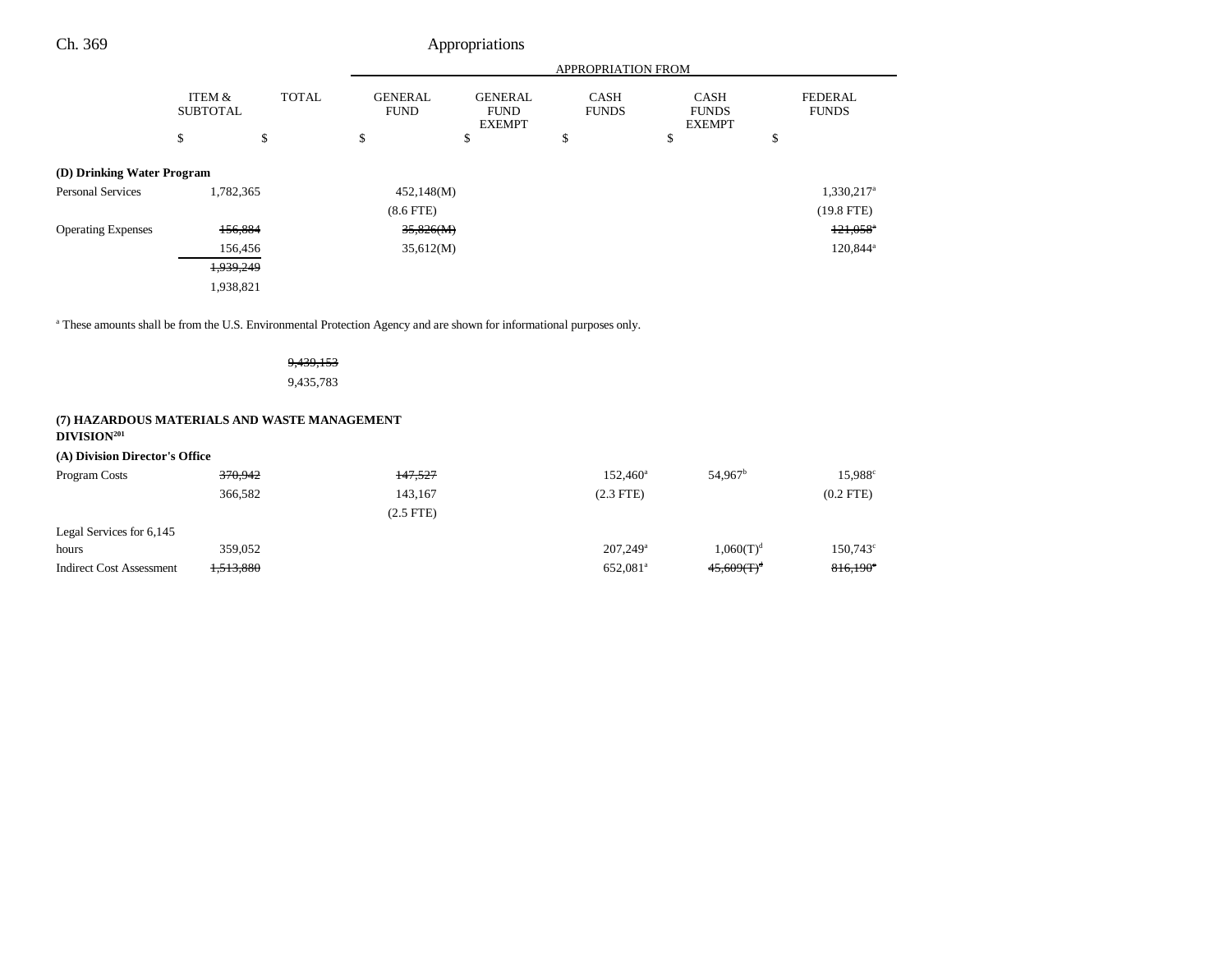2,243,874 2,222,524

 $1,496,890$  808,893<sup>c</sup> 808,893<sup>c</sup>

<sup>a</sup> Of these amounts, \$211,059 shall be from the Solid Waste Management Fund pursuant to Section 30-20-118, C.R.S., \$56,401 shall be from the Hazardous Waste Service Fund pursuant to Section 25-15-304, C.R.S., \$56,401 shall be from the Hazardous Waste Commission Fund pursuant to Section 25-15-315, C.R.S., \$36,368 shall be from the Hazardous Substance Response Fund pursuant to Section 25-16-104.6, C.R.S., and \$651,561 shall be from various sources of cash funds.

b This amount shall be from reserves in the Hazardous Waste Commission Fund pursuant to Section 25-15-315, C.R.S.

c These amounts shall be from the various sources of federal funds and are reflected for informational purposes only.

<sup>d</sup> These amounts shall be from the Department of Local Affairs using the Local Government Severance Tax Fund pursuant to Section 39-29-110 (1) (b) (I), C.R.S.

| <b>Personal Services</b>  | 2.278.898 | $1,178,470^a$    | $1,100,428$ <sup>t</sup> |
|---------------------------|-----------|------------------|--------------------------|
|                           |           | $(17.4$ FTE)     | (17.2 FTE)               |
| <b>Operating Expenses</b> | 90,206    | $46.404^{\circ}$ | 43,802 <sup>b</sup>      |
|                           | 2,369,104 |                  |                          |

<sup>a</sup> These amounts shall be from the Hazardous Waste Service Fund pursuant to Section 25-15-304, C.R.S.

<sup>b</sup> These amounts are anticipated to be received from the U.S. Environmental Protection Agency, the U.S. Department of Defense, and the Agency for Toxic Substances and Disease Registry, and are reflected for informational purposes only.

#### **(C) Solid Waste Control Program**

| Program Costs | 1,237,190 | $1.166.459^{\rm a}$ | $70,731$ <sup>t</sup> |
|---------------|-----------|---------------------|-----------------------|
|               |           | $(12.2$ FTE)        | (1.0 FTE)             |

a Of this amount, \$1,021,362 shall be from the Solid Waste Management Fund pursuant to Section 30-20-118, C.R.S., and \$145,097 shall be from the Hazardous Substance Response Fund pursuant to Section 25-16-104.6, C.R.S.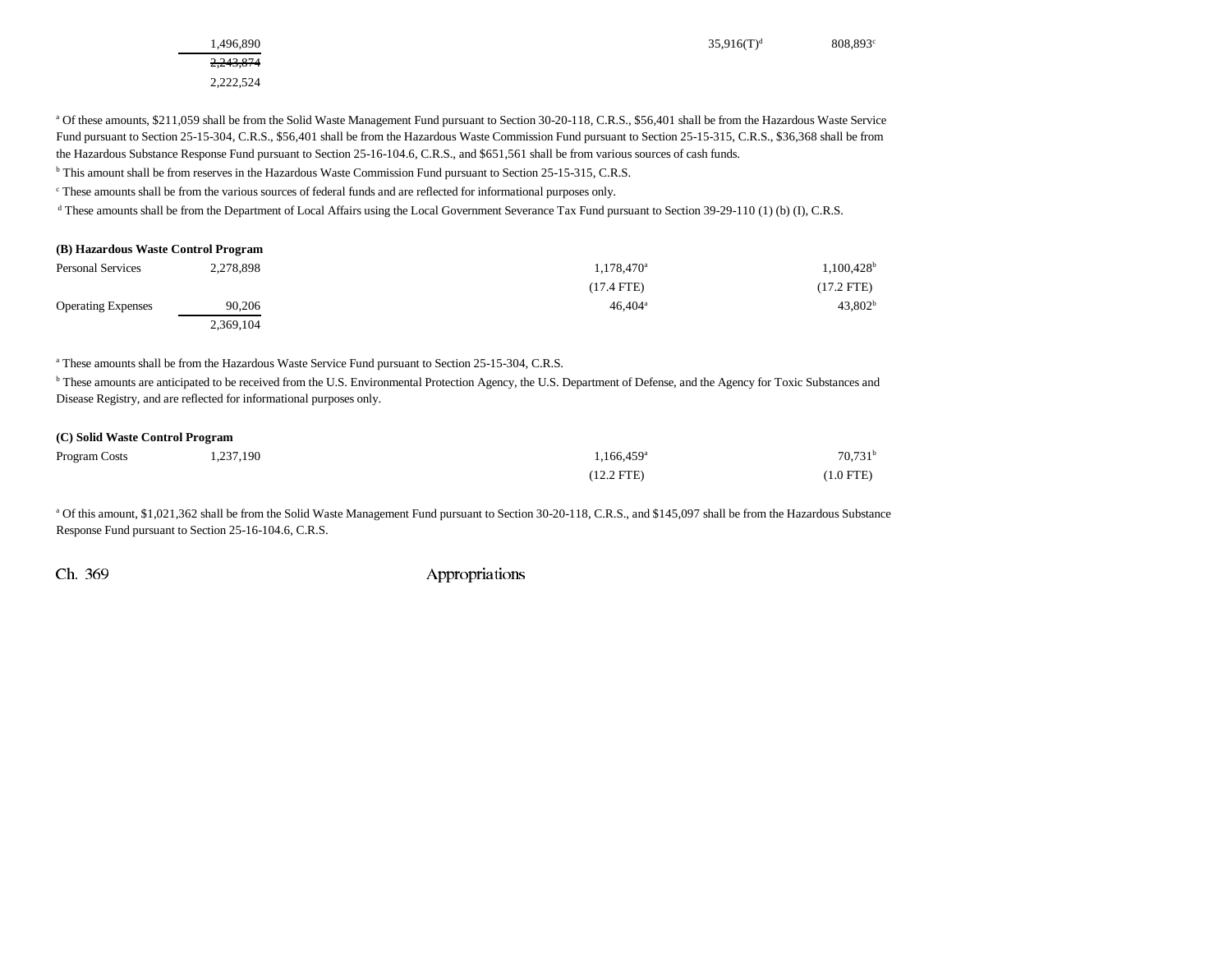| Appropriations |  |  |
|----------------|--|--|
|                |  |  |

|                                                                                                                                                                        |                                                   |              |                               |                                                | APPROPRIATION FROM          |                                              |                                |
|------------------------------------------------------------------------------------------------------------------------------------------------------------------------|---------------------------------------------------|--------------|-------------------------------|------------------------------------------------|-----------------------------|----------------------------------------------|--------------------------------|
|                                                                                                                                                                        | ITEM &<br><b>SUBTOTAL</b>                         | <b>TOTAL</b> | <b>GENERAL</b><br><b>FUND</b> | <b>GENERAL</b><br><b>FUND</b><br><b>EXEMPT</b> | <b>CASH</b><br><b>FUNDS</b> | <b>CASH</b><br><b>FUNDS</b><br><b>EXEMPT</b> | <b>FEDERAL</b><br><b>FUNDS</b> |
|                                                                                                                                                                        | \$                                                | \$           | \$                            | \$                                             | \$                          | <sup>\$</sup>                                | \$                             |
| <sup>b</sup> This amount shall be from various sources of federal funds and is reflected for informational purposes only.                                              |                                                   |              |                               |                                                |                             |                                              |                                |
|                                                                                                                                                                        | (D) Uranium Mill Tailings Remedial Action Program |              |                               |                                                |                             |                                              |                                |
| Program Costs                                                                                                                                                          | 308,319                                           |              |                               |                                                |                             | $216,217(T)^4$                               | $92,102^{\circ}$               |
|                                                                                                                                                                        | 251,241                                           |              |                               |                                                |                             | $189,937(T)^a$                               | $61,304^b$                     |
|                                                                                                                                                                        |                                                   |              |                               |                                                |                             | $(2.5$ FTE $)$                               | $(\text{1.1} \text{ FFE})$     |
|                                                                                                                                                                        |                                                   |              |                               |                                                |                             |                                              | $(0.6$ FTE $)$                 |
| <sup>a</sup> This amount shall be from the Department of Local Affairs using the Local Government Severance Tax Fund pursuant to Section 39-29-110 (1) (b) (I), C.R.S. |                                                   |              |                               |                                                |                             |                                              |                                |
| <sup>b</sup> This amount shall be from the U.S. Department of Energy, and is shown for information purposes only.                                                      |                                                   |              |                               |                                                |                             |                                              |                                |
| (E) Contaminated Site Cleanups <sup>165</sup>                                                                                                                          |                                                   |              |                               |                                                |                             |                                              |                                |
| Personal Services                                                                                                                                                      | 3,512,206                                         |              | 515,517                       |                                                | $906,426^{\circ}$           |                                              | $2,090,263^b$                  |
|                                                                                                                                                                        |                                                   |              | $(9.0$ FTE)                   |                                                | $(12.8$ FTE $)$             |                                              | $(23.4$ FTE)                   |

Operating Expenses 243,935 16,581 103,230<sup>a</sup> 124,124<sup>b</sup>

Maintenance 2,132,000 264,500 $\text{M}^{\text{a}}$  264,500 $\text{H}^{\text{a}}$  264,500 $\text{H}^{\text{b}}$  1,867,500b

<sup>a</sup> Of these amounts, \$1,269,223 shall be from the Hazardous Substance Response Fund pursuant to Section 25-16-104.6, C.R.S., and \$4,933 shall be from Colorado Open

Contaminated Sites Operation and

Records Act fees collected.

5,888,141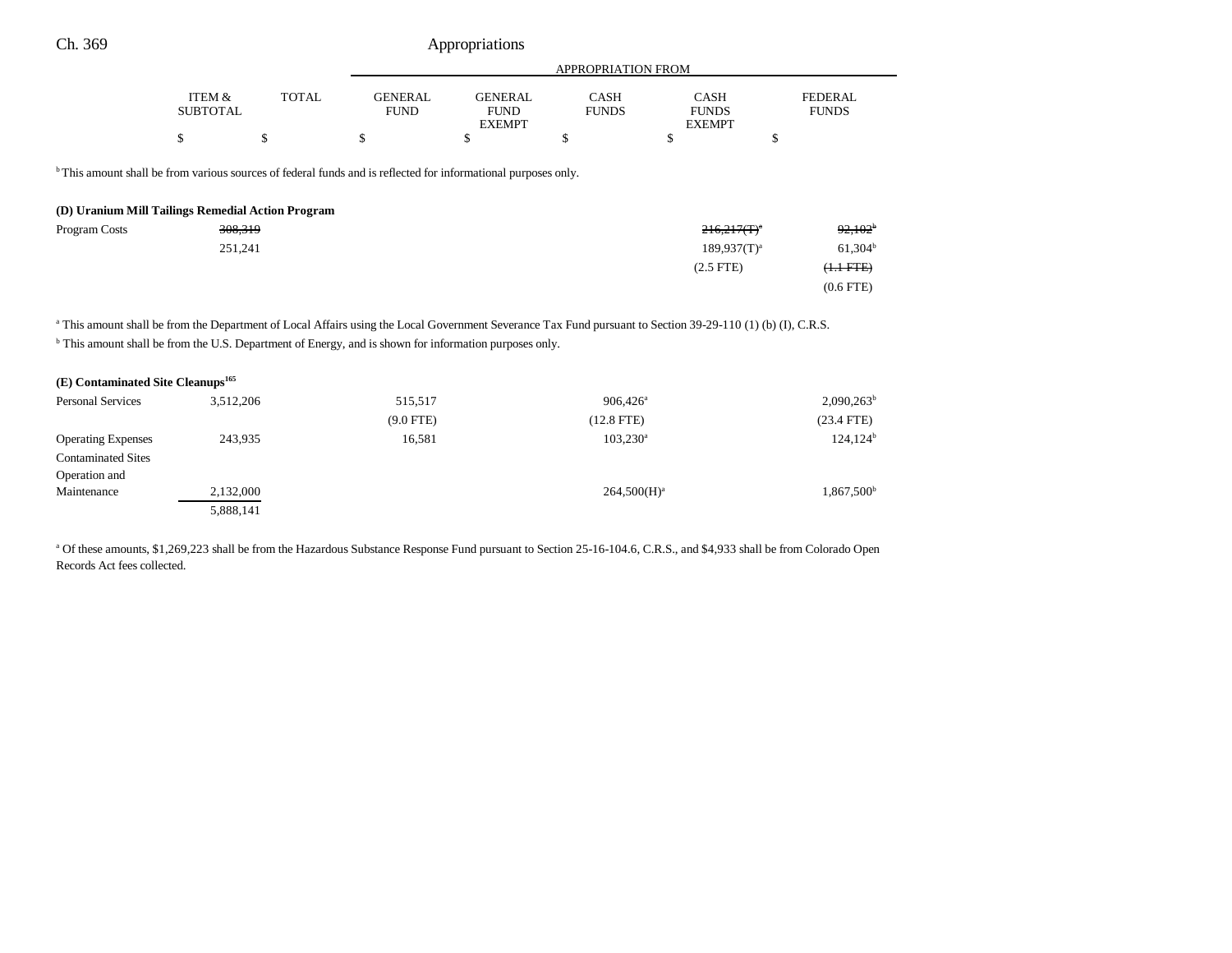b These amounts shall be from the U.S. Environmental Protection Agency and the U.S. Department of Defense.

| (F) Rocky Flats Agreement       |           |              |
|---------------------------------|-----------|--------------|
| Program Costs                   | 2,486,485 | 2,486,485    |
|                                 |           | $(30.3$ FTE) |
| Legal Services for 400          |           |              |
| hours                           | 23,372    | 23,372       |
| Payment to the Office of        |           |              |
| the Governor                    | 20,000    | 20,000       |
| <b>Indirect Cost Assessment</b> | 511,022   | 511,022      |
|                                 | 3,040,879 |              |

FTE)

15,087,507 15,009,079

# **(8) CONSUMER PROTECTION**

| <b>Personal Services</b>        | 1,889,111 | 1,392,273    | $287,511^a$           | $61,825(T)^{b}$ | 147,502        |
|---------------------------------|-----------|--------------|-----------------------|-----------------|----------------|
|                                 |           | $(20.9$ FTE) | $(4.6$ FTE)           | $(0.8$ FTE $)$  | $(1.4$ FTE $)$ |
| <b>Operating Expenses</b>       | 160,170   | 21,273       | $41,939$ <sup>a</sup> | $6,165(T)^{b}$  | 90,793         |
| <b>Indirect Cost Assessment</b> | H0,667    |              | $74,126$ <sup>*</sup> |                 | 36,541         |
|                                 | 118.024   |              | $81,483^{\rm a}$      |                 |                |
|                                 |           | 2,159,948    |                       |                 |                |
|                                 |           | 2,167,305    |                       |                 |                |

<sup>a</sup> Of these amounts, \$364,975 \$372,332 shall be from the Food Protection Cash Fund pursuant to Section 25-4-1608, C.R.S., and \$38,601 shall be from the Artificial Tanning Device Education Fund pursuant to Section 25-5-1004, C.R.S.

b Of these amounts, \$60,131 shall be from the Department of Corrections and \$7,859 shall be from the Department of Human Services.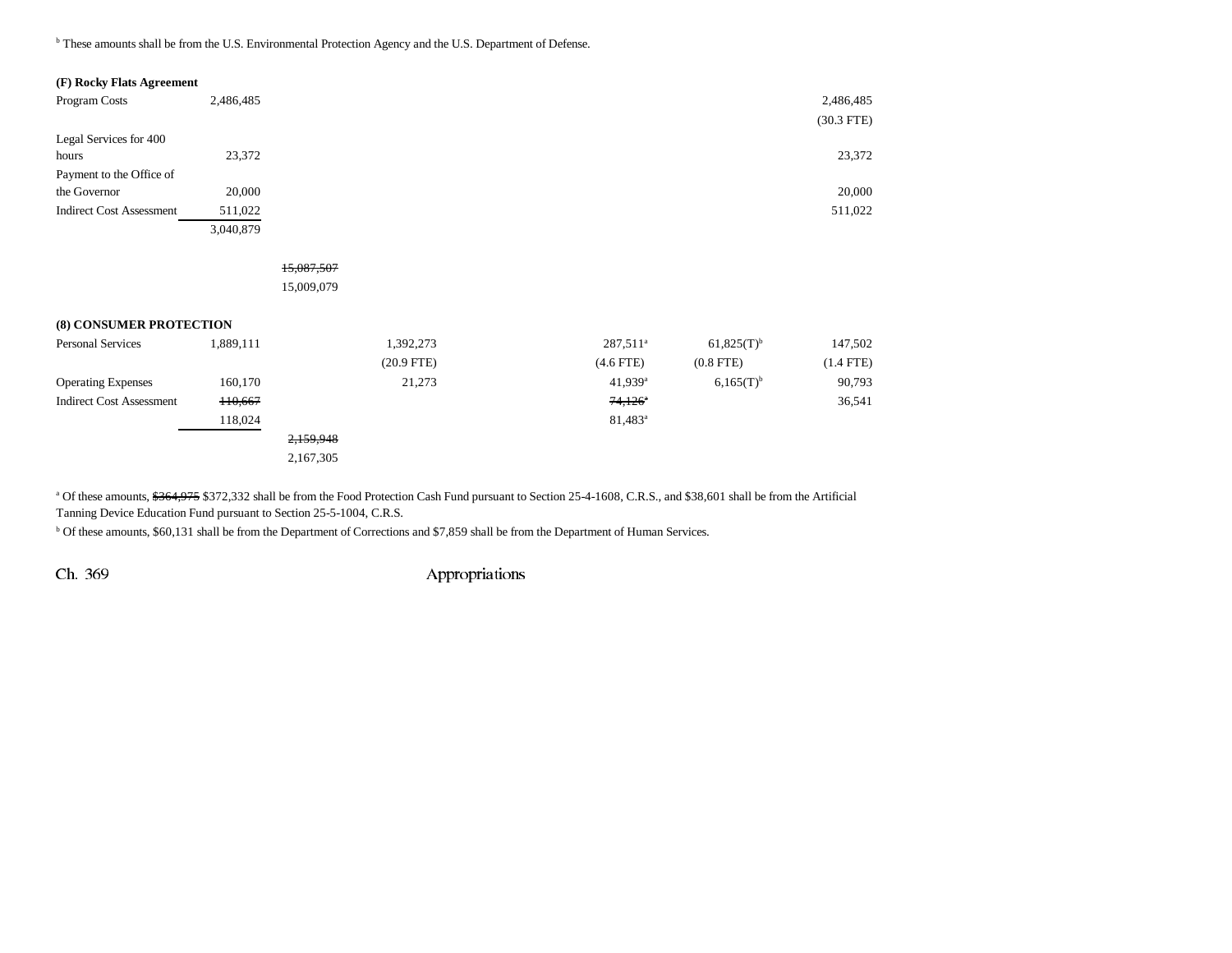|                                                                                                                                            |                           |              |                               |                                                | <b>APPROPRIATION FROM</b> |                                              |                                |
|--------------------------------------------------------------------------------------------------------------------------------------------|---------------------------|--------------|-------------------------------|------------------------------------------------|---------------------------|----------------------------------------------|--------------------------------|
|                                                                                                                                            | ITEM &<br><b>SUBTOTAL</b> | <b>TOTAL</b> | <b>GENERAL</b><br><b>FUND</b> | <b>GENERAL</b><br><b>FUND</b><br><b>EXEMPT</b> | CASH<br><b>FUNDS</b>      | <b>CASH</b><br><b>FUNDS</b><br><b>EXEMPT</b> | <b>FEDERAL</b><br><b>FUNDS</b> |
|                                                                                                                                            | \$                        | \$           | \$                            | \$                                             | \$                        | \$                                           | \$                             |
|                                                                                                                                            |                           |              |                               |                                                |                           |                                              |                                |
| (9) DISEASE CONTROL AND ENVIRONMENTAL EPIDEMIOLOGY DIVISION <sup>198</sup><br>(A) Administration, General Disease Control and Surveillance |                           |              |                               |                                                |                           |                                              |                                |
| Personal Services                                                                                                                          | 988,927                   |              | 532,380                       |                                                |                           |                                              | $456,547$ <sup>a</sup>         |
|                                                                                                                                            |                           |              | $(8.1$ FTE $)$                |                                                |                           |                                              | $(6.4$ FTE)                    |
| <b>Operating Expenses</b>                                                                                                                  | 449,429                   |              | 334,340                       |                                                | $6,216^b$                 |                                              | $108,873^{\circ}$              |
|                                                                                                                                            | 446,753                   |              | 331,664                       |                                                |                           |                                              |                                |
| <b>Indirect Cost Assessment</b>                                                                                                            | 1,517,911                 |              |                               |                                                | $1,016^{\rm b}$           | $78,229(T)^c$                                | 1,438,666                      |
|                                                                                                                                            | 1,517,644                 |              |                               |                                                |                           | $77,962(T)^c$                                |                                |
|                                                                                                                                            | 2,956,267                 |              |                               |                                                |                           |                                              |                                |
|                                                                                                                                            | 2,953,324                 |              |                               |                                                |                           |                                              |                                |

a These amounts shall be from the Preventive Health Services Block Grant and are shown for informational purposes only.

<sup>b</sup> These amounts shall be from the sale of rabies vaccines.

<sup>c</sup> Of this amount, \$51,528 shall be from federal funds appropriated in the Department of Human Services and \$26,701 \$26,434 shall be from Medicaid funds appropriated in the Department of Health Care Policy and Financing.

# **(B) Special Purpose Disease Control Programs**

| $(1)$ Immunization <sup>202</sup> |           |                |            |
|-----------------------------------|-----------|----------------|------------|
| <b>Personal Services</b>          | 1,012,593 | $10,797(T)^a$  | .001,796   |
|                                   | .004.520  | $2,724(T)^{a}$ |            |
|                                   |           | $(0.2$ FTE)    | (19.0 FTE) |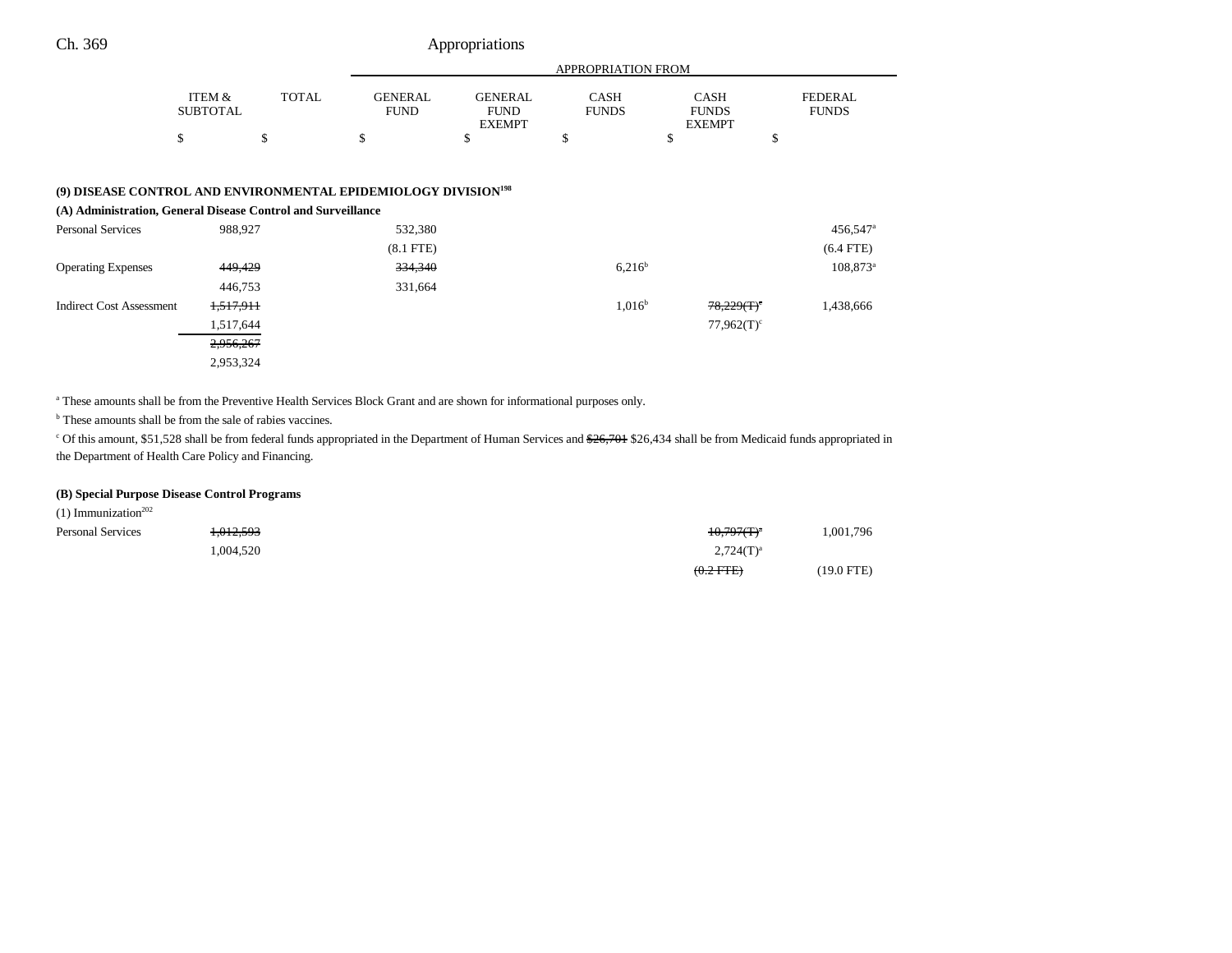| <b>Operating Expenses</b> | 8,069,398            | 465,090 | $107,875$ (T) <sup>a</sup><br>7,496,433 |
|---------------------------|----------------------|---------|-----------------------------------------|
|                           | 7,959,132            | 461.369 | $1,330(T)^{a}$                          |
|                           | <del>9,081,991</del> |         |                                         |
|                           | 8,963,652            |         |                                         |

<sup>a</sup> These amounts shall be from Medicaid funds appropriated in the Department of Health Care Policy and Financing.

| (2) Sexually Transmitted Disease, HIV and AIDS          |                |                |              |
|---------------------------------------------------------|----------------|----------------|--------------|
| 3,125,838                                               |                |                | 3,125,838    |
|                                                         |                |                | $(54.6$ FTE) |
| 2,642,861                                               | 33,272         |                | 2,609,589    |
| 2,642,595                                               | 33,006         |                |              |
| 5,768,699                                               |                |                |              |
| 5,768,433                                               |                |                |              |
|                                                         |                |                |              |
| 304,661                                                 | 27,564         |                | 277,097      |
|                                                         | $(0.4$ FTE $)$ |                | $(3.6$ FTE)  |
| 5,681,209                                               | 1,319,926      |                | 4,361,283    |
| 5,670,650                                               | 1,309,367      |                |              |
| 5,985,870                                               |                |                |              |
| 5,975,311                                               |                |                |              |
| $(4)$ Tuberculosis Control and Treatment <sup>204</sup> |                |                |              |
| 410,032                                                 | 69,461         | $85,223^a$     | 255,348      |
|                                                         | $(1.2$ FTE $)$ | $(1.7$ FTE $)$ | $(3.9$ FTE)  |
|                                                         |                |                |              |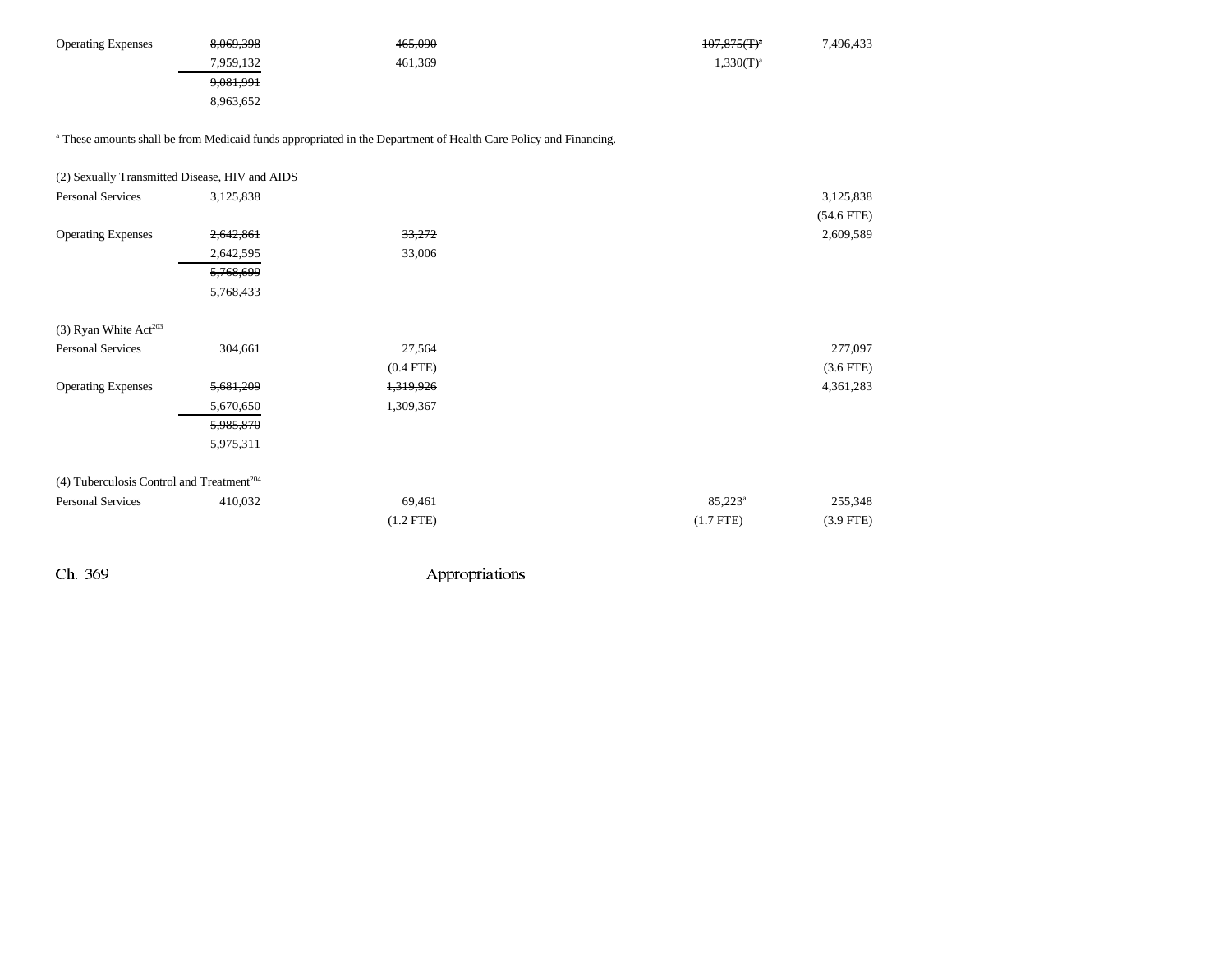| Ch. 369                   |                           |              |                               | Appropriations                                 |                             |                                              |                                |
|---------------------------|---------------------------|--------------|-------------------------------|------------------------------------------------|-----------------------------|----------------------------------------------|--------------------------------|
|                           |                           |              |                               |                                                | APPROPRIATION FROM          |                                              |                                |
|                           | ITEM &<br><b>SUBTOTAL</b> | <b>TOTAL</b> | <b>GENERAL</b><br><b>FUND</b> | <b>GENERAL</b><br><b>FUND</b><br><b>EXEMPT</b> | <b>CASH</b><br><b>FUNDS</b> | <b>CASH</b><br><b>FUNDS</b><br><b>EXEMPT</b> | <b>FEDERAL</b><br><b>FUNDS</b> |
|                           | \$                        | \$           | \$                            | \$                                             | \$                          | \$                                           | \$                             |
| <b>Operating Expenses</b> |                           | 1,218,658    | 927,378                       |                                                |                             | $207,520^{\circ}$                            | 83,760                         |
|                           |                           | 1,212,630    | 921,350                       |                                                |                             |                                              |                                |
|                           |                           | 1,628,690    |                               |                                                |                             |                                              |                                |
|                           |                           | 1,622,662    |                               |                                                |                             |                                              |                                |

<sup>a</sup> Of these amounts, \$290,981(T) shall be from federal funds appropriated in the Department of Human Services, and \$1,762(L) shall be from county tuberculosis treatment matching funds pursuant to Section 25-4-513, C.R.S.

# **(C) Environmental Epidemiology**

(1) Birth Defects Monitoring and Prevention Personal Services 476,545 341,414 135,131 (5.5 FTE) (2.6 FTE) Operating Expenses 59,917 34,242 59,712 25,470

536,462 536,257

| (2) Federal Grants | 2.798.660 | 2.798.660 |
|--------------------|-----------|-----------|

(15.5 FTE)

28,756,639 28,618,299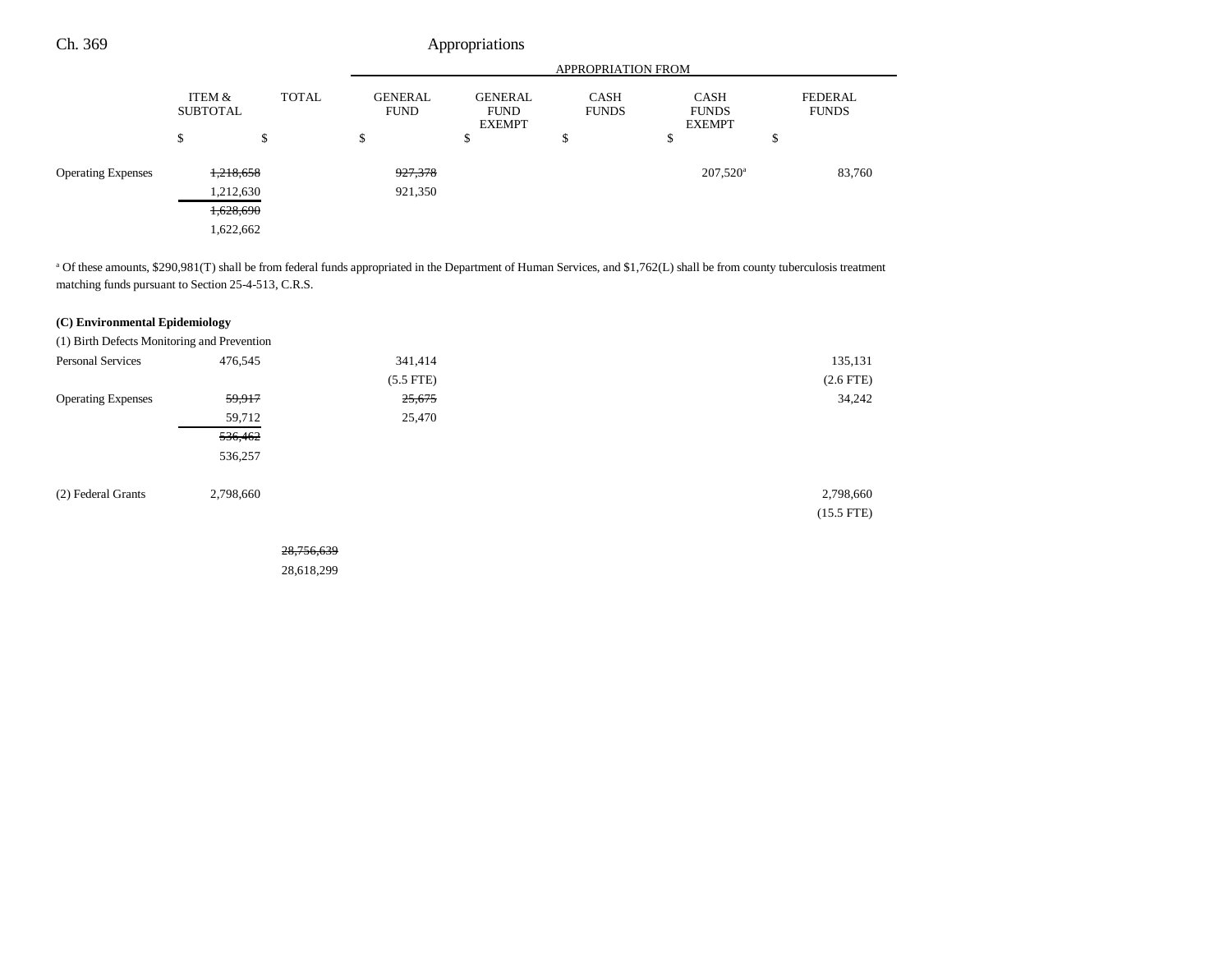# **(10) FAMILY AND COMMUNITY HEALTH SERVICES DIVISION198**

| (A) Director's Office           |           |  |                       |                   |                        |
|---------------------------------|-----------|--|-----------------------|-------------------|------------------------|
| General Programs,               |           |  |                       |                   |                        |
| Administration, and             |           |  |                       |                   |                        |
| Evaluation                      | 4,827,372 |  |                       |                   | 4,827,372 <sup>a</sup> |
|                                 |           |  |                       |                   | $(20.4$ FTE)           |
| <b>Indirect Cost Assessment</b> | 1,447,925 |  | $13,136$ <sup>b</sup> | 162,080°          | 1,272,709 <sup>a</sup> |
|                                 | 1,456,696 |  | $23,387$ <sup>b</sup> | $160,600^{\circ}$ |                        |
|                                 | 6,275,297 |  |                       |                   |                        |
|                                 | 6,284,068 |  |                       |                   |                        |
|                                 |           |  |                       |                   |                        |

a Of these amounts, \$5,162,443 shall be from the Maternal and Child Health Block Grant and is shown for informational purposes only.

<sup>b</sup> This amount shall be from the Newborn Screening and Genetic Counseling Cash Funds pursuant to Section 25-4-1006, C.R.S.

<sup>c</sup> Of this amount, \$146,462(T) \$144,982(T) shall be from Medicaid funds appropriated in the Department of Health Care Policy and Financing, and \$15,618 shall be from various sources of cash funds exempt.

# **(B) Community Nursing**

| <b>Personal Services</b>  | 420,202 | 222,847(M)  | 197,355 <sup>a</sup> |
|---------------------------|---------|-------------|----------------------|
|                           |         | $(2.7$ FTE) | $(2.7$ FTE $)$       |
| <b>Operating Expenses</b> | 16,705  | 16,705      |                      |
|                           | 436,907 |             |                      |

a This amount shall be from the Maternal and Child Health Block Grant.

**(C) Child, Adolescent, and School Health**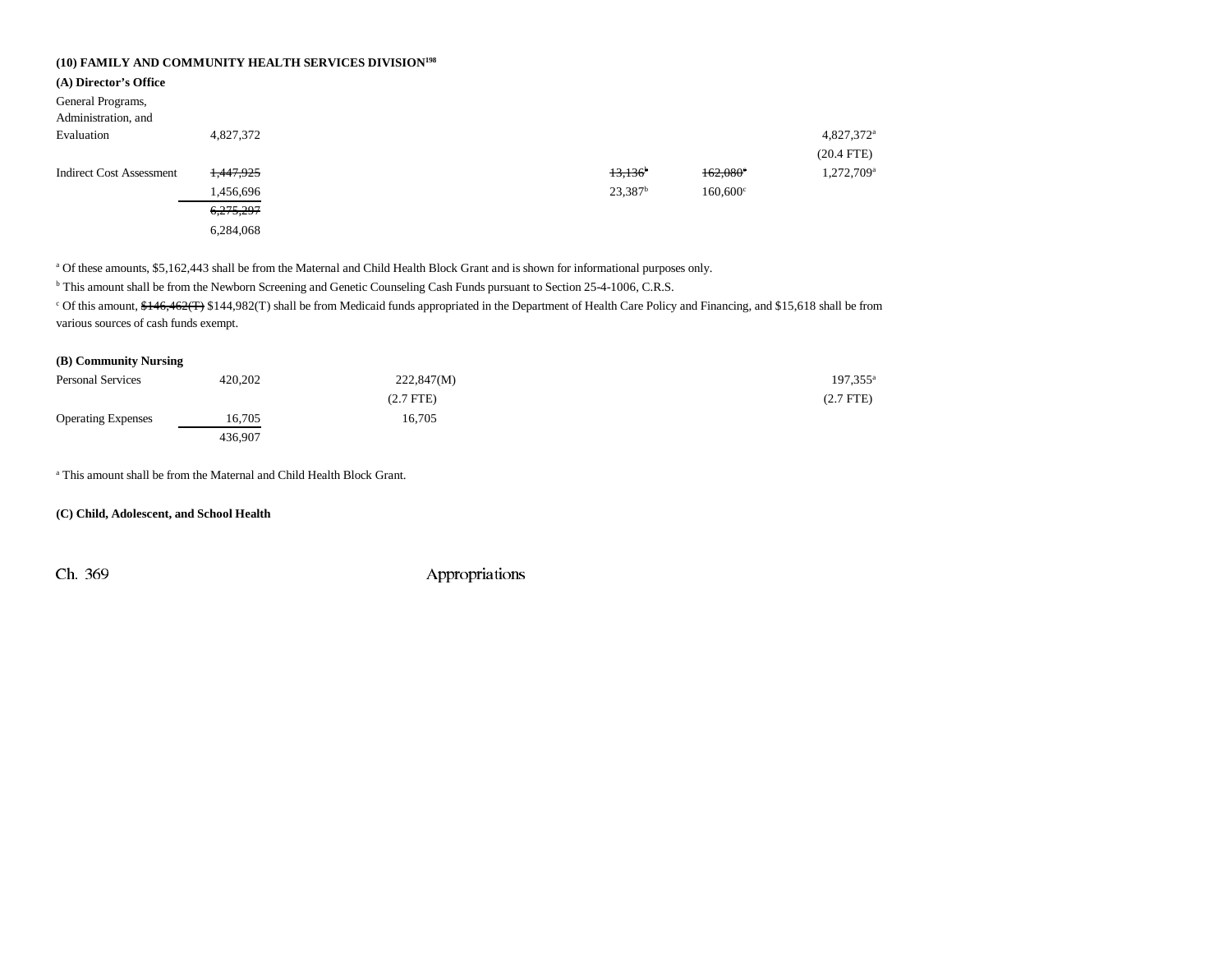|                                            |                                      |              | APPROPRIATION FROM            |                                                |                             |                                              |                                |
|--------------------------------------------|--------------------------------------|--------------|-------------------------------|------------------------------------------------|-----------------------------|----------------------------------------------|--------------------------------|
|                                            | <b>ITEM &amp;</b><br><b>SUBTOTAL</b> | <b>TOTAL</b> | <b>GENERAL</b><br><b>FUND</b> | <b>GENERAL</b><br><b>FUND</b><br><b>EXEMPT</b> | <b>CASH</b><br><b>FUNDS</b> | <b>CASH</b><br><b>FUNDS</b><br><b>EXEMPT</b> | <b>FEDERAL</b><br><b>FUNDS</b> |
|                                            | \$<br>\$                             |              | \$                            | \$                                             | \$                          | \$                                           | \$                             |
| Early and Periodic<br>Screening, Diagnosis |                                      |              |                               |                                                |                             |                                              |                                |
| and Treatment Program                      | 2,927,574                            |              |                               |                                                |                             | $2,927,574(T)^{a}$                           |                                |
|                                            | 2,923,522                            |              |                               |                                                |                             | $2,923,522(T)^a$                             |                                |
|                                            |                                      |              |                               |                                                |                             | $(6.0$ FTE)                                  |                                |
| Department of                              |                                      |              |                               |                                                |                             |                                              |                                |
| <b>Education Nursing</b>                   |                                      |              |                               |                                                |                             |                                              |                                |
| Grant                                      | 62,837                               |              |                               |                                                |                             | $62,837(T)$ <sup>b</sup>                     |                                |
|                                            |                                      |              |                               |                                                |                             | $(0.8$ FTE)                                  |                                |
| Private Grants                             | 582,494                              |              |                               |                                                |                             | 582,494°                                     |                                |
|                                            |                                      |              |                               |                                                |                             | $(1.0$ FTE)                                  |                                |
| <b>NURSE HOME VISITOR</b>                  |                                      |              |                               |                                                |                             |                                              |                                |
| PROGRAM FUND                               | 4,297,110                            |              |                               |                                                |                             | $4,297,110$ <sup>d</sup>                     |                                |
| <b>Nurse Home Visitor</b>                  |                                      |              |                               |                                                |                             |                                              |                                |
| Program                                    | 4,326,157                            |              |                               |                                                |                             | $4,326,157$ <sup>d</sup>                     |                                |
|                                            | 4,297,110                            |              |                               |                                                |                             | $4,297,110^e$                                |                                |
|                                            |                                      |              |                               |                                                |                             | $(1.5$ FTE)                                  |                                |
| Federal Grants <sup>205</sup>              | 805,916                              |              |                               |                                                |                             |                                              | 805,916                        |
|                                            |                                      |              |                               |                                                |                             |                                              | $(3.1$ FTE)                    |
|                                            | 8,704,978                            |              |                               |                                                |                             |                                              |                                |
|                                            | 12,906,152                           |              |                               |                                                |                             |                                              |                                |
|                                            |                                      |              |                               |                                                |                             |                                              |                                |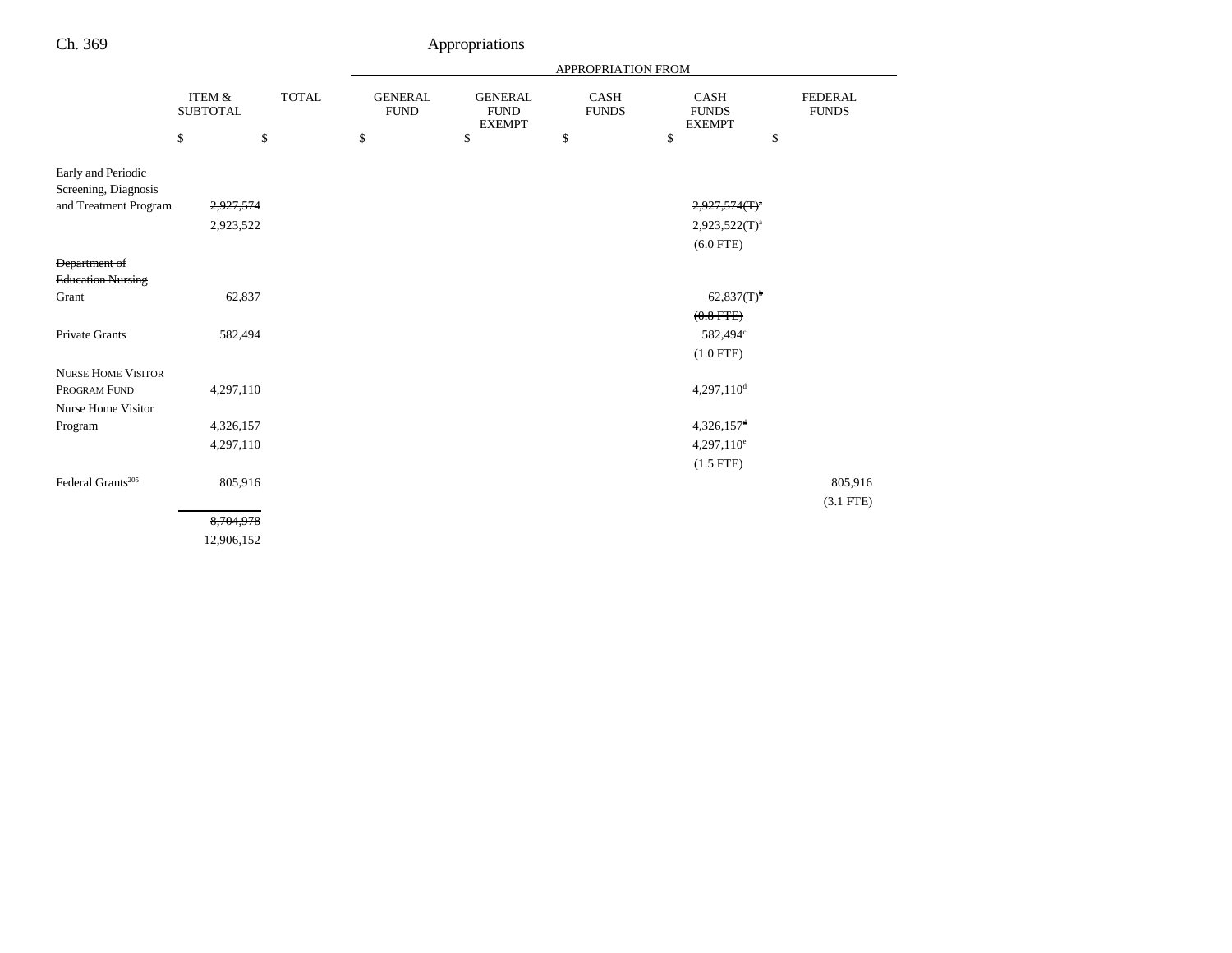a This amount shall be from Medicaid funds appropriated in the Department of Health Care Policy and Financing.

# <sup>b</sup> This amount shall be from federal funds appropriated in the Department of Education.

c This amount shall be from grants and donations.

d This amount shall be from the Tobacco Litigation SETTLEMENT CASH Fund created in Section 24-22-115, C.R.S., pursuant to Section 24-75-1104 (1) (a), C.R.S.

 $\rm{e}$  This amount shall be from the Nurse Home Visitor Program Fund created in Section 25-31-107(2)(b).

# **(D) Women's Health - Family Planning206**

| <b>Personal Services</b>             | 399,012   | 382,831     | $16,181(T)^{a}$            |
|--------------------------------------|-----------|-------------|----------------------------|
|                                      |           | $(6.4$ FTE) | $(0.3$ FTE)                |
| <b>Operating Expenses</b>            | 92,090    | 92,090      |                            |
| Purchase of Services <sup>207,</sup> |           |             |                            |
| 208                                  | 3,470,112 | 1,258,436   | $71,613(T)^a$<br>2,140,063 |
|                                      | 3,456,836 | 1,245,160   |                            |
| <b>Federal Grants</b>                | 32,535    |             | 32,535                     |
|                                      |           |             | $(0.6$ FTE $)$             |
|                                      | 3,993,749 |             |                            |
|                                      | 3,980,473 |             |                            |

a These amount shall be from Medicaid funds appropriated in the Department of Health Care Policy and Financing.

### **(E) Children With Special Needs - Genetics**

|                           | (1) Health Care Program for Children with Special Needs |              |                        |
|---------------------------|---------------------------------------------------------|--------------|------------------------|
| <b>Personal Services</b>  | 1.211.723                                               | 692,918(M)   | 518,805 <sup>a</sup>   |
|                           |                                                         | $(14.6$ FTE) | (7.4 FTE)              |
| <b>Operating Expenses</b> | 100.577                                                 | 87,577(M)    | $13,000^{\circ}$       |
| Community-based Case      |                                                         |              |                        |
| Management                | 204,529                                                 |              | $204,529$ <sup>a</sup> |
|                           |                                                         |              |                        |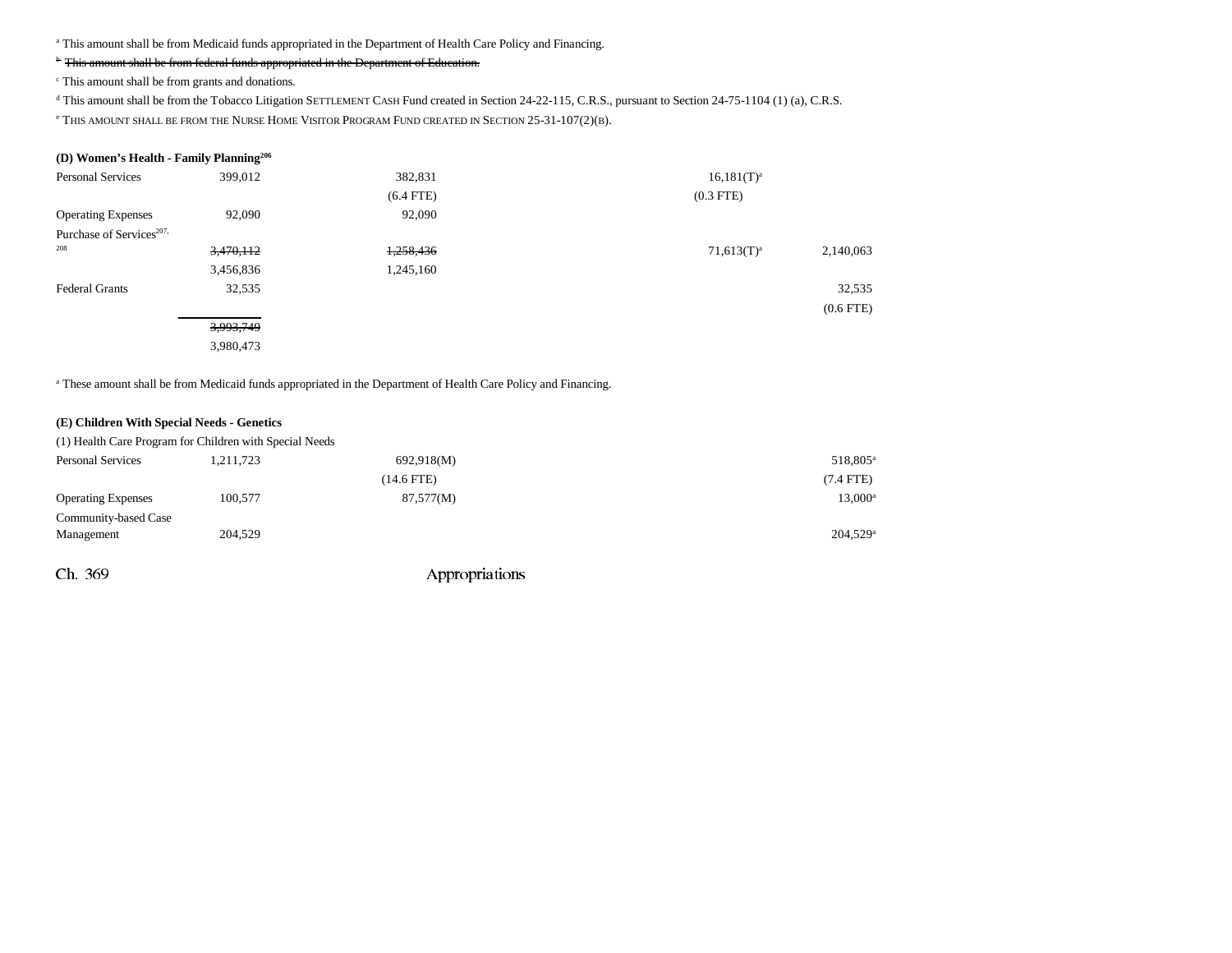| Ch. 369                     |                           |              |                               | Appropriations                                 |                             |                                              |                                |
|-----------------------------|---------------------------|--------------|-------------------------------|------------------------------------------------|-----------------------------|----------------------------------------------|--------------------------------|
|                             |                           |              |                               |                                                | <b>APPROPRIATION FROM</b>   |                                              |                                |
|                             | ITEM &<br><b>SUBTOTAL</b> | <b>TOTAL</b> | <b>GENERAL</b><br><b>FUND</b> | <b>GENERAL</b><br><b>FUND</b><br><b>EXEMPT</b> | <b>CASH</b><br><b>FUNDS</b> | <b>CASH</b><br><b>FUNDS</b><br><b>EXEMPT</b> | <b>FEDERAL</b><br><b>FUNDS</b> |
|                             | S                         | \$           | \$                            | \$                                             | ď<br>Φ                      | Φ                                            | \$                             |
| <b>Purchase of Services</b> | 4,258,811                 |              | 2,137,565(M)                  |                                                | $40,468^{\rm b}$            | 604,748(T)                                   | 1,476,030 <sup>a</sup>         |
|                             | 4,783,811                 |              |                               |                                                |                             | $1,129,748(T)^c$                             |                                |
|                             | 5,775,640                 |              |                               |                                                |                             |                                              |                                |
|                             | 6,300,640                 |              |                               |                                                |                             |                                              |                                |

<sup>a</sup> These amounts shall be from the Maternal and Child Health Block Grant and is shown for informational purposes only.

<sup>b</sup> This amount shall be from client fees.

c This amount shall be from Medicaid funds appropriated in the Department of Health Care Policy and Financing.

| (2) Genetics Counseling   |         |                      |
|---------------------------|---------|----------------------|
| <b>Personal Services</b>  | 43.743  | $43.743^{\circ}$     |
|                           |         | $(1.0$ FTE)          |
| <b>Operating Expenses</b> | 894,570 | 894.570 <sup>a</sup> |
|                           | 938,313 |                      |

a These amounts shall be from the Newborn Screening and Genetic Counseling Cash Funds pursuant to Section 25-4-1006, C.R.S.

| (3) Department of      |        |                 |
|------------------------|--------|-----------------|
| <b>Education Grant</b> | 68,469 | $68,469(T)^{a}$ |
|                        |        | $(0.4$ FTE)     |

<sup>a</sup> This amount shall be from federal funds appropriated in the Department of Education.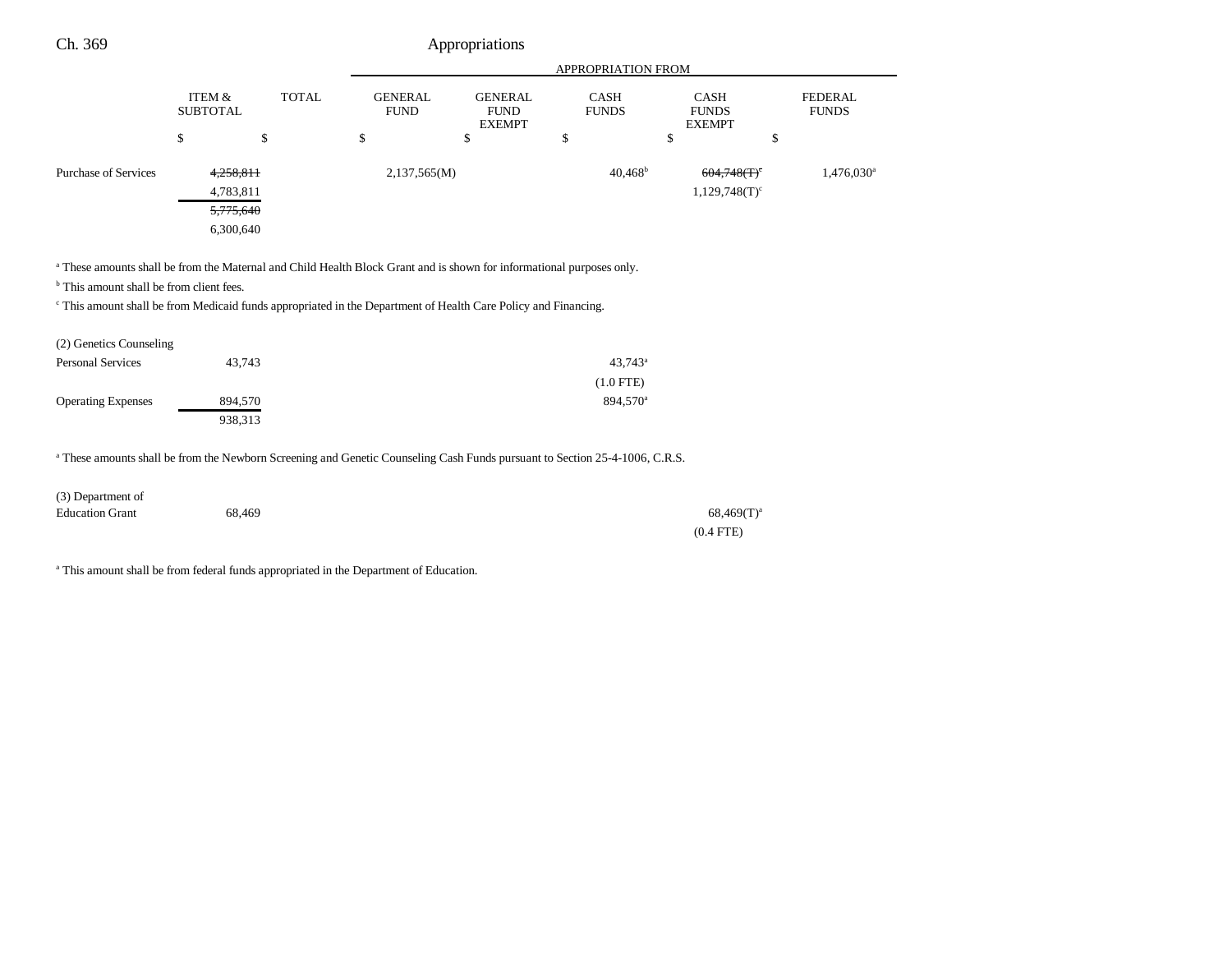| (4) Federal Grants       | 315,924    |             | 315,924         |
|--------------------------|------------|-------------|-----------------|
|                          |            |             | $(1.9$ FTE)     |
|                          |            |             |                 |
| (F) Nutrition Services   |            |             |                 |
| Women, Infants, and      |            |             |                 |
| Children Supplemental    |            |             |                 |
| Food Grant               | 52,641,211 |             | 52,641,211      |
|                          |            |             | $(20.6$ FTE $)$ |
| Child and Adult Care     |            |             |                 |
| Food Program             | 25,261,131 |             | 25, 261, 131    |
|                          |            |             | $(12.8$ FTE)    |
|                          | 77,902,342 |             |                 |
|                          |            |             |                 |
| (G) Rural - Primary Care |            |             |                 |
| Dental Programs          | 668,389    | 606,646     | 61,743          |
|                          | 663,743    | 602,000     |                 |
|                          |            | $(0.8$ FTE) | $(1.0$ FTE)     |
| Federal Grants           | 311,967    |             | 311,967         |
|                          |            |             | $(2.5$ FTE)     |
|                          | 980,356    |             |                 |
|                          | 975,710    |             |                 |
|                          |            |             |                 |
|                          |            | 105,391,975 |                 |
|                          |            |             |                 |

**(11) HEALTH FACILITIES DIVISION**

110,108,998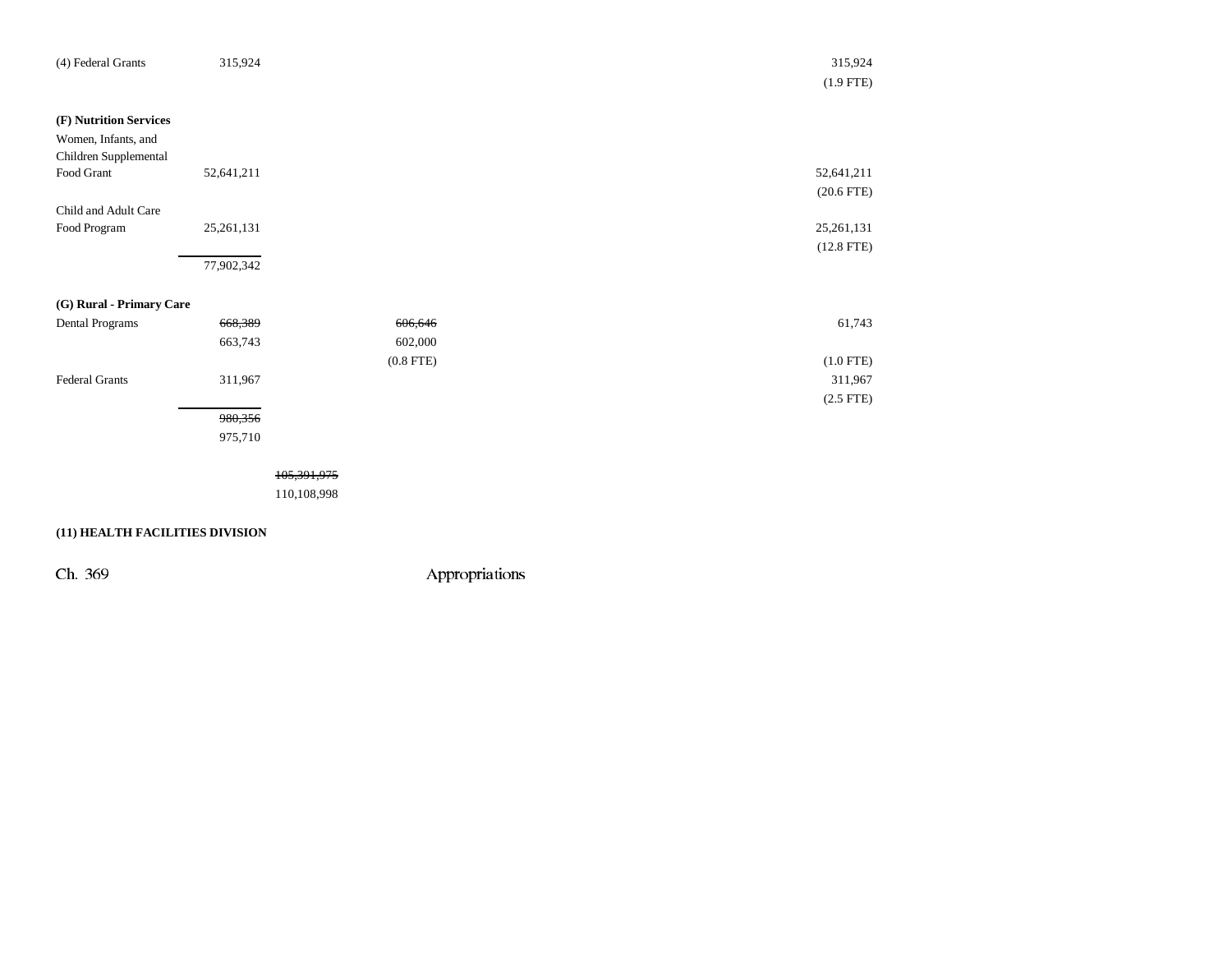| Ch. 369                                 |                           |              |                               | Appropriations                                 |                             |                                              |                                |
|-----------------------------------------|---------------------------|--------------|-------------------------------|------------------------------------------------|-----------------------------|----------------------------------------------|--------------------------------|
|                                         |                           |              |                               |                                                | APPROPRIATION FROM          |                                              |                                |
|                                         | ITEM &<br><b>SUBTOTAL</b> | <b>TOTAL</b> | <b>GENERAL</b><br><b>FUND</b> | <b>GENERAL</b><br><b>FUND</b><br><b>EXEMPT</b> | <b>CASH</b><br><b>FUNDS</b> | <b>CASH</b><br><b>FUNDS</b><br><b>EXEMPT</b> | <b>FEDERAL</b><br><b>FUNDS</b> |
|                                         | \$                        | \$           | \$                            | \$                                             | \$                          | \$                                           | \$                             |
| (A) Licensure                           |                           |              |                               |                                                |                             |                                              |                                |
| (1) Health Facilities General Licensure |                           |              |                               |                                                |                             |                                              |                                |
| Personal Services                       | 236,151                   |              | 132,328                       |                                                | $103,823^{\rm a}$           |                                              |                                |
|                                         | $(5.0$ FTE)               |              |                               |                                                |                             |                                              |                                |
| <b>Operating Expenses</b>               | 4,180                     |              |                               |                                                | $4,180^a$                   |                                              |                                |
| <b>Indirect Cost Assessment</b>         | 22,579                    |              |                               |                                                | $22,579^{\circ}$            |                                              |                                |
|                                         | 262,910                   |              |                               |                                                |                             |                                              |                                |
|                                         |                           |              |                               |                                                |                             |                                              |                                |

<sup>a</sup> Of these amounts, \$92,328 shall be from the Health Facilities General Licensure Cash Fund pursuant to Section 25-3-103.1, C.R.S., and \$38,254 shall be from various sources of cash funds from within the division.

| (2) Personal Care Boarding Facilities |             |        |                   |                     |
|---------------------------------------|-------------|--------|-------------------|---------------------|
| <b>Personal Services</b>              | 208,681     | 62,378 | $136.269^{\circ}$ | 10,034 <sup>b</sup> |
|                                       | $(3.3$ FTE) |        |                   |                     |
| <b>Operating Expenses</b>             | 5,566       |        | $5,566^{\circ}$   |                     |
| <b>Indirect Cost Assessment</b>       | 34.171      |        | $31,913^a$        | $2,258^b$           |
|                                       | 248.418     |        |                   |                     |

<sup>a</sup> These amounts shall be from the Personal Care Boarding Home Cash Fund pursuant to Section 25-27-107.5, C.R.S.

b These amounts shall be from reserves in the Personal Care Boarding Home Cash Fund pursuant to Section 25-27-107.5, C.R.S.

(3) Medication Administration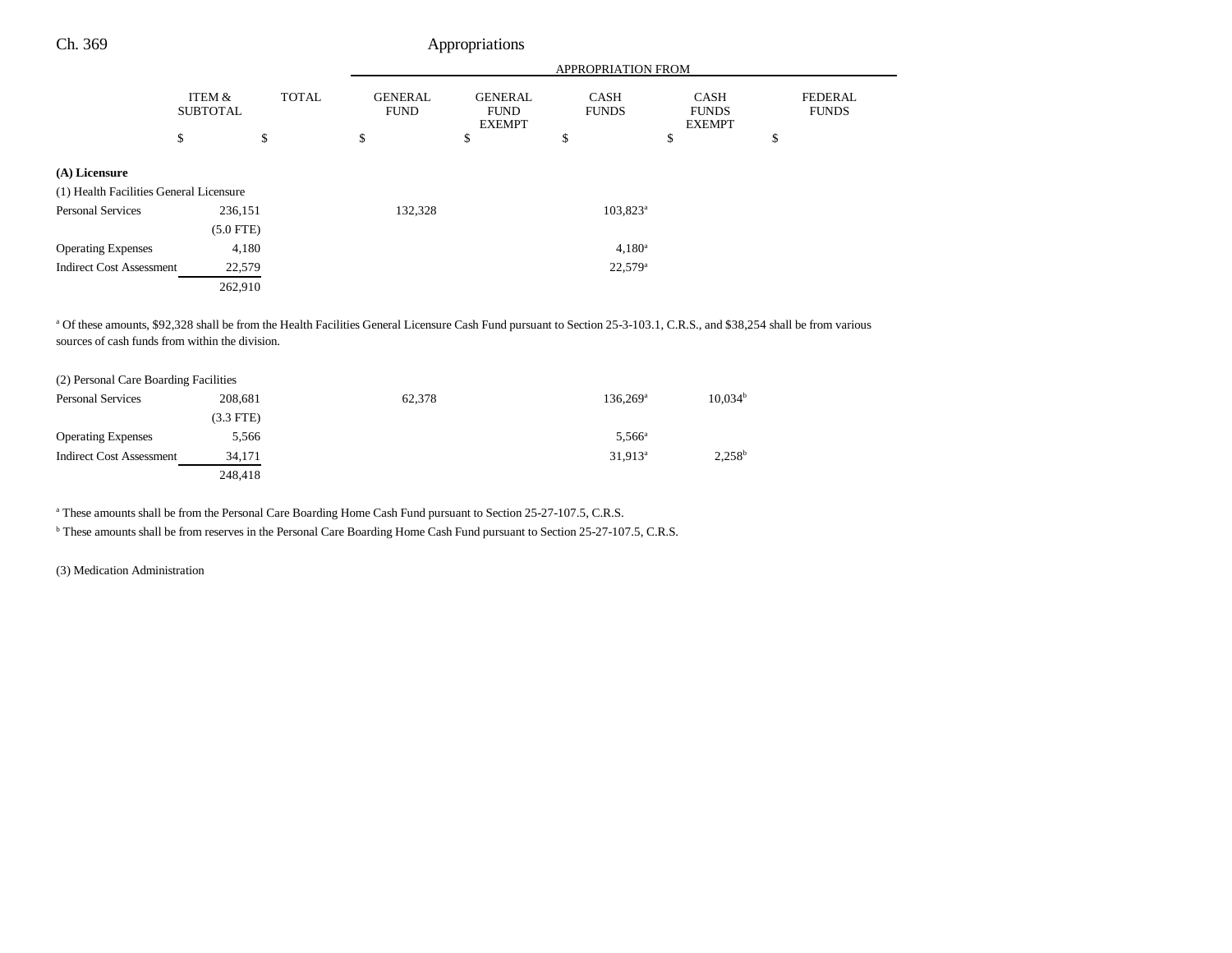| <b>Personal Services</b>        | 159.351     | $159.351^{\circ}$    |
|---------------------------------|-------------|----------------------|
|                                 | $(0.9$ FTE) |                      |
| <b>Operating Expenses</b>       | 335         | 335 <sup>a</sup>     |
| <b>Indirect Cost Assessment</b> | 9,672       | $9.672$ <sup>a</sup> |
|                                 | 169.358     |                      |

<sup>a</sup> These amounts shall be from the Medication Administration Cash Fund pursuant to Section 25-1-107 (1) (ee) (V) (A), C.R.S.

| (B) Medicaid/Medicare Certification Program |              |                    |           |
|---------------------------------------------|--------------|--------------------|-----------|
| <b>Personal Services</b>                    | 5,338,742    | $2,864,397(T)^{a}$ | 2,474,345 |
|                                             | $(92.8$ FTE) |                    |           |
| <b>Operating Expenses</b>                   | 559,660      | $231,775(T)^{a}$   | 327,885   |
| <b>Indirect Cost Assessment</b>             | 995.501      | $522,484(T)^a$     | 473,017   |
|                                             | 6,893,903    |                    |           |

<sup>a</sup> These amounts shall be from Medicaid funds appropriated in the Department of Health Care Policy and Financing.

7,574,589

| (12) EMERGENCY MEDICAL SERVICES AND PREVENTION<br>DIVISION <sup>198</sup> |         |                     |                      |
|---------------------------------------------------------------------------|---------|---------------------|----------------------|
| (A) Emergency Medical Services and Injury                                 |         |                     |                      |
| (1) Program and Administration                                            |         |                     |                      |
| Personal Services                                                         | 773.818 |                     | 773.818 <sup>a</sup> |
|                                                                           |         |                     | $(11.0$ FTE)         |
| <b>Operating Expenses</b>                                                 | 57,874  |                     | 57,874 <sup>a</sup>  |
| <b>Indirect Cost Assessment</b>                                           | 221,756 | 26.005 <sup>b</sup> | 195.751 <sup>a</sup> |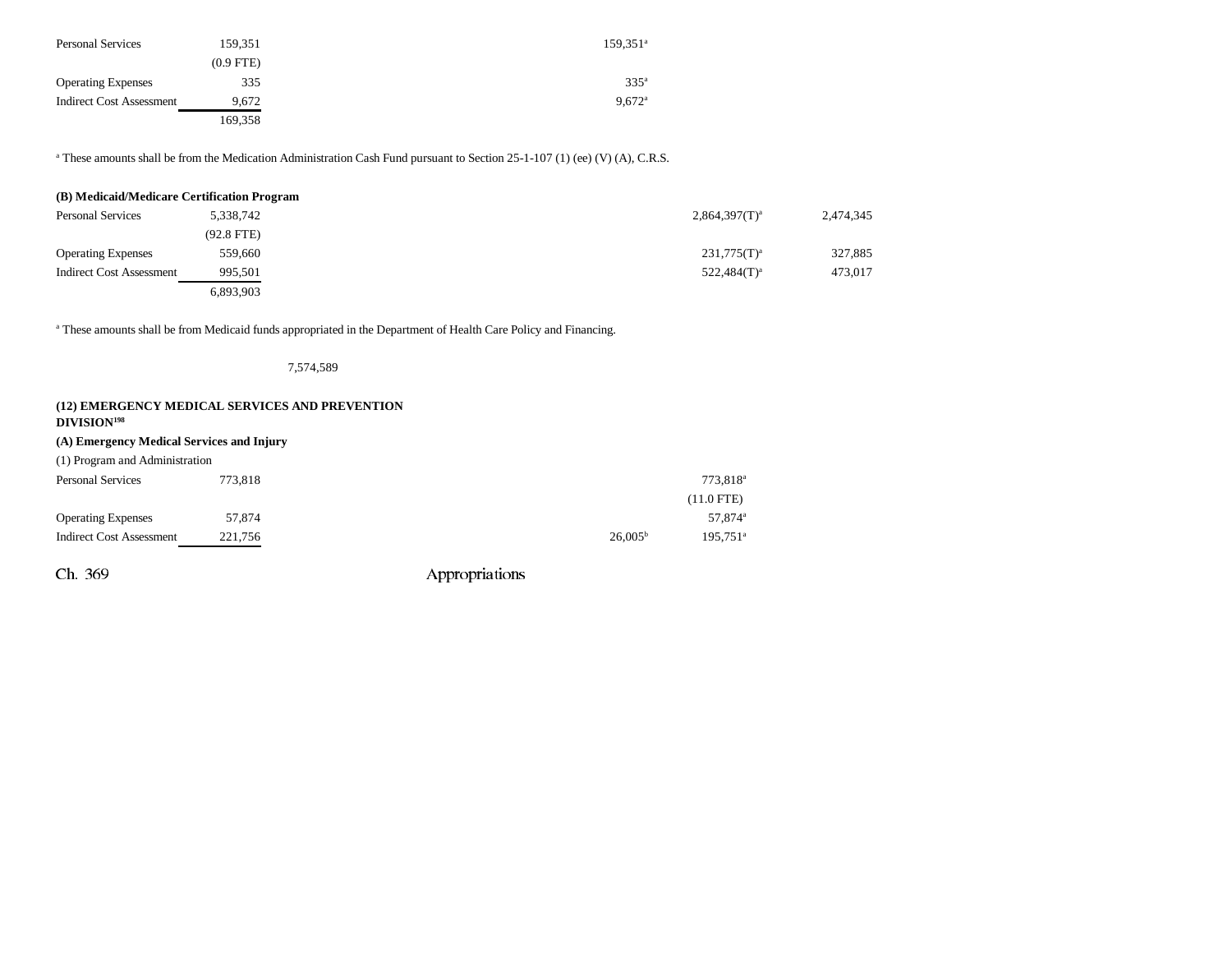| Ch. 369                                                                                                                                            |                           |              | Appropriations                |                                                |                      |                                                                                                                                                      |                                |
|----------------------------------------------------------------------------------------------------------------------------------------------------|---------------------------|--------------|-------------------------------|------------------------------------------------|----------------------|------------------------------------------------------------------------------------------------------------------------------------------------------|--------------------------------|
|                                                                                                                                                    |                           |              |                               |                                                | APPROPRIATION FROM   |                                                                                                                                                      |                                |
|                                                                                                                                                    | ITEM &<br><b>SUBTOTAL</b> | <b>TOTAL</b> | <b>GENERAL</b><br><b>FUND</b> | <b>GENERAL</b><br><b>FUND</b><br><b>EXEMPT</b> | CASH<br><b>FUNDS</b> | CASH<br><b>FUNDS</b><br><b>EXEMPT</b>                                                                                                                | <b>FEDERAL</b><br><b>FUNDS</b> |
|                                                                                                                                                    | \$                        | \$           | \$                            | \$                                             | \$                   | \$                                                                                                                                                   | \$                             |
|                                                                                                                                                    | 1,053,448                 |              |                               |                                                |                      |                                                                                                                                                      |                                |
| <sup>b</sup> This amount shall be from the Trauma System Cash Fund pursuant to Section 25-3.5-705, C.R.S.                                          |                           |              |                               |                                                |                      | <sup>a</sup> These amounts shall be from the Emergency Medical Services Account in the Highway Users Tax Fund pursuant to Section 25-3.5-603, C.R.S. |                                |
| (2) Improvements to<br><b>County Emergency</b>                                                                                                     |                           |              |                               |                                                |                      |                                                                                                                                                      |                                |
| <b>Medical Services</b>                                                                                                                            | 950,817                   |              |                               |                                                |                      | 950,817 <sup>a</sup>                                                                                                                                 |                                |
| <sup>a</sup> This amount shall be from the Emergency Medical Services Account in the Highway Users Tax Fund pursuant to Section 25-3.5-603, C.R.S. |                           |              |                               |                                                |                      |                                                                                                                                                      |                                |
| (3) Emergency Medical<br>Services Grant Program                                                                                                    | 2,762,976                 |              |                               |                                                |                      | $2,762,976^{\circ}$                                                                                                                                  |                                |
| <sup>a</sup> This amount shall be from the Emergency Medical Services Account in the Highway Users Tax Fund pursuant to Section 25-3.5-603, C.R.S. |                           |              |                               |                                                |                      |                                                                                                                                                      |                                |
| (4) Trauma Facility Designation                                                                                                                    |                           |              |                               |                                                |                      |                                                                                                                                                      |                                |
| <b>Personal Services</b>                                                                                                                           | 360,822                   |              |                               |                                                | 360,822 <sup>a</sup> |                                                                                                                                                      |                                |
|                                                                                                                                                    |                           |              |                               |                                                | $(2.1$ FTE)          |                                                                                                                                                      |                                |
| <b>Operating Expenses</b>                                                                                                                          | 24,439<br>385,261         |              |                               |                                                | 24,439 <sup>a</sup>  |                                                                                                                                                      |                                |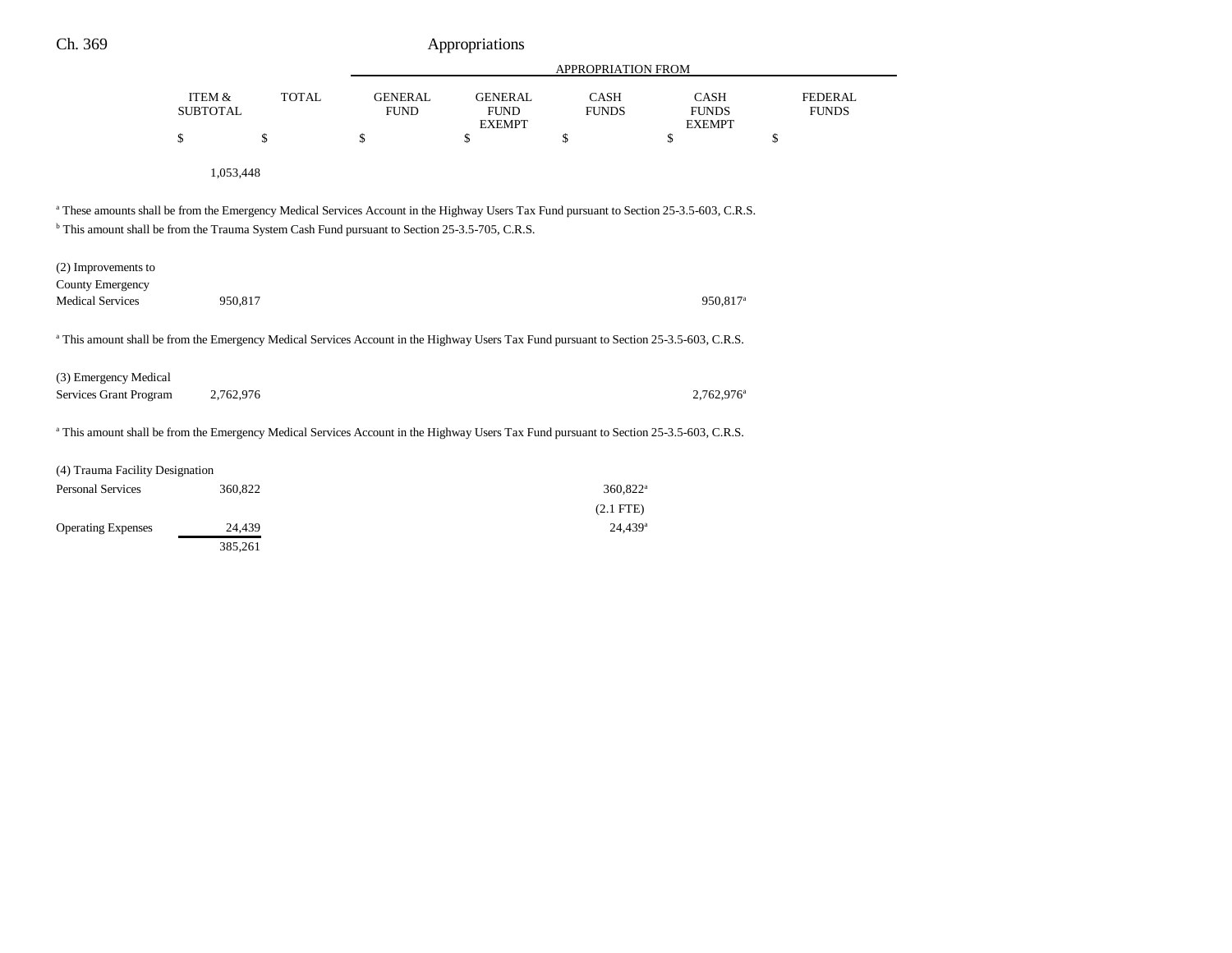<sup>a</sup> These amounts shall be from the Trauma System Cash Fund pursuant to Section 25-3.5-705, C.R.S.

| (5) Federal Grants              | 68,638    |             |                       | 68,638                 |
|---------------------------------|-----------|-------------|-----------------------|------------------------|
| (B) Prevention Programs         |           |             |                       |                        |
| (1) Programs and Administration |           |             |                       |                        |
| <b>Personal Services</b>        | 1,231,110 | 121,679     | 321,652(T)            | 787,779 <sup>b</sup>   |
|                                 | 1,232,754 |             | $323,296(T)^a$        |                        |
|                                 |           | $(2.0$ FTE) | $(1.7$ FTE)           | $(11.7$ FTE)           |
| <b>Operating Expenses</b>       | 685,221   |             | $20,368$ <sup>*</sup> | 664,853 <sup>b</sup>   |
|                                 | 685,326   |             | $20,473(T)^a$         |                        |
| <b>Indirect Cost Assessment</b> | 667,467   |             |                       | $667,467$ <sup>b</sup> |
|                                 | 2,583,798 |             |                       |                        |
|                                 | 2,585,547 |             |                       |                        |

<sup>a</sup> These amounts shall be from other state agencies with tobacco settlement programs pursuant to <del>Section 25-1-108.5</del>, SECTION 25-1-108.5 (5), C.R.S. b Of these amounts, \$628,653 shall be from the Preventive Health Services Block Grant and is shown for informational purposes only.

| (2) Cancer Registry       |         |             |             |
|---------------------------|---------|-------------|-------------|
| <b>Personal Services</b>  | 530,200 | 187,287     | 342,913     |
|                           |         | $(2.0$ FTE) | $(8.0$ FTE) |
| <b>Operating Expenses</b> | 74,955  | 42,114      | 32,841      |
|                           | 74,632  | 41,791      |             |
|                           | 605,155 |             |             |
|                           | 604,832 |             |             |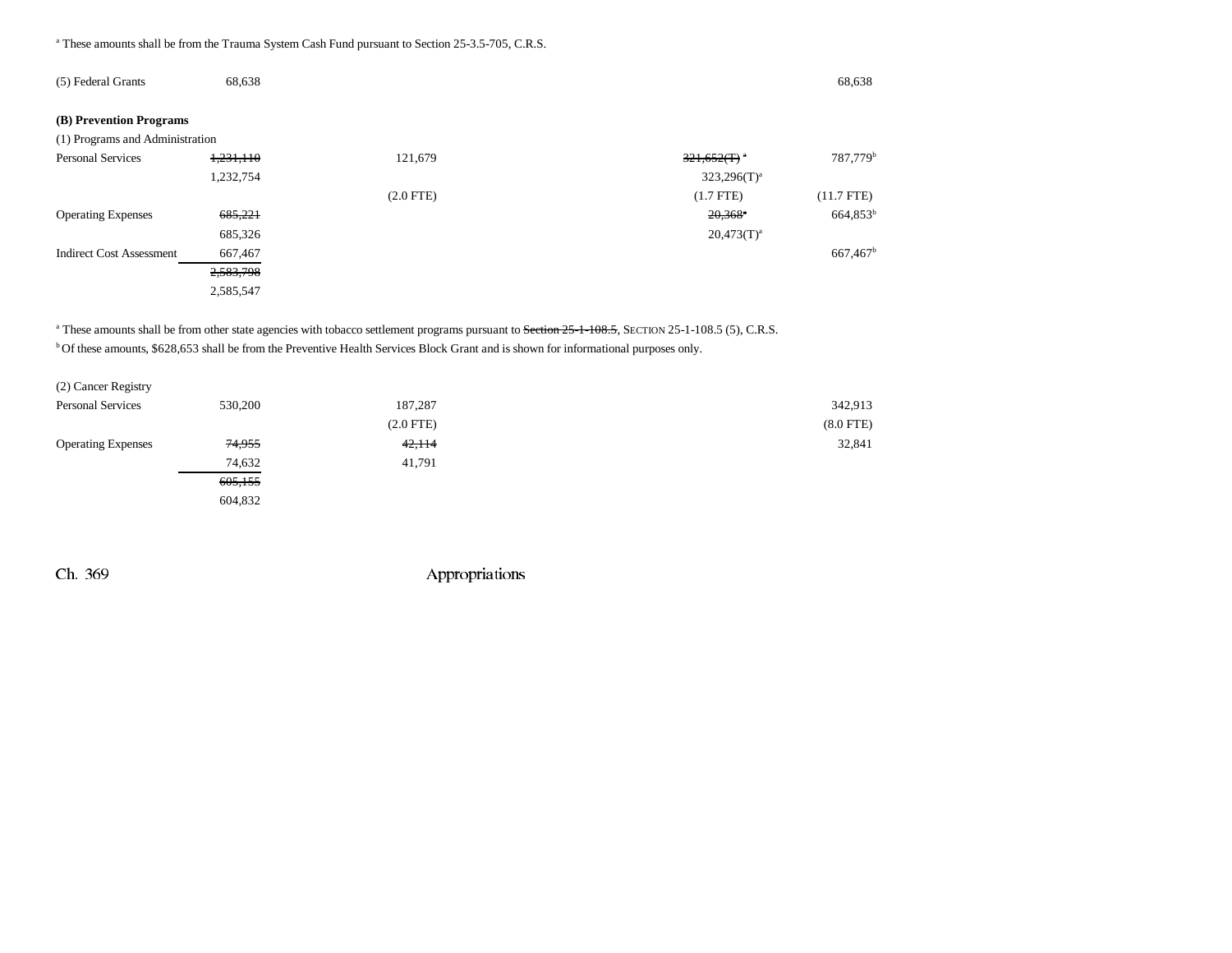| Ch. 369                                                                                                                                        |                           | Appropriations |                               |                                                |                      |                                              |                                |
|------------------------------------------------------------------------------------------------------------------------------------------------|---------------------------|----------------|-------------------------------|------------------------------------------------|----------------------|----------------------------------------------|--------------------------------|
|                                                                                                                                                |                           |                | APPROPRIATION FROM            |                                                |                      |                                              |                                |
|                                                                                                                                                | ITEM &<br><b>SUBTOTAL</b> | <b>TOTAL</b>   | <b>GENERAL</b><br><b>FUND</b> | <b>GENERAL</b><br><b>FUND</b><br><b>EXEMPT</b> | CASH<br><b>FUNDS</b> | <b>CASH</b><br><b>FUNDS</b><br><b>EXEMPT</b> | <b>FEDERAL</b><br><b>FUNDS</b> |
|                                                                                                                                                | \$                        | \$             | \$                            | $\mathbb{S}$                                   | \$                   | \$                                           | \$                             |
| (3) Chronic Disease and<br><b>Cancer Prevention</b>                                                                                            |                           |                |                               |                                                |                      |                                              |                                |
| Grants <sup>209</sup>                                                                                                                          | 5,129,093                 |                |                               |                                                |                      | $8,000^{\rm a}$                              | 5,121,093<br>$(33.8$ FTE $)$   |
| <sup>a</sup> This amount shall be from donations and grants received by the Breast Cancer Screening Fund pursuant to Section 25-4-1503, C.R.S. |                           |                |                               |                                                |                      |                                              |                                |
| (4) Suicide Prevention                                                                                                                         | 300,460                   |                | 300,460                       |                                                |                      |                                              |                                |
|                                                                                                                                                | 298,159                   |                | 298,159                       |                                                |                      |                                              |                                |
|                                                                                                                                                |                           |                | $(2.0$ FTE)                   |                                                |                      |                                              |                                |
| (5) Tobacco Education and Prevention                                                                                                           |                           |                |                               |                                                |                      |                                              |                                |
| <b>Personal Services</b>                                                                                                                       | 596,661                   |                |                               |                                                |                      | $596,661$ <sup>*</sup>                       |                                |
|                                                                                                                                                |                           |                |                               |                                                |                      | 596,661 <sup>b</sup>                         |                                |
|                                                                                                                                                |                           |                |                               |                                                |                      | $(7.2$ FTE)                                  |                                |
| <b>Operating Expenses</b>                                                                                                                      | 45,590                    |                |                               |                                                |                      | $45,590^{\circ}$                             |                                |
|                                                                                                                                                |                           |                |                               |                                                |                      | $45,590^{\rm b}$                             |                                |
| <b>TOBACCO PROGRAM</b>                                                                                                                         |                           |                |                               |                                                |                      |                                              |                                |
| <b>FUND</b>                                                                                                                                    | 12,891,329                |                |                               |                                                |                      | 12,891,329 <sup>a</sup>                      |                                |
| Tobacco Cessation and                                                                                                                          |                           |                |                               |                                                |                      |                                              |                                |
| <b>Prevention Grants</b>                                                                                                                       | 12,336,220                |                |                               |                                                |                      | $12,336,220$ <sup>a</sup>                    |                                |
|                                                                                                                                                | 12,249,078                |                |                               |                                                |                      | 12,249,078 <sup>b</sup>                      |                                |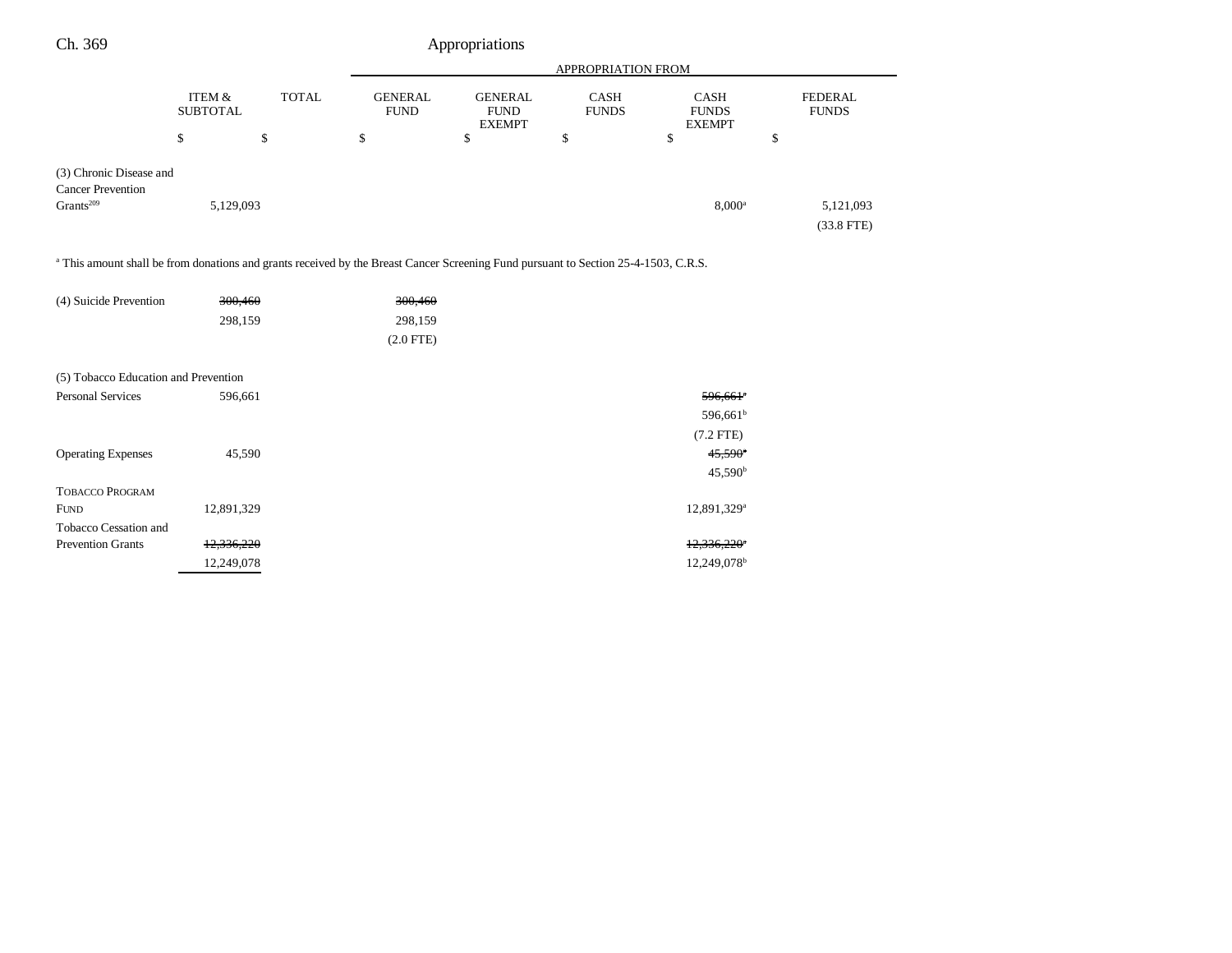# 12,978,471

25,782,658

#### <sup>a</sup> <del>These amounts</del> THIS AMOUNT shall be from the Tobacco Litigation Settlement Cash Fund created in <del>section</del> SECTION 24-22-115, C.R.S., pursuant to Section <del>24-75-1104</del>

 $(HH)(d)$ , 24-75-1104 (1) (d), C.R.S.

 $^{\rm b}$  These amounts shall be from the Tobacco Program Fund created in Section 25-3.5-807, C.R.S.

# 26,818,117

### 39,621,429

# **(13) PREVENTION AND INTERVENTION SERVICES FOR CHILDREN AND YOUTH198**

#### **(A) Program and Administration**

| <b>Personal Services</b>        | 311.954 | 311.954     |                  |                    |         |
|---------------------------------|---------|-------------|------------------|--------------------|---------|
|                                 |         | $(5.5$ FTE) |                  |                    |         |
| <b>Operating Expenses</b>       | 18,615  | 18,615      |                  |                    |         |
| <b>Indirect Cost Assessment</b> | 135.986 |             | $24,604^{\circ}$ | 3,332 <sup>b</sup> | 108,050 |
|                                 | 466.555 |             |                  |                    |         |

<sup>a</sup> This amount shall be from various sources of cash funds.

<sup>b</sup> This amount shall be from various exempt sources of cash funds.

# **(B) Youth Crime Prevention and Positive Intervention Program**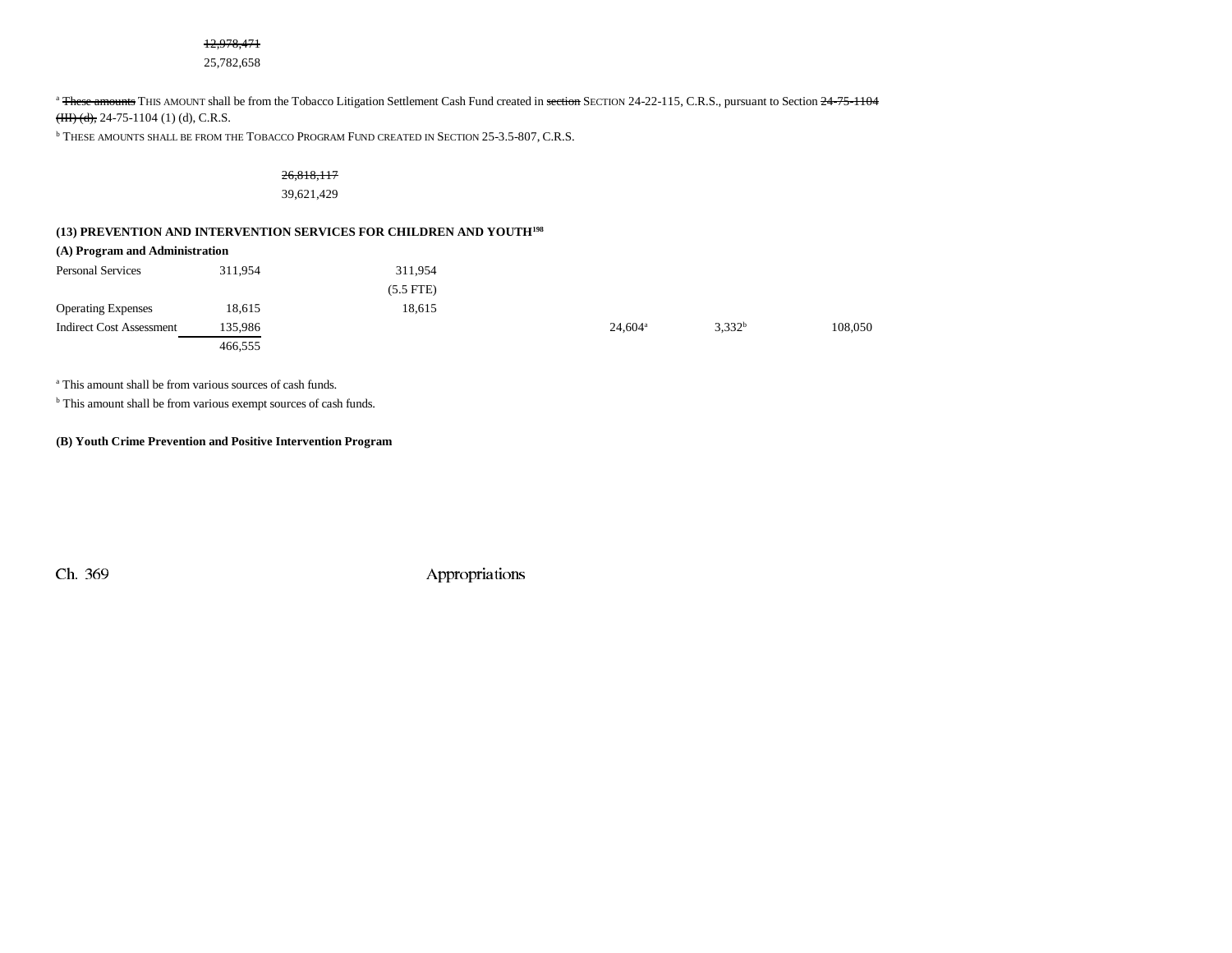| Ch. 369                                                                        |                           |              |                               | Appropriations                                 |                             |                                       |                                |
|--------------------------------------------------------------------------------|---------------------------|--------------|-------------------------------|------------------------------------------------|-----------------------------|---------------------------------------|--------------------------------|
|                                                                                |                           |              | APPROPRIATION FROM            |                                                |                             |                                       |                                |
|                                                                                | ITEM &<br><b>SUBTOTAL</b> | <b>TOTAL</b> | <b>GENERAL</b><br><b>FUND</b> | <b>GENERAL</b><br><b>FUND</b><br><b>EXEMPT</b> | <b>CASH</b><br><b>FUNDS</b> | CASH<br><b>FUNDS</b><br><b>EXEMPT</b> | <b>FEDERAL</b><br><b>FUNDS</b> |
|                                                                                | \$                        | \$           | \$                            | \$                                             | \$                          | \$                                    | \$                             |
| <b>Prevention Services</b><br>Programs <sup>210, 211, 212</sup><br>YOUTH CRIME |                           |              |                               |                                                |                             |                                       |                                |
| PREVENTION AND                                                                 |                           |              |                               |                                                |                             |                                       |                                |
| POSITIVE INTERVENTION                                                          |                           |              |                               |                                                |                             |                                       |                                |
| GRANTS <sup>210, 211, 212</sup>                                                | 8,942,019                 |              | 8,862,029                     |                                                |                             | 79,990 <sup>a</sup>                   |                                |
|                                                                                | 7,651,402                 |              | 7,571,412                     |                                                |                             |                                       |                                |
|                                                                                |                           |              | $(3.0$ FTE)                   |                                                |                             |                                       |                                |
| YOUTH MENTORING                                                                |                           |              |                               |                                                |                             |                                       |                                |
| <b>SERVICES CASH FUND</b>                                                      | 1,200,000                 |              | 1,200,000                     |                                                |                             |                                       |                                |
| Youth Mentoring                                                                |                           |              |                               |                                                |                             |                                       |                                |
| Services                                                                       | 1,415,946                 |              |                               |                                                |                             | 1,415,946 <sup>b</sup>                |                                |
|                                                                                | 10,357,965                |              |                               |                                                |                             |                                       |                                |
|                                                                                | 10,267,348                |              |                               |                                                |                             |                                       |                                |

<sup>a</sup> This amount shall be from reserves in the Student Dropout Prevention and Intervention Fund pursuant to Section 25-20.5-204 (6) (b), C.R.S.

<sup>b</sup> This amount shall be from the Youth Mentoring Services Cash Fund pursuant to Section 24-32-2805 (6), 25-20.5-203 (6), C.R.S.

| (C) Colorado Children's Trust Fund |         |                        |                      |         |
|------------------------------------|---------|------------------------|----------------------|---------|
| Personal Services                  | 104.699 | $104.699$ <sup>a</sup> |                      |         |
|                                    |         | $(2.5$ FTE $)$         |                      |         |
| <b>Operating Expenses</b>          | 448,829 | $110.829^{\rm a}$      | 238,000 <sup>b</sup> | 100.000 |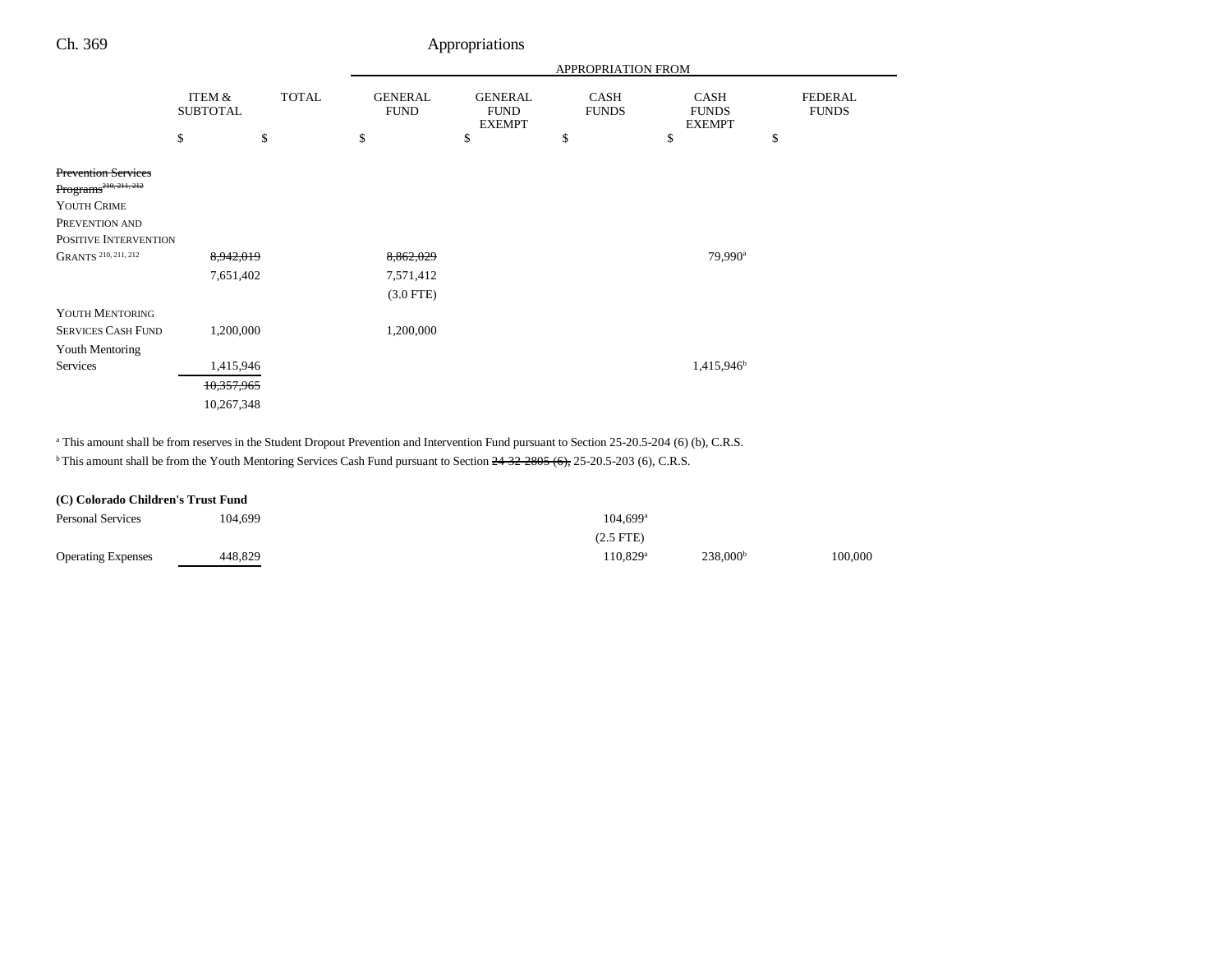# 553,528

a These amounts shall be from the Colorado Children's Trust Fund.

<sup>b</sup> This amount shall be from the reserves in the Colorado Children's Trust Fund.

| (D) Safe and Drug          |           |               |              |          |              |                           |               |
|----------------------------|-----------|---------------|--------------|----------|--------------|---------------------------|---------------|
| <b>Free Program</b>        | 1,500,000 |               |              |          |              |                           | 1,500,000     |
|                            |           |               |              |          |              |                           |               |
|                            |           |               |              |          |              |                           | $(5.0$ FTE)   |
|                            |           |               |              |          |              |                           |               |
| (E) Build a Generation     |           |               |              |          |              |                           |               |
|                            |           |               |              |          |              |                           |               |
| <b>Grants</b>              | 429,000   |               | 429,000      |          |              |                           |               |
|                            | 425,739   |               | 425,739      |          |              |                           |               |
|                            |           |               |              |          |              |                           |               |
|                            |           | 13,307,048    |              |          |              |                           |               |
|                            |           | 13,213,170    |              |          |              |                           |               |
|                            |           |               |              |          |              |                           |               |
| <b>TOTALS PART XVI</b>     |           |               |              |          |              |                           |               |
| (PUBLIC HEALTH             |           |               |              |          |              |                           |               |
| <b>AND</b>                 |           |               |              |          |              |                           |               |
| ENVIRONMENT <sup>4,5</sup> |           | \$260,977,858 | \$34,474,485 |          | \$22,641,360 | \$53,858,595*             | \$150,003,418 |
|                            |           | \$278,496,882 | \$32,795,863 | \$94,570 | \$23,000,879 | \$72,719,229 <sup>a</sup> | \$149,886,341 |

<sup>a</sup> Of this amount, \$22,499,043 \$24,018,554 contains a (T) notation and \$1,762 contains an (L) notation.

**FOOTNOTES** -- The following statements are referenced to the numbered footnotes throughout section 2.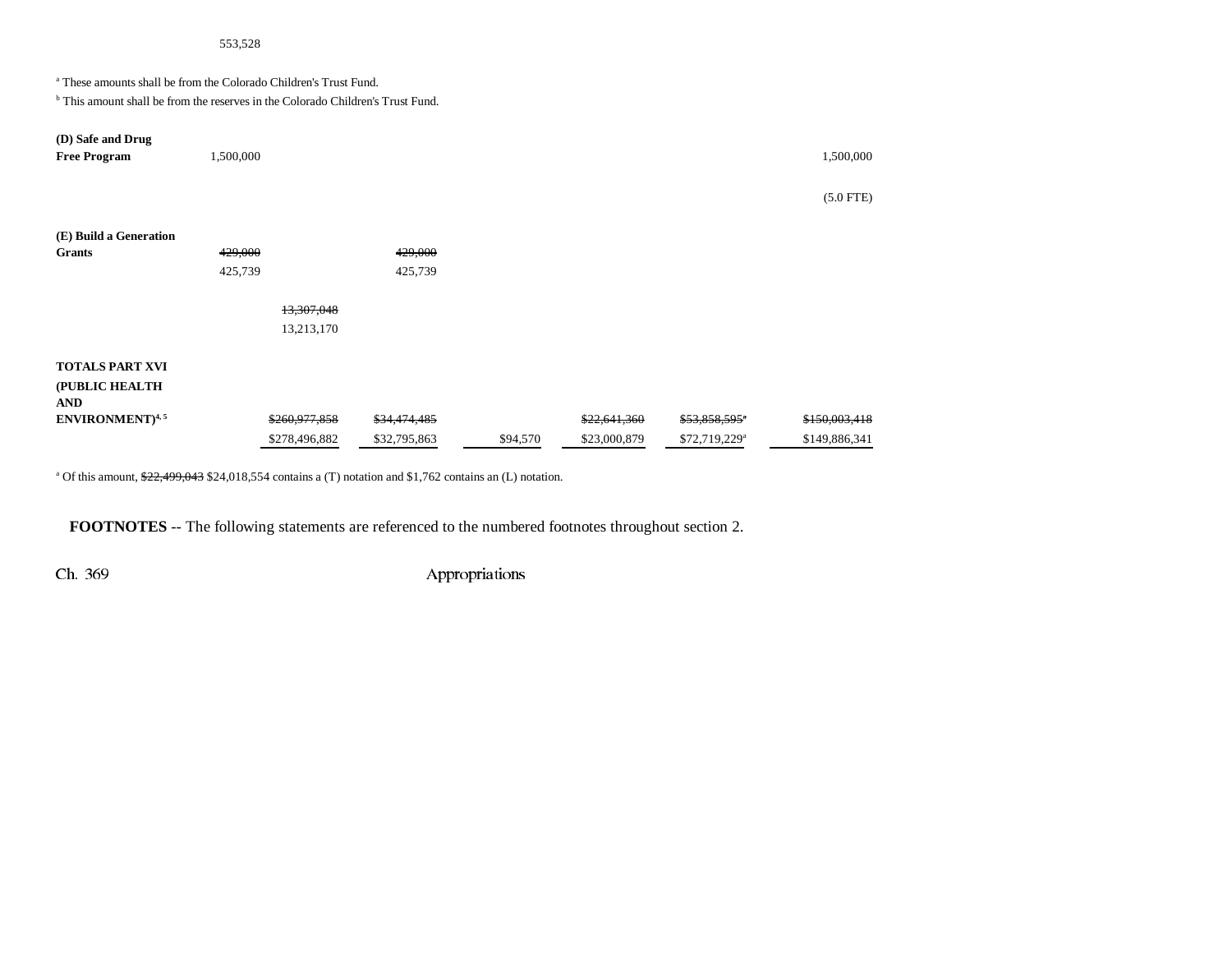|                 |              | APPROPRIATION FROM |               |              |               |              |
|-----------------|--------------|--------------------|---------------|--------------|---------------|--------------|
| ITEM &          | <b>TOTAL</b> | <b>GENERAL</b>     | GENER AL      | CASH         | <b>CASH</b>   | FEDERAL      |
| <b>SUBTOTAL</b> |              | <b>FUND</b>        | <b>FUND</b>   | <b>FUNDS</b> | <b>FUNDS</b>  | <b>FUNDS</b> |
|                 |              |                    | <b>EXEMPT</b> |              | <b>EXEMPT</b> |              |
|                 |              |                    |               |              |               |              |

4 (Governor lined through this provision. See L. 2001, p. 2345.)

5 All Departments, Totals -- The General Assembly requests that copies of all reports requested in other footnotes contained in this act be delivered to the Joint Budget Committee and the majority and minority leadership in each house of the General Assembly. Each principal department of the state shall produce its rules in an electronic format that is suitable for public access through electronic means. Such rules in such format shall be submitted to the Office of Legislative Legal Services for publishing on the Internet. It is the intent of the General Assembly that this be done within existing resources.

- 165 Department of Law, Special Purpose, Comprehensive Environmental Response, Compensation and Liability Act Contracts; Department of Natural Resources, Executive Director's Office, Comprehensive Environmental Response, Compensation and Liability Act; and Department of Public Health and Environment, Hazardous Materials and Waste Management Division, Contaminated Site Cleanups -- It is the intent of the General Assembly that the Department work toward the goal of removing contaminated sites from the federal list of Superfund sites as soon as possible. In this regard, the departments are requested to cooperate in the preparation of a report on the State's CERCLA Program. The report should be prepared annually and should be submitted on November 1 with each department's budget request. This report should include detailed expenditures, by department, for CERCLA contracts, including actual, estimated, and requested funding for personal services, contract services, operating expenses, and other costs. The report also should include an analysis of long-term funding needs of the State in responding to, litigating, and cleaning up CERCLA sites, including estimated long-term maintenance costs for these sites. Finally, the report should discuss the possible downsizing of the State's CERCLA programs.
- 197 (Governor lined through this provision. See L. 2001, p. 2366.)
- 198 (Governor lined through this provision. See L. 2001, p. 2366.)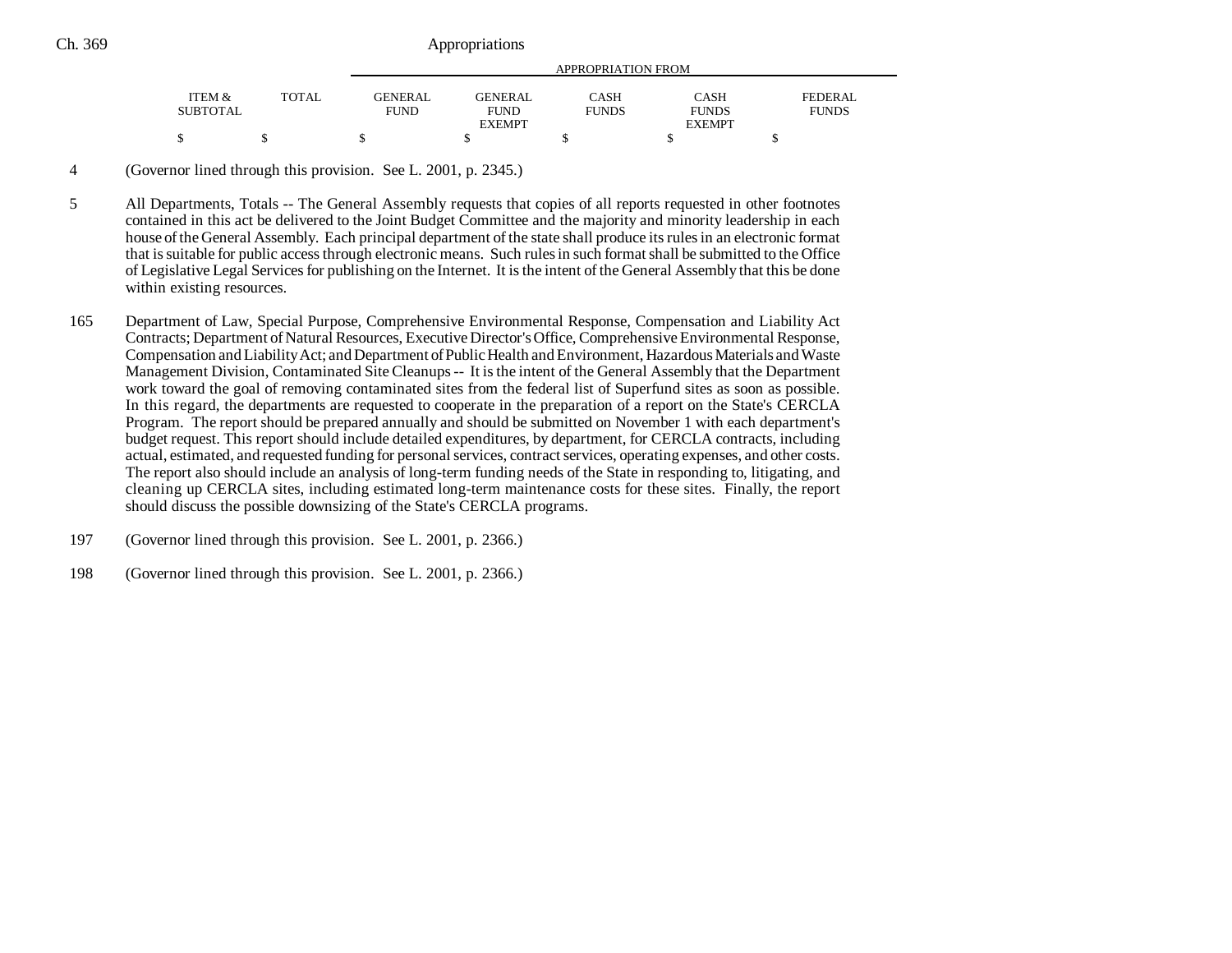- 199 Department of Public Health and Environment, Center for Health and Environmental Information, Information Technology Services, Information Technology Asset Maintenance -- The department is requested to prepare a detailed inventory of desktop and laptop computers for each of the department's organizational units. The report should also include the expenses, by line item, by fund source, that were used to pay for computer replacements in FY 1999-2000 and in FY 2000-01. Further, the report should summarize a strategy and associated costs for consolidating all computer replacements within an annual appropriation to this line item. Summarized costs should include recommended reductions in other lines that correspond to the annual need for those lines. The Department is requested to provide this report to the Joint Budget Committee by October 1, 2002.
- 200 Department of Public Health and Environment, Air Quality Control Division; and Water Quality Control Division -- The Department is requested to provide the Joint Budget Committee with quarterly revenue and expenditure reports for all activities relating to the regulation of hog farms in accordance with Amendment 14, approved by voters statewide at the 1998 General Election. The first quarterly report should be submitted on or before July 15, 2000, for the immediately preceding three months. Subsequent quarterly reports should be submitted on or before October 15, January 15, and April 15. These reports should compare projected to actual revenues, projected and actual expenditures, and should include workload data relevant to expenditures and FTE. The Department is also requested to submit recommendations regarding any statutory changes needed to improve this program.
- 201 (Governor lined through this provision. See L. 2001, p. 2367.)
- 202 Department of Public Health and Environment, Disease Control and Environmental Epidemiology Division, Special Purpose Disease Control Programs, Immunization -- The Department is requested to provide, with its annual budget submission, detailed information regarding immunization services and funding. This information should include, but not be limited to: The amount and funding source available for each line item where funds are provided to support immunization services, including General Fund dollars, cash funds, cash funds exempt, and federal funds; a description of services provided relative to funding in each line item; an explanation of service delivery, including a distinction between public local or public county, public state, non-profit, and private providers; and the number of patients served in each applicable program.
- 203 Department of Public Health and Environment, Disease Control and Environmental Epidemiology Division, Special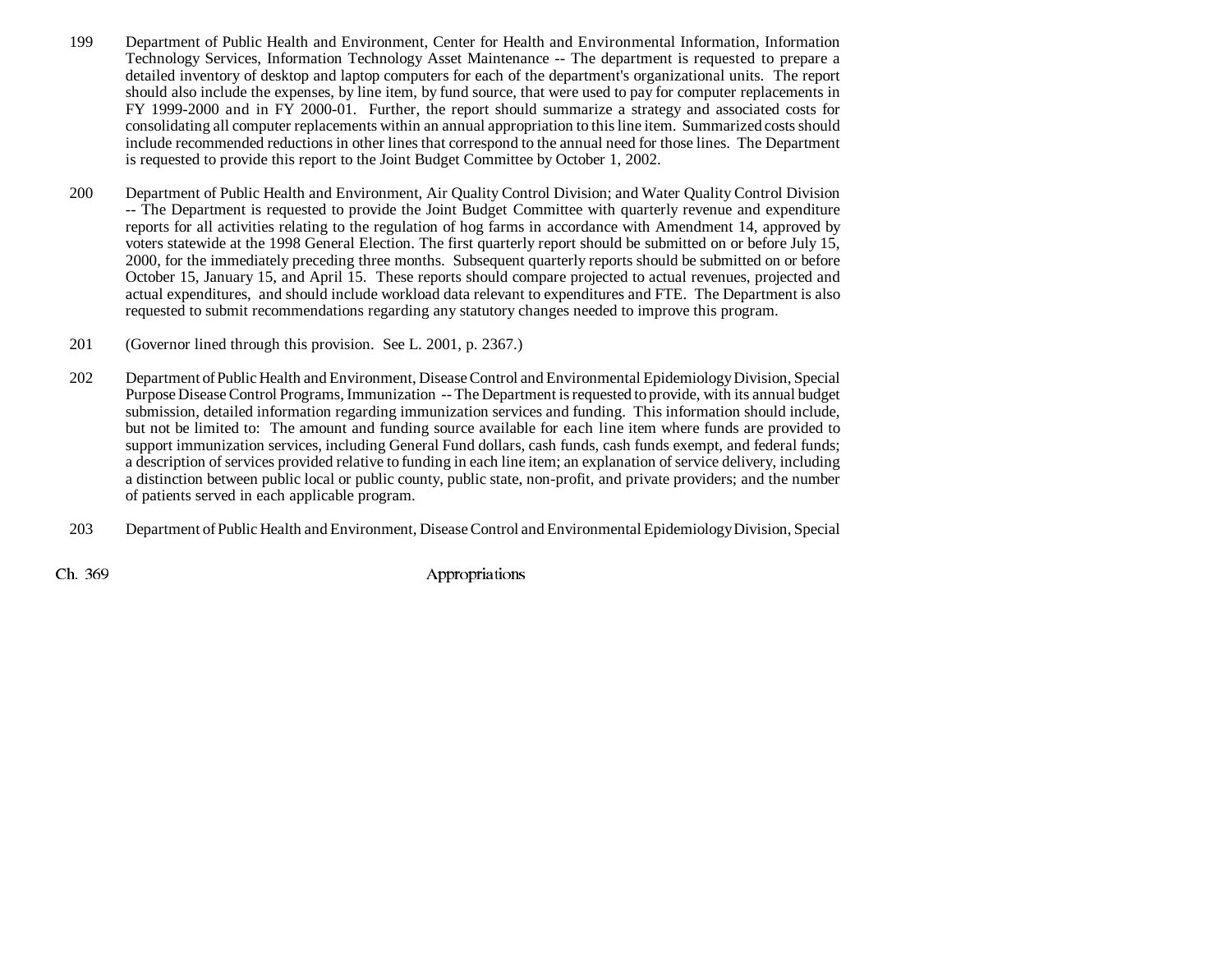| Ch. 369 | Appropriations |
|---------|----------------|
|         |                |

|                 |              | APPROPRIATION FROM |               |              |               |                |
|-----------------|--------------|--------------------|---------------|--------------|---------------|----------------|
| ITEM &          | <b>TOTAL</b> | GENERAL            | GENERAL       | CASH         | CASH          | <b>FEDERAL</b> |
| <b>SUBTOTAL</b> |              | <b>FUND</b>        | <b>FUND</b>   | <b>FUNDS</b> | <b>FUNDS</b>  | <b>FUNDS</b>   |
|                 |              |                    | <b>EXEMPT</b> |              | <b>EXEMPT</b> |                |
| \$              |              |                    |               |              |               |                |

Purpose Disease Control Programs, Ryan White Act -- The Department is requested to provide reports to the Joint Budget Committee with regard to the AIDS drug assistance program. The first report should be submitted on or before July 20, 2001, for the immediately preceding four months. Subsequent reports should be submitted on October 20, 2001, January 20, 2002, and April 20, 2002. Reporting should include, but not be limited to: The total and average monthly number of clients served, with a description of the demographic profile of the client population; the total and average monthly costs to provide pharmaceutical products to those clients; a listing of the pharmaceuticals on the formulary, the manufacturer of each product, and the respective average price for a month's supply of each product; the total amount of available funds, including state general fund support, federal Title I and Title II support; and any other source as appropriate.

- 204 Department of Public Health and Environment, Disease Control and Environmental Epidemiology Division, Special Purpose Disease Control Programs, Tuberculosis Control and Treatment -- The Department is requested to provide, with its annual budget submission, a listing of counties which participate in tuberculosis control. Information should include, but not be limited to, the number of patients served for tuberculosis infection and active tuberculosis in each county, the total costs associated with all aspects of treatment and control by county, and a breakout of each revenue source. This information should account for counties' 20 percent match required in Section 25-4-513, C.R.S. This information should be provided for one actual year, the estimate year, and the request year.
- 205 Department of Public Health and Environment, Family and Community Health Services Division, Child, Adolescent, and School Health, Federal Grants -- The Department is requested to provide to the Joint Budget Committee, with its annual budget submission, a detailed plan explaining how federal Maternal Child Health Block Grant abstinence funds are to be used in state FY 2001-2002. This information should include, but is not limited to: The amount and duration of anticipated funding; list of grantees; intent and objectives of associated program(s); targeted program population, including a breakout by age group; and performance measures.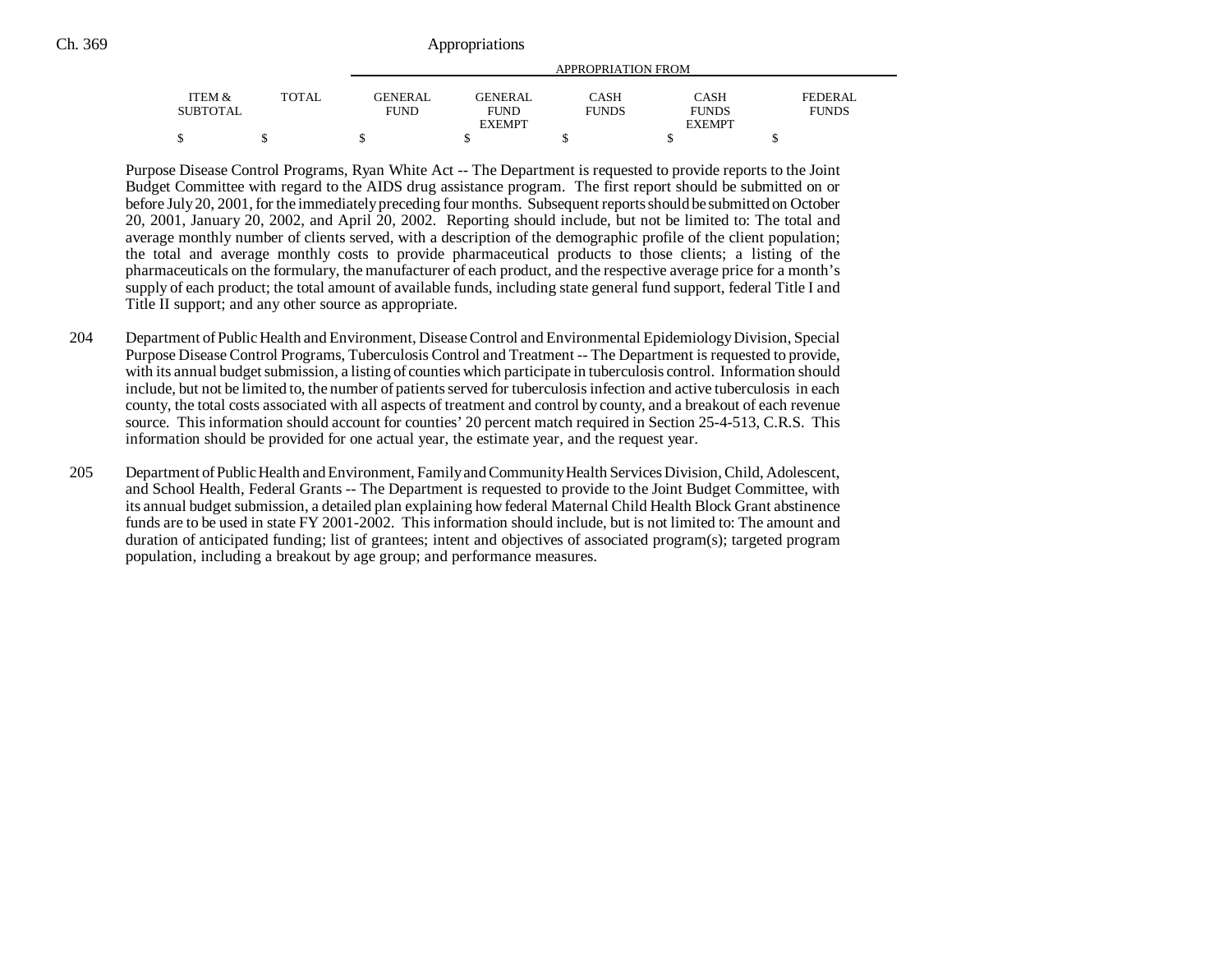- 206 Department of Public Health and Environment, Family and Community Health Services Division, Women's Health - Family Planning -- Pursuant to Article V, Section 50, of the Colorado Constitution, no public funds shall be used by the State of Colorado, its agencies or political subdivisions to pay or otherwise reimburse, either directly or indirectly, any person, agency or facility for the performance of any induced abortion, provided however, that the General Assembly, by specific bill, may authorize and appropriate funds to be used for those medical services necessary to prevent the death of either a pregnant woman or her unborn child under circumstances where every reasonable effort is made to preserve the life of each.
- 207 Department of Public Health and Environment, Family and Community Health Services Division, Women's Health - Family Planning, Purchase of Services -- The Department is requested to submit a report to the Joint Budget Committee with its annual budget submission. This report should include, but not be limited to, a detailed explanation of how state funds are expended by each contractor receiving any amount of state funds for the family planning program. Reporting should be completed for each contract organization, including public, private, and non-profit organizations, and should itemize expenditures for the previous fiscal year actual amounts, the current fiscal year estimated amounts, and the request fiscal year amounts.
- 208 (Governor lined through this provision. See L. 2001, p. 2367.)
- 209 Department of Public Health and Environment, Emergency Medical Services and Prevention Division, Prevention Programs, Chronic Disease and Cancer Prevention Grants -- The General Assembly accepts no obligation to continue funding for these programs when federal funds are no longer available. Any match requirements for these federal grants are to be provided by non-state sources. The Department is requested to document the sources of matching funds, which should be submitted to the Joint Budget Committee annually with its budget request, and which should serve as proof of the required state match for these federal dollars.
- 210 Department of Public Health and Environment, Prevention and Intervention Services for Children and Youth, Youth Crime Prevention and Positive Intervention Program, Prevention Services Programs -- The Department is requested to submit a report to the Joint Budget Committee on the Tony Grampsas Youth Services Program by November 1, 2001. This report should include the following information for FY 2000-01: (1) Number of applicant organizations and number of organizations receiving funding; (2) names of all applicants and amount applied for by each; (3)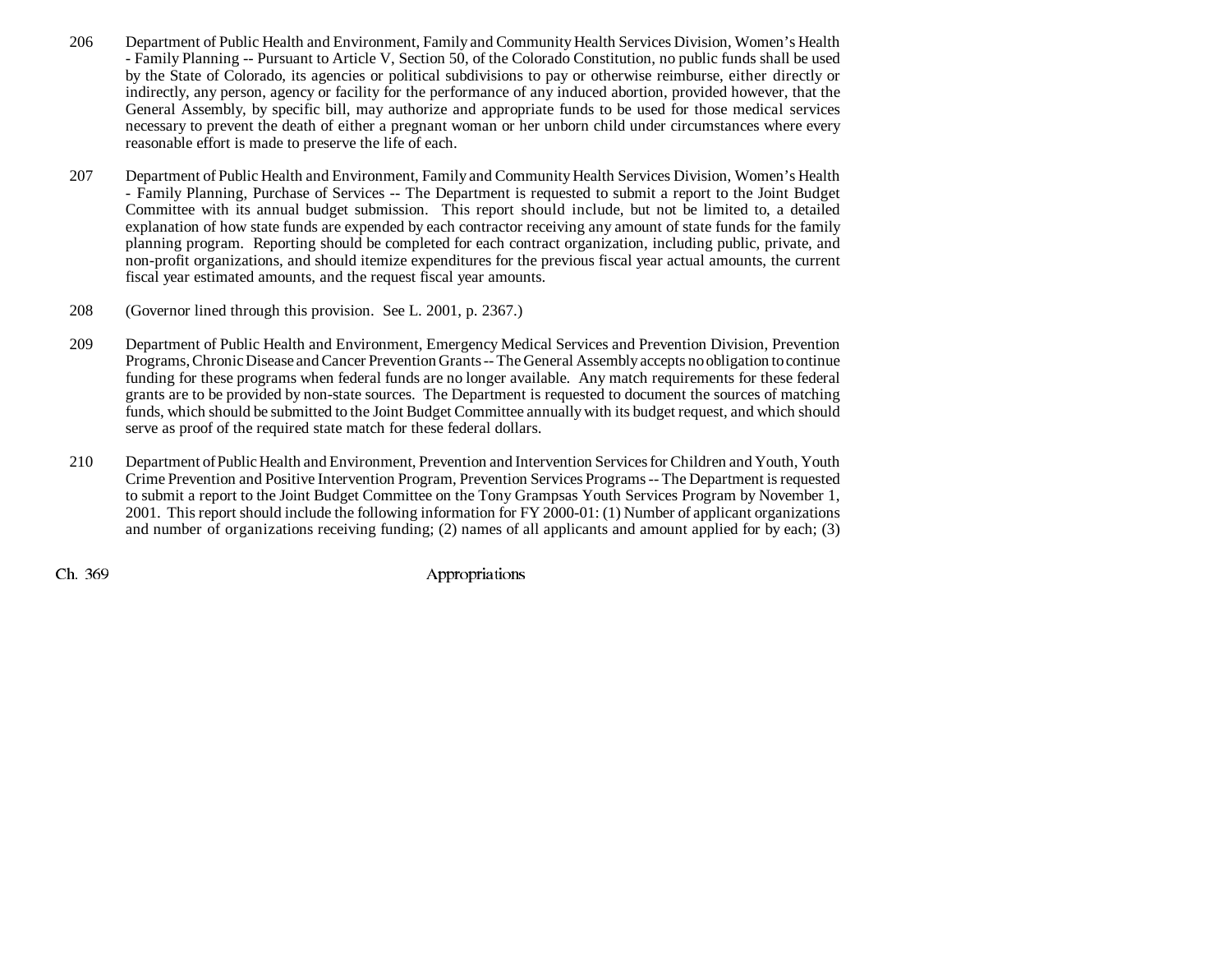numbers of persons served each year; (4) characteristics of programs funded (e.g. program goals, characteristics of persons targeted, types of services provided, geographic locations of programs funded); (5) amount of grantee funding received from other sources administered by the State and from other non-State sources per dollar of Tony Grampsas Youth Services Program funding; and (6) general evaluation of program strengths and weaknesses and any recommendations for statutory changes.

- 211 Department of Public Health and Environment, Prevention and Intervention Services for Children and Youth, Youth Crime Prevention and Positive Intervention Program, Prevention Services Programs -- It is the intent of the General Assembly that the Tony Grampsas Youth Services Board require grant recipients to provide adequate measurements to permit a longitudinal evaluation of the effectiveness of the grant funded programs. Additionally, it is the intent of the General Assembly that the Tony Grampsas Youth Services Board use up to one percent of the total FY 2001-02 Long Bill appropriation to continue the longitudinal evaluation of program effectiveness. A report on the results of this evaluation is requested to be provided to the Joint Budget Committee by November 1, 2001.
- 212(Governor lined through this provision. See L. 2001, p. 2367.)

**SECTION 2. Effective date.** This act shall take effect upon passage; except that this act shall only take effect if the following bills are enacted at the Second Regular Session of the Sixty-third General Assembly and become law: House Bill 02-1366; House Bill 02-1367; House Bill 02-1368; House Bill 02-1369; House Bill 02-1370; House Bill 02-1371; House Bill 02-1372; House Bill 02-1373; House Bill 02-1374; House Bill 02-1375; House Bill 02-1376; House Bill 02-1377; House Bill 02-1378; House Bill 02-1379; House Bill 02-1380; House Bill 02-1382; House Bill 02-1383; House Bill 02-1384; House Bill 02-1385; House Bill 02-1386; House Bill 02-1387; House Bill 02-1388; House Bill 02-1389; House Bill 02-1390; House Bill 02-1391; House Bill 02-1392; House Bill 02-1393; and House Bill 02-1394.